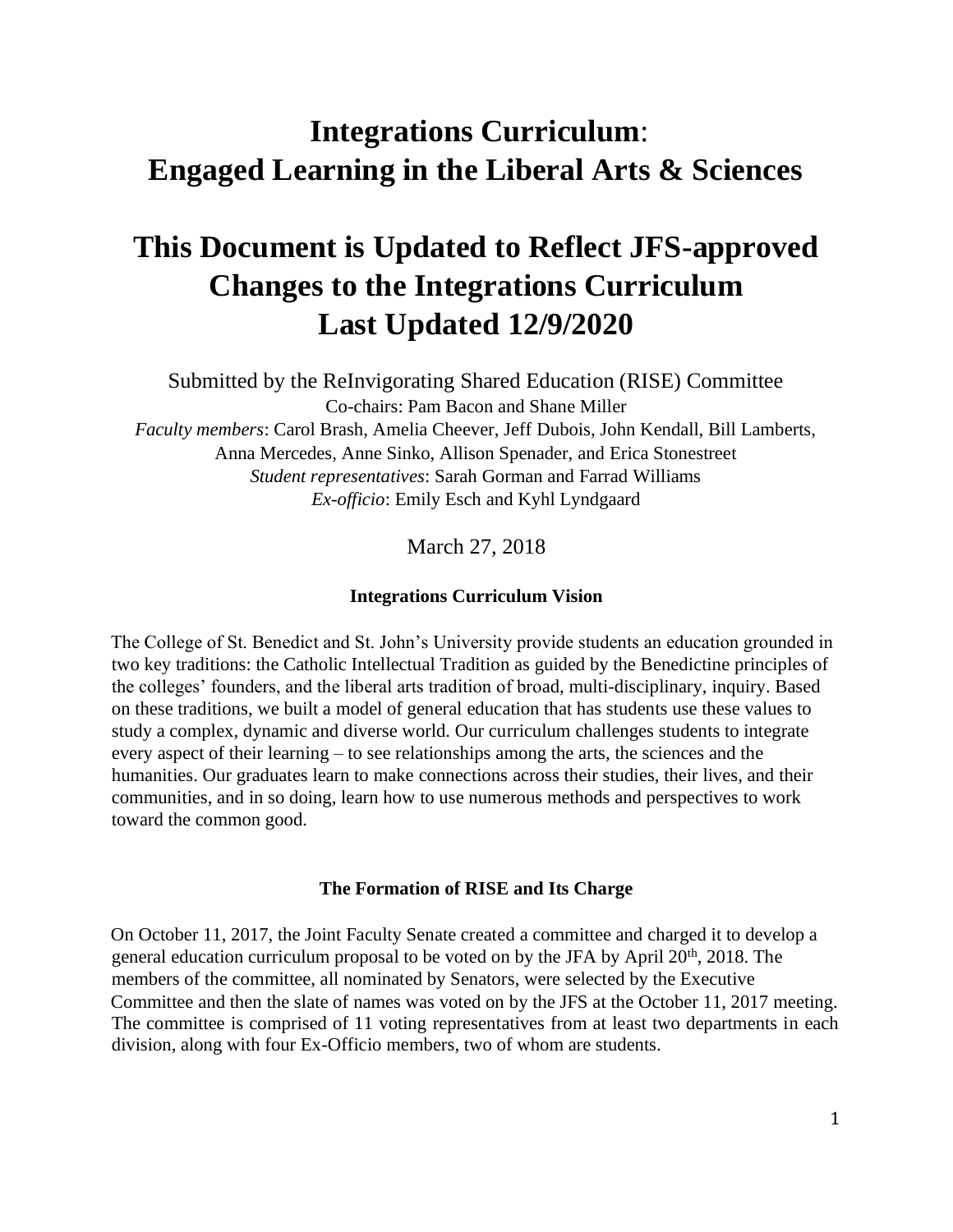The October 11, 2017 motion from the Joint Faculty Senate: The Senate hereby establishes the following charge for RISE: Following the Process and Design Principles from the *Making Connections* report, working with the Learning Outcomes approved by the Senate in 2016-2017 as a starting point, and taking into account feedback from the vote last spring, RISE will design a new or significantly revised curriculum model. RISE will bring the model to the Senate for discussion and input at least twice in the 2017-18 academic year, and to a meeting of the Department Chairs at least once. RISE will work with the appropriate standing committees as needed and will hold open forums at its discretion. RISE will have a final proposal ready for distribution to the Joint Faculty Assembly by March 27th, and the JFA will vote electronically on the proposal by April 20th, 2018

## **Table of Contents**

| 2. KEY COMPONENTS OF THE INTEGRATIONS CURRICULUM AND CONNECTION TO GOALS |                                |
|--------------------------------------------------------------------------|--------------------------------|
|                                                                          |                                |
|                                                                          |                                |
|                                                                          |                                |
|                                                                          |                                |
|                                                                          |                                |
|                                                                          |                                |
|                                                                          |                                |
|                                                                          |                                |
|                                                                          |                                |
|                                                                          |                                |
|                                                                          |                                |
|                                                                          |                                |
|                                                                          |                                |
|                                                                          |                                |
|                                                                          |                                |
|                                                                          |                                |
|                                                                          |                                |
|                                                                          |                                |
|                                                                          | $2 \left( \frac{1}{2} \right)$ |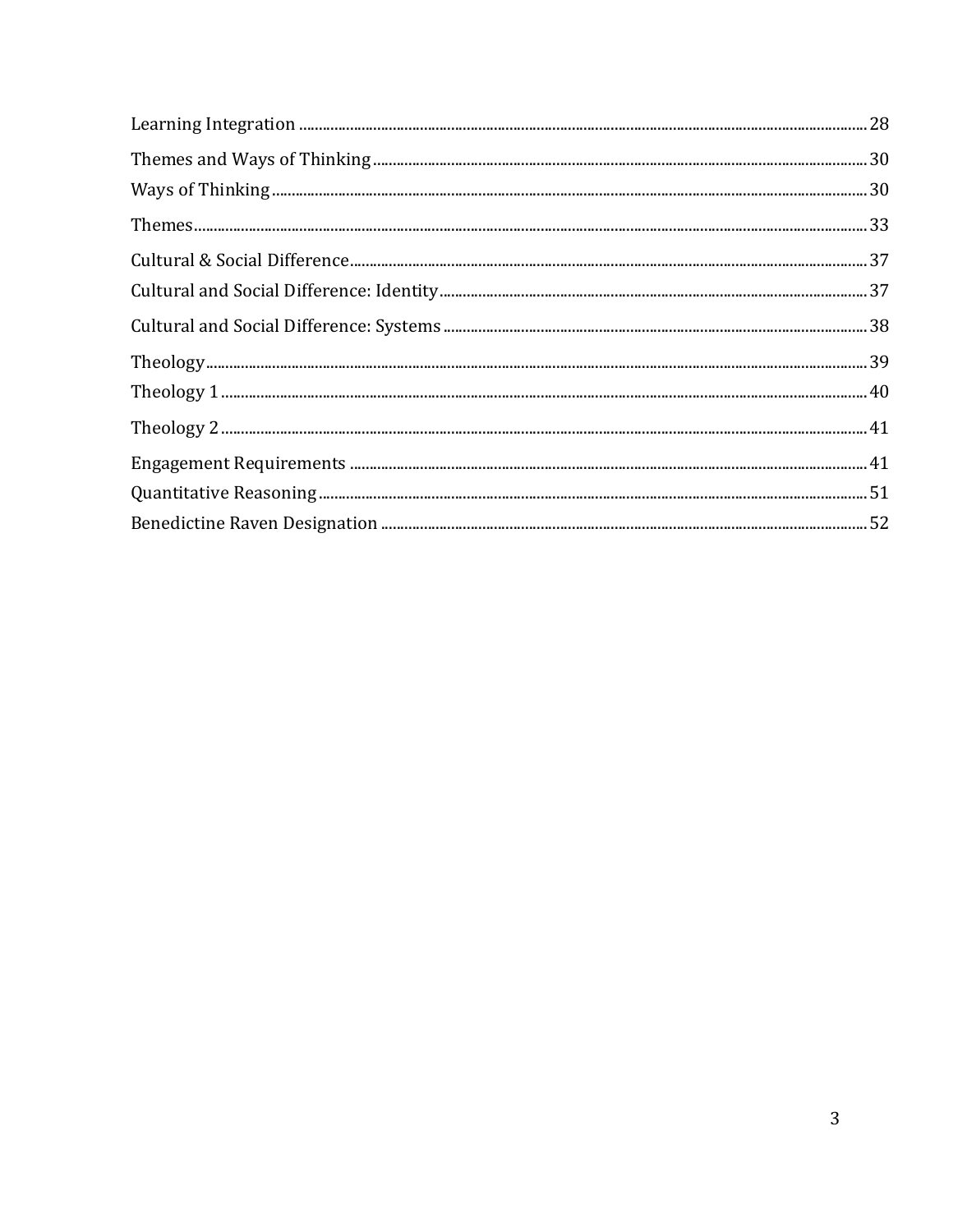## <span id="page-3-0"></span>1. GOALS OF THE INTEGRATIONS CURRICULUM

The need for a new general education curriculum has been demonstrated both from outside consultants and internal faculty discussions. The decision to develop a new curriculum was determined by the JFS in direct response to the weaknesses identified with the Common Curriculum. Those weaknesses included, but were not limited to, a lack of common, or shared, coursework or experiences within general education; a cafeteria-style approach that required breadth of coursework without any rationale or guiding purpose; the ability for students to transfer in high school credits that replaced a considerable portion of their general education; and student dissatisfaction with a set of disconnected requirements. Unlike the last curricular revision, this time the entire process of developing a new curriculum has been initiated, developed, and implemented by the faculty.

After much discussion with faculty, staff and students and an examination of the national scholarship on curriculum design, RISE, the committee charged with working on reforming the general education program at CSB/SJU, has focused its attention on the following broad goals for a new general education curriculum.<sup>1</sup> In this section, we describe the goals and why we feel they are important. In the next section, we explain how the key elements of our proposed curriculum work toward these goals.

First, a brief note about the process. One of the more common complaints about the current Common Curriculum (and general education curriculums more generally) is the lack of cohesion among the coursework. This lack of cohesion can be traced in part to the process by which the Common Curriculum came into being, in which a grounding philosophy for the curriculum was notably absent. In an attempt to address this complaint, CCVC developed a process that would reveal the desires our faculty had for our graduates and to turn these desires into a conceptual foundation for the reforms. The RISE committee has built on this work. RISE has developed a curriculum that meets as many of these goals as possible. These are broadly categorized under the goals of *integration*, *the intentional use of high impact practices,* and *highlighting the value of a liberal arts and sciences education,* and are the focus of this section*.* 

The Integrations Curriculum will begin with students enrolled in the Fall of 2020; students enrolled before Fall 2020 will complete the Common Curriculum. Faculty will have well over a year to design IC courses for first-year students, more for IC courses that occur after the first year. RISE anticipates that there will be challenges in getting the new curriculum in place, some expected and others not foreseen, which is why we have built in over two years between approval and implementation. If some aspects or aspects of IC are found to be unworkable, the Director of the Curriculum will work with the JFS to make the appropriate changes.

## **Goal 1: Integration**

<span id="page-3-1"></span><sup>&</sup>lt;sup>1</sup> See *Making Connections: Transforming Education at the College of Saint Benedict and Saint John's University for a* more thorough discussion of the principle guiding reform.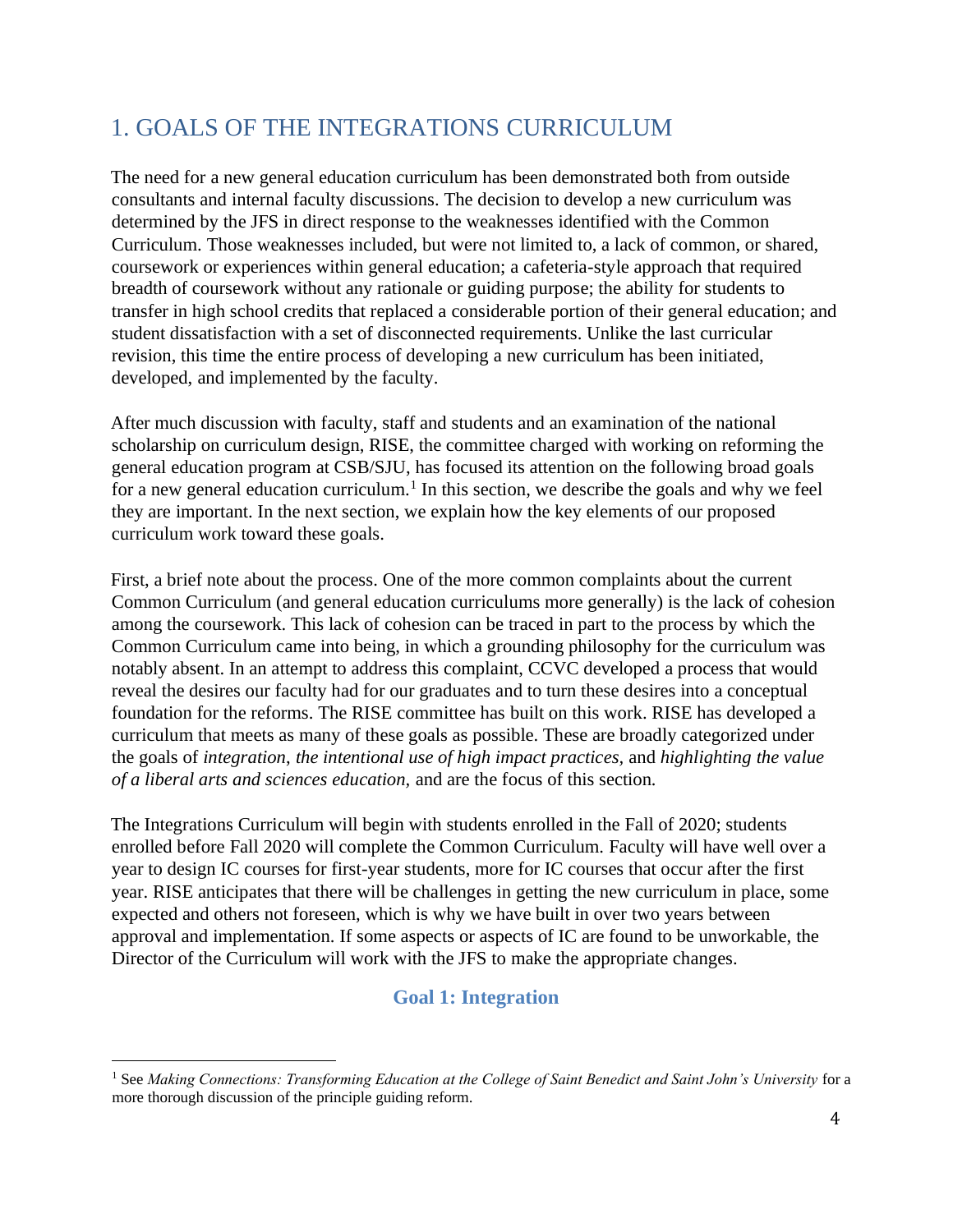We begin with *integration*. The lack of an agreed upon process in the creation of the Common Curriculum, and, in particular, the lack of a common understanding of what the faculty wanted a general education program to accomplish, led to a product that many found unsatisfactory.<sup>2</sup> The Common Curriculum is a type of general education curriculum that is called in the literature "cafeteria style." Cafeteria style curriculums ask students to choose from a variety of courses in different boxes, with little or no attempt to integrate their learning. Cafeteria style curriculums were quite common throughout the twentieth century but have recently come under heavy criticism in the literature.<sup>3</sup> Our own faculty also stated their dissatisfaction with this style of curriculum and wanted to provide students with opportunities to make meaningful connections among their courses. This desire led RISE to put the concept of integration at the center of our proposed curriculum.

#### **Goal 2: High-Impact Practices**

<span id="page-4-0"></span>The faculty also expressed a desire to be *more intentional with the placement of high-impact practices* in the new curriculum. High-impact practices, of which there are now 11, are practices that have been shown to improve student learning.<sup>4</sup> High impact practices are "institutionallystructured student experiences inside or outside of the classroom that are associated with elevated performance across multiple engagement activities and desired outcomes, such as deep learning, persistence, and satisfaction with college".<sup>5</sup> CSB/SJU has a long track record of using many high-impact practices, but we have not been as intentional as we could have been about making sure that all students encounter multiple high-impact practices during their college career.<sup>6</sup> We do not include all 11 practices in our proposed curriculum for a couple of reasons. First, some high-impact practices that are well established, for example Undergraduate Research, are better suited for the majors. Second, we have limited resources (both time and money) and we would rather make sure that those high-impact practices that we include are done well.

We have intentionally integrated 7 high-impact practices across the four years of the curriculum. Most of these are familiar from the Common Curriculum (though with revisions) and one is new.

<sup>2</sup> Ottenhoff, John, Kathy Wise, and Charlie Blaich. Wabash Team Report to CSB/SJU. October 13, 2011. See also the minutes from department meetings on the CCVC website.

<sup>3</sup> Fong, Bobby. "Looking Forward: Liberal Education in the 21 st Century." *Liberal Education* 90.1 (2004): 8-13; Kuh, George D. "Why Integration and Engagement are Essential to Effective Educational

Practice in the Twenty-First Century." *Peer Review* 10.4 (2008): 27-28; Ferren, Ann S. "Intentionality." *General Education & Liberal Learning: Principles of Effective Practice*. Ed. Paul L. Gaston. Washington DC: Association of American Colleges and Universities. 2010. 25-32; Huber, Mary Taylor, Patrick Hutchings, and Richard Gale. "Integrative Learning for Liberal Education." *Peer Review* 7 (2005): 3-7; Gaston, Paul L. "Principles of Strong General Education Programs." *General Education & Liberal Learning: Principles of Effective Practice*. Ed. Paul L. Gaston. Washington DC: Association of American Colleges and Universities, 2010. 17-24; Gaston, Paul L. *General Education Transformed: How We Can, Why We Must.* Washington DC: Association of American Colleges and Universities, 2015.

<sup>4</sup> Kuh, G. D. (2008). *High-impact educational practices: What they are, who has access to them, and why they matter*. Washington, DC: Association of American Colleges and Universities. Watson, C.E. et al. Kuh "ePortfolios: The Eleventh High Impact Practice." *International Journal of ePortfolio. 2016, Volume 6, Number 2, 65-69*. 5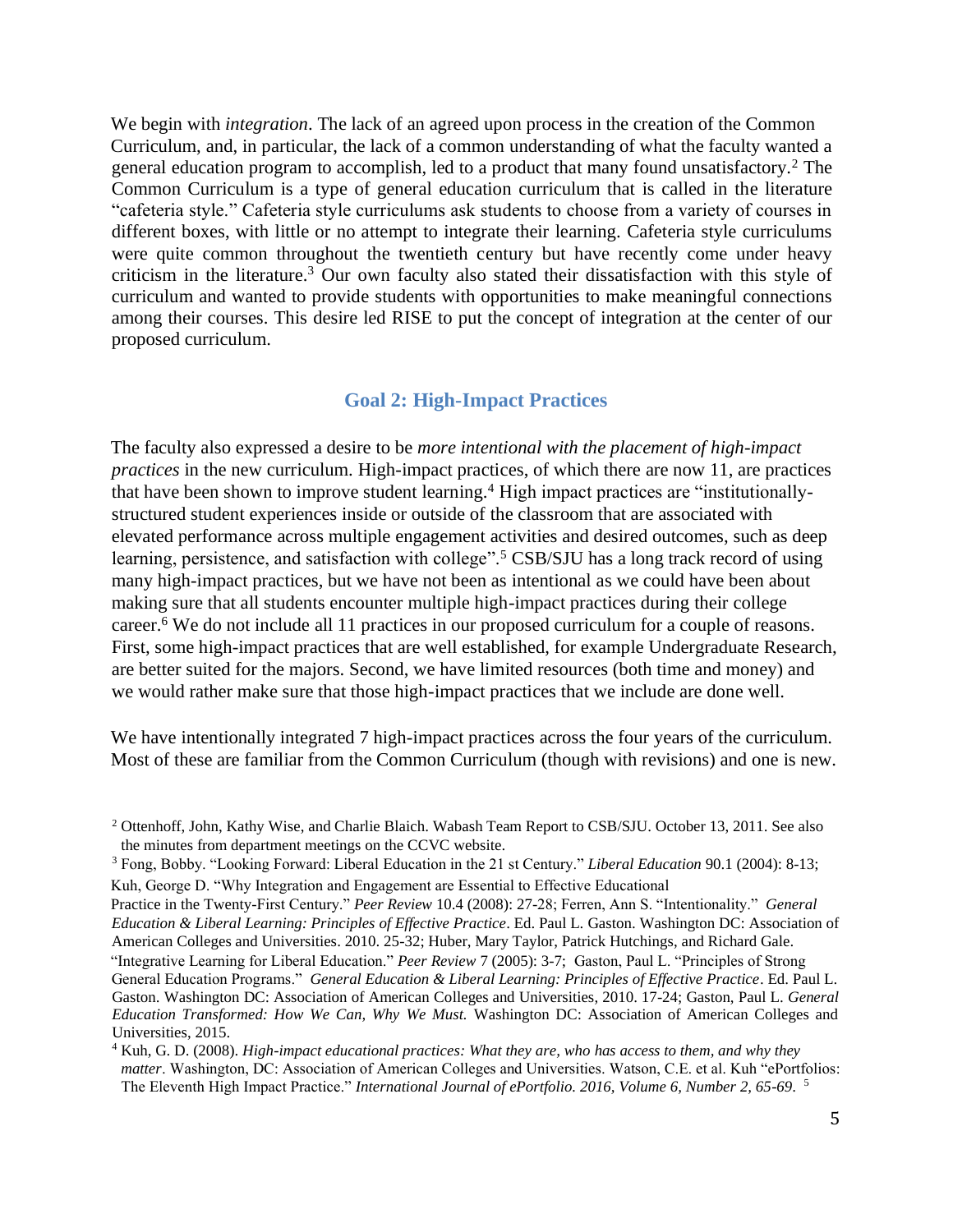Watson, C.E. et al. Kuh "ePortfolios: The Eleventh High Impact Practice." *International Journal of ePortfolio. 2016, Volume 6, Number 2, 65-69*.

<sup>6</sup> See Kuh, G. D. (2008). *High-impact educational practices: What they are, who has access to them, and why they matter*. Washington, DC: Association of American Colleges and Universities for the importance of students encountering more than one high-impact practice and its disproportional affect on underrepresented students.

Our list includes:

First Year Seminars and Experiences Writing Intensive Collaborative Learning Common Intellectual Experiences Diversity/Global Learning Service/Community Based Learning ePortfolio

Where these high-impact practices are placed in the new curriculum will be discussed in more detail in the next section. Here, we provide a quick overview of what these practices are. CSB/SJU is already quite familiar with First Year Seminars and Experiences and we currently follow the best practices described in the 2008 Kuh article: "The highest-quality first-year experiences place a strong emphasis on critical inquiry, frequent writing, information literacy, collaborative learning, and other skills that develop students' intellectual and practical competencies" (9). In the Common Curriculum, FYS doubles as the locus of our Writing Intensive practice.

Like the Common Curriculum, the new curriculum will have an Experiential Engagement designation. Service/Community Based Learning is a subset of experiential-based learning, which includes using classroom experiences in real world settings in the local community to analyze and solve problems and then reflecting on these experiences in the classroom. While not all ways of meeting this designation will count as Service/Community Based learning, we expect that our current Service/Community Based Learning programs will continue in the new curriculum.

Kuh 2008 describes the Diversity/Global Learning practice as programs of study "which may address U.S. diversity, world cultures, or both—often explore 'difficult differences' such as racial, ethnic, and gender inequality, or continuing struggles around the globe for human rights, freedom, and power. Frequently, intercultural studies are augmented by experiential learning in the community and/or by study abroad" (10). The Common Curriculum and our Study Abroad program go some way toward meeting the Diversity/Global Learning high-impact practice, but this area is more substantially developed in the Integrations Curriculum.

There are two high-impact practices that we have imbedded in the Integrations Curriculum that we have historically not done as an institution. While many faculty use the high-impact practice, Collaborative Learning, in their classrooms – which Kuh explains as meeting two key goals: "learning to work and solve problems in the company of others, and sharpening one's own understanding by listening seriously to the insights of others" - there is no current requirement of assessment of collaborative learning in the Common Curriculum. In addition to being a high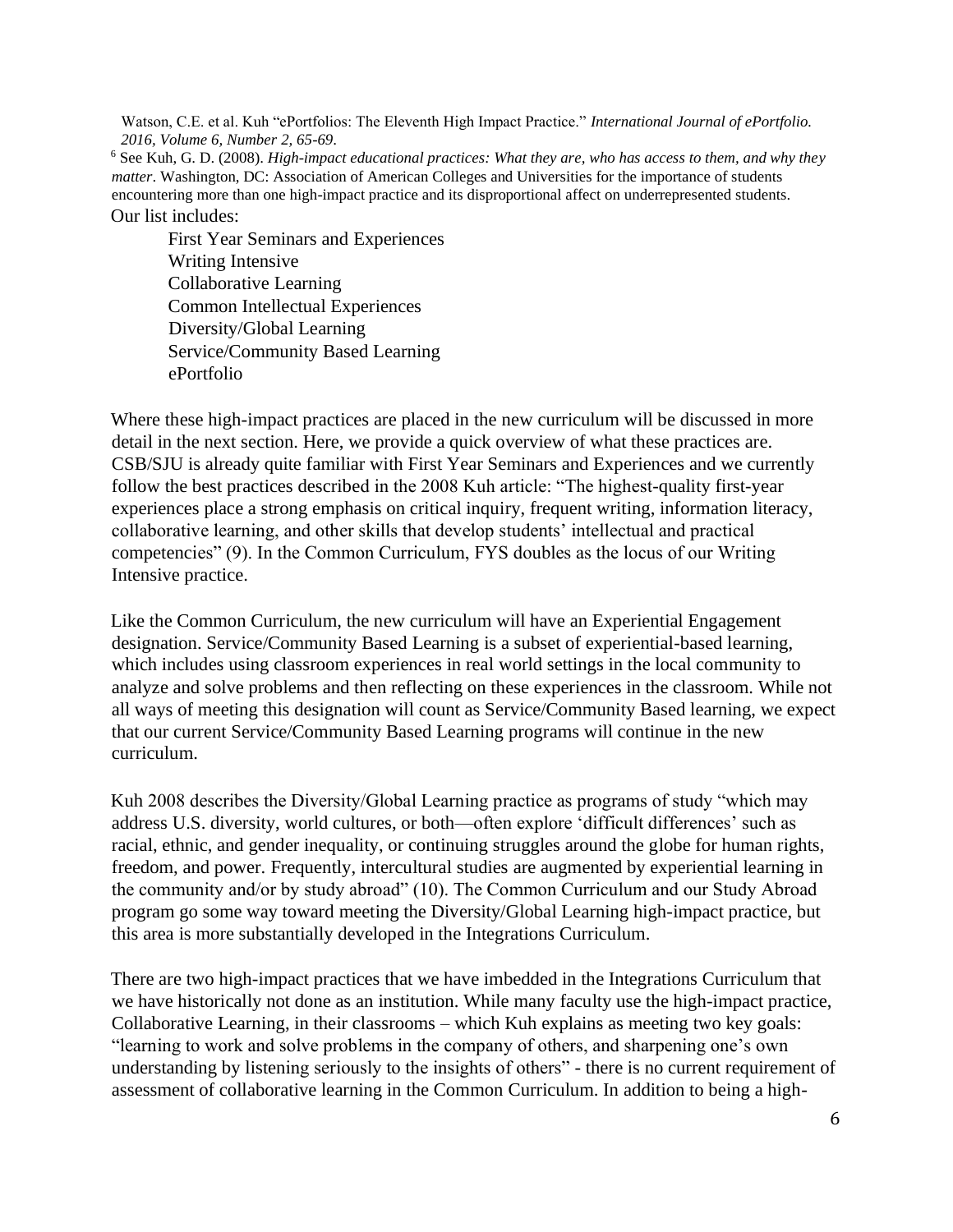impact practice, being able to work effectively in a team is consistently one of the top skills employers claim they are looking for.<sup>2</sup> The fourth high-impact practice listed above, Common Intellectual Experiences, is another high-impact practice that we have not pursued as an institution. While we do have a set of required courses in the Common Curriculum, there is a wide range of topics and activities within each required type of course. There are no common readings or other intellectual demands made of all students. Over the years, we have heard that both faculty and students would like to see increased attention to the development of Common Intellectual Experiences.

## **Goal 3: Liberal Arts and Sciences**

<span id="page-6-0"></span>A third goal is the development of a curriculum that recognizes more explicitly *the value of the liberal arts and sciences.* We understand the goals of a liberal arts and sciences education to include the acquisition of a broad base of knowledge, the development of general intellectual, creative and communication skills, and the ability to integrate knowledge across different domains. A liberal arts and sciences education also encourages students to appreciate how exposure to the arts, humanities, and the sciences can enrich their personal and professional lives.

In this way, our goal of highlighting the value of the liberal arts and sciences includes many subsidiary goals that were also important to the faculty: to let the mission of CSB/SJU guide the development of our new curriculum; to provide opportunities for cross-disciplinary conversation among faculty and students; to ensure that students acquire a broad base of disciplinary methods and perspectives; to develop core academic and ethical competencies, especially written communication.

## <span id="page-6-1"></span>2. KEY COMPONENTS OF THE INTEGRATIONS CURRICULUM AND CONNECTION TO GOALS

There are several key components of the Integrations Curriculum, each of which contributes to the goals outlined above. How these components connect to the goals is the subject of this section. Detailed explanations of each of these components are found in Section 5. See Figure 1 for a visual depiction of the curriculum.

At the heart of the proposal is the *Integrated Portfolio*. The Integrated Portfolio is an ePortfolio, which is used in over 50% of colleges and universities in the US. $8$  ePortfolios are both a product (a digital collection of artifacts) and a process (selection of what to add to the collection;

<sup>2</sup> Hart Research Associates, "Falling Short? College Learning and Career Success." Selected Findings from Online Surveys of Employers and College Students Conducted on Behalf of the Association of American Colleges & Universities (2015).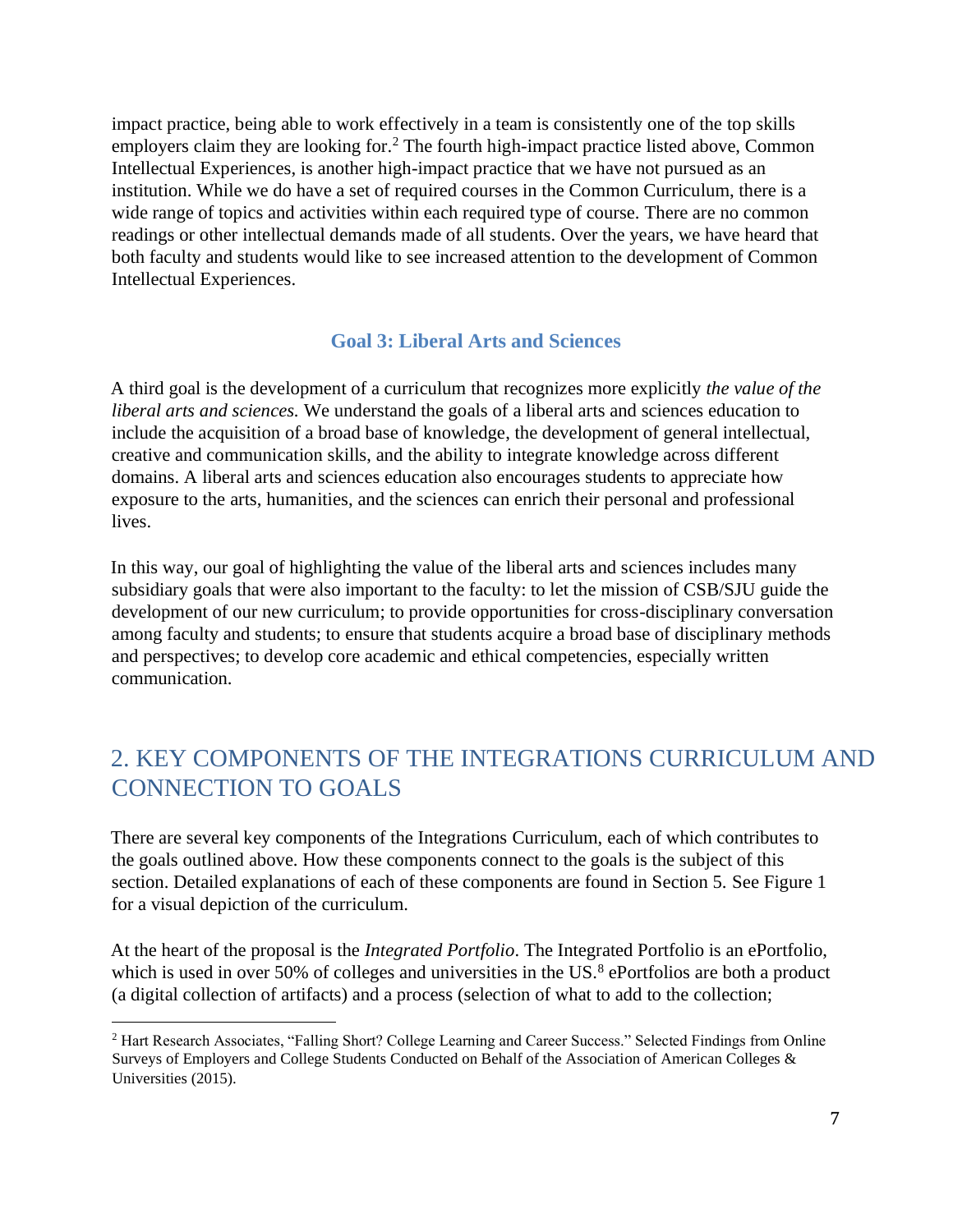reflection on what the artifact means and how it affected one's learning). It is a virtual space where students can collect their work (essays, research projects, photos, videos, multimedia presentations, resumes, etc.) as they move through their classes, which they can use to reflect on their learning and growth. ePortfolios are both a pedagogical activity (meant to generate learning) and an assessment tool (meant to document progress).

The Integrated Portfolio is at the center of the two required and one optional Writing courses, which are, perhaps obviously, the way we incorporate the Writing Intensive high-impact practice. One of the goals of the final writing course is to provide for an opportunity to integrate student learning across courses, co-curricular activities, and life experiences under the tutelage of a faculty member. We also expect that the Integrated Portfolio will help students to articulate their own understanding of the value of liberal arts and sciences education they have participated in, as well as provide one of the Common Intellectual Experiences of the students. Finally, ePortfolios are themselves considered a high-impact practice.

The proposed curriculum takes seriously faculty concerns about the writing abilities of our students, which have been raised in many settings. In contrast to the Common Curriculum, the new curriculum makes sure that Writing requirements are met throughout the student's college career. The Writing courses are full of high-impact practices: First Year Seminar, ePortfolio, Writing Intensive, and Common Intellectual Experience. These courses are crucial to the development of core academic competencies and the integration of the student's learning. In addition to the writing courses, we have also built writing requirements into The Human Experience Way of Thinking and Theology 2.

We are in the process of developing five *Themes* that will help students make connections and integrate their learning across coursework. These themes will also contribute to the high-impact practice of a Common Intellectual Experience, as well as the development of ethical competencies. We have heard over and over again from faculty and students of their desire for cross-disciplinary conversation; teaching in a theme will provide opportunities for faculty to

<sup>8</sup> Kahn, S. "E-Portfolios: A Look at Where We've Been, Where We Are Now, and Where We're (Possibly) Going." *Peer Review* Winter 2014, Vol. 16, No. 1

collaborate outside of their department and will provide opportunities for enriched conversations among students inside and outside of the classroom. Since students will be expected to take three same-themed courses in the different Ways of Thinking (discussed below) this also satisfies our goals of giving our students a broad base of disciplinary approaches and methods. By having three different Ways of Thinking on the same topic, students will see the distinctive value different disciplines bring to bear on an issue.

This curriculum requires that students take courses in the following five Ways of Thinking: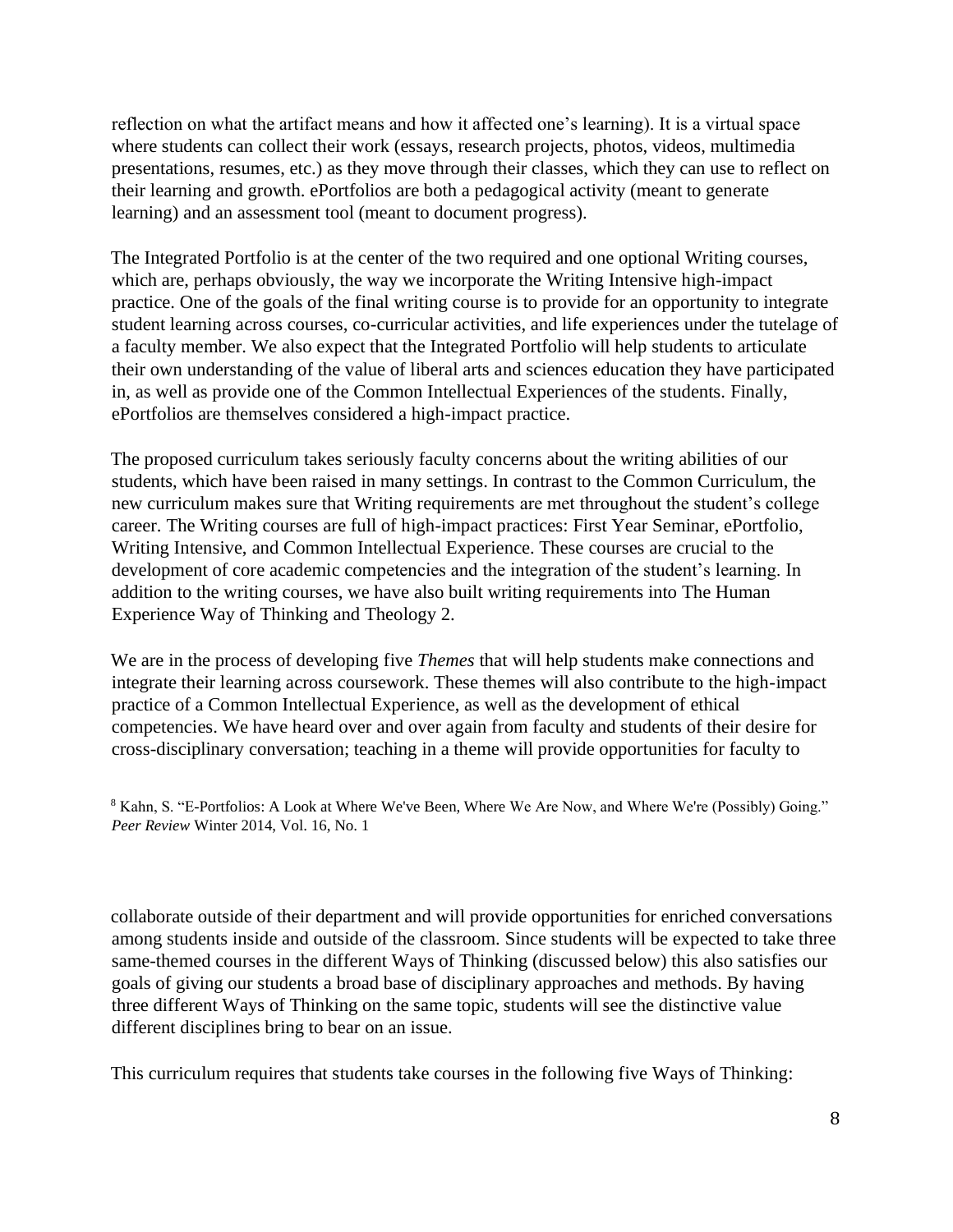Abstract Structures, Artistic Expression, Human Experience, Natural World, and Social World. Instead of using the administrative divisional structure to develop the five Ways of Thinking, RISE consulted with a variety of faculty to develop Ways of Thinking based on methodology and disciplinary approaches. This element of the curriculum is designed to fill the goals of a broad base of disciplinary methods and perspectives, core academic competencies, and explaining the value of a liberal arts and sciences education.

The proposed curriculum includes two sequential courses on Cultural  $\&$  Social Difference. These courses examine the ways in which gender, race, and ethnicity structure and impact our lives and how these differences are made to matter in society. Students will learn why none of these categories, in isolation, is sufficient to conceptualize either individual or social identity and will learn to think critically about their own gendered, racial, and ethnic identities as well as identify the social and cultural factors that shape and contribute to each. In addition, students will critically analyze the ways in which these forms of identity raise questions of justice in regard to access and participation in communal life. RISE believes that in addition to being a Diversity/Global Learning high-impact practice, as well as contributing to our desire for developing students' ethical competencies, these courses help support the mission of CSB/SJU. Additionally, development of courses that address racial, gender, and other inequities has repeatedly been supported and encouraged in our conversations with students.

Reflecting the Catholic and Benedictine mission of our schools in multiple ways, the new curriculum includes two sequential courses in Theology and an engagement component with Benedictine community and practice. First, within the two theology courses, students engage in theological reasoning and analyze religious engagement in society. In addition to Theological Reasoning and Religious Engagement, the two Theology classes in the new curriculum carry other general education learning outcomes: the first of the two theology courses carries a Common Good outcome and the second carries a Write outcome. In this way, the theological courses are well integrated with other outcomes of the students' general education. Further integration of the schools' mission is ensured through the Benedictine Engagement requirement—one of four Engagement requirements which can be met through a class or outside of a class as explained below.

The new curriculum includes three Engagement Requirements: Experiential Engagement, Global Engagement, and Artistic Engagement (the JFS approved moving the Benedictine elements out of the Engagements. At this time a taskforce is studying where best to relocate Benedictine values and heritage.) RISE has concluded that these three requirements are fundamentally about getting students to have certain kinds of "real-life" experiences together with a structured reflection that helps them derive meaningful lessons from these experiences. The common elements of the four Engagement requirements are an experiential activity and formal reflection, and they can be done inside or outside of a credit-bearing class. The Engagement aspects of students' education will be incorporated into their work on the Integrated Portfolio.

The other components of this curriculum include a language proficiency requirement and a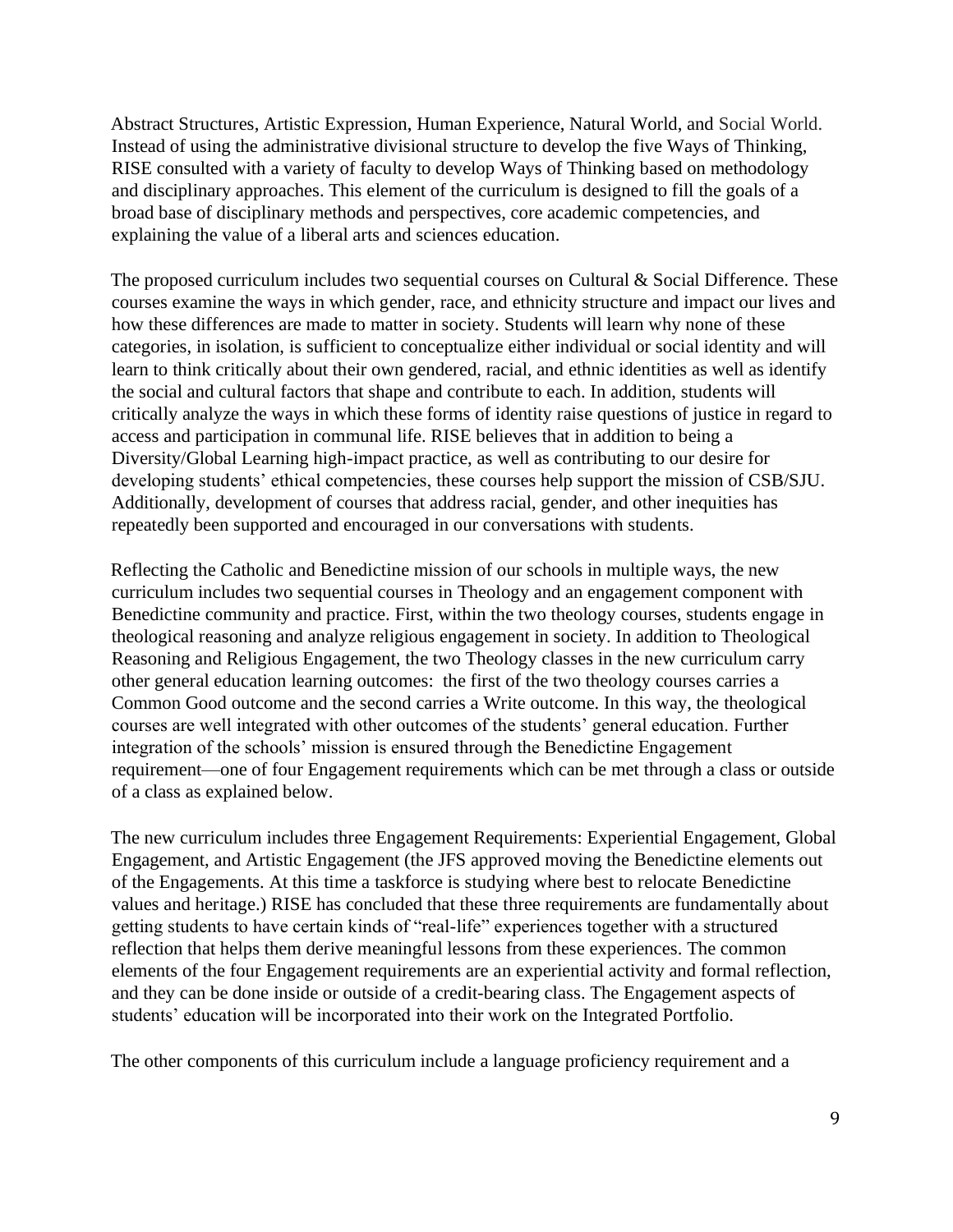Quantitative Reasoning designation. We expect that many students will also encounter a Global Engagement requirement in their language classes. Quantitative Reasoning has been embedded in the Natural World Way of Thinking, but can also be completed through other coursework.



## <span id="page-9-0"></span>**Figure 1. Major Components of the Integrations Curriculum**

design by Ben Faber

## <span id="page-9-1"></span>3. INTEGRATIONS CURRICULUM OVERVIEW

This curriculum was developed using scaffolded learning outcomes. With the exception of Quantitative Reasoning, students will encounter the 12 Core Learning Outcomes at least twice (and some three times) with increasing rigor. Students may also encounter a third level of rigor for the outcomes within their majors. These learning outcomes are not discipline-specific and were developed with the direct input of around 50 faculty members; they are based on the learning outcomes approved by the JFS in Spring 2017. They have been integrated broadly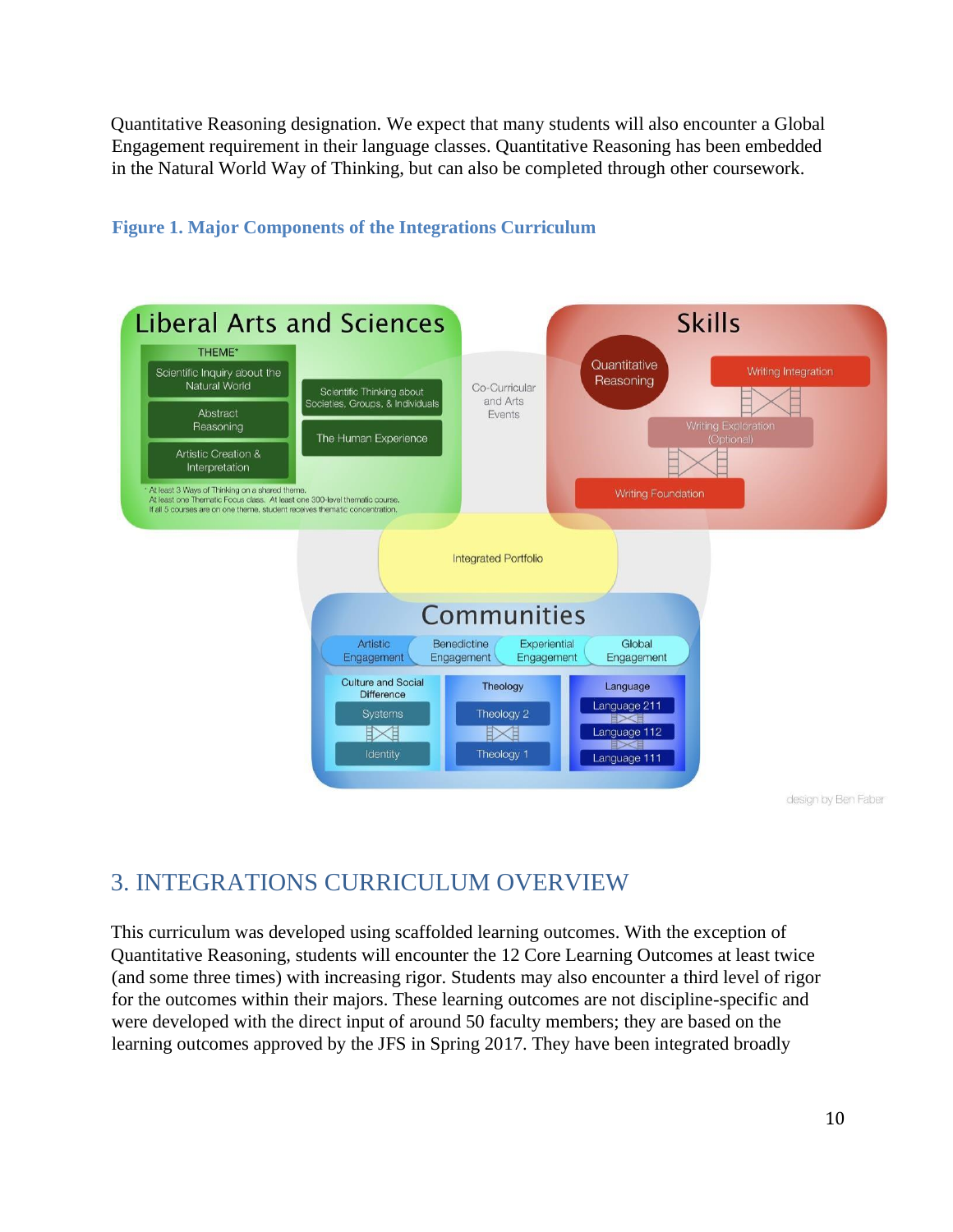across the curriculum with the intention that students will encounter different levels of the learning outcomes in different types of courses.<sup>3</sup>

As we hope is evident from the preceding section, the curriculum we propose intentionally places high-impact practices throughout students' four years. We expect that students will encounter multiple high-impact practices during each of their four years.

In the following section, we include brief descriptions of each of the required courses and placement of the learning outcomes. To see a listing of all of the learning outcomes along with the language for each level of the learning outcome, see Section 4. In Section 5, we provide more detail about each of these courses. The next few pages are designed to provide a quick overview of how a student might move through the curriculum.

Approval for these courses will go through faculty governance committees. More details can be found in Section 6: Implementation.

## **Writing Sequence**

<span id="page-10-0"></span>*Learning Foundations* (formerly Writing Foundations) (fall semester, first year, general education only)

This is the first in a series of two four-credit course focused on Writing and Learning and is taken by all first-year students in the fall semester. One common book is included, which will be chosen collectively by the faculty teaching the course. The course also introduces students to the Integrated Portfolio. Beyond the common book, individual faculty choose their own topic for the course. This course cannot count toward a major.

Information Literacy 1 Metacognition 1 Write 1

Requirement: one Artistic Engagement (ARTE-approved) event must be incorporated into the course. (The substitution of the required arts event for a required ARTE-approved event was approved by the JFS on 12-10-2019)

*Learning Explorations* (2-credits, used for students who transfer out of Learning Foundations) (This course was approved by the JFS on 12-10-2019)

This 2-credit course will be taken by students (first year or transfer) who have already completed a writing composition course and will be capped at 18 students. It functions as both an introduction to their general education experience at a Catholic, Benedictine college, and as a writing-intensive course. Students will demonstrate reflection on their learning through an

<sup>3</sup> For more detailed discussion about this issue please see pages 22-24 of *Making Connections: Transforming Education at the College of Saint Benedict and Saint John's University.*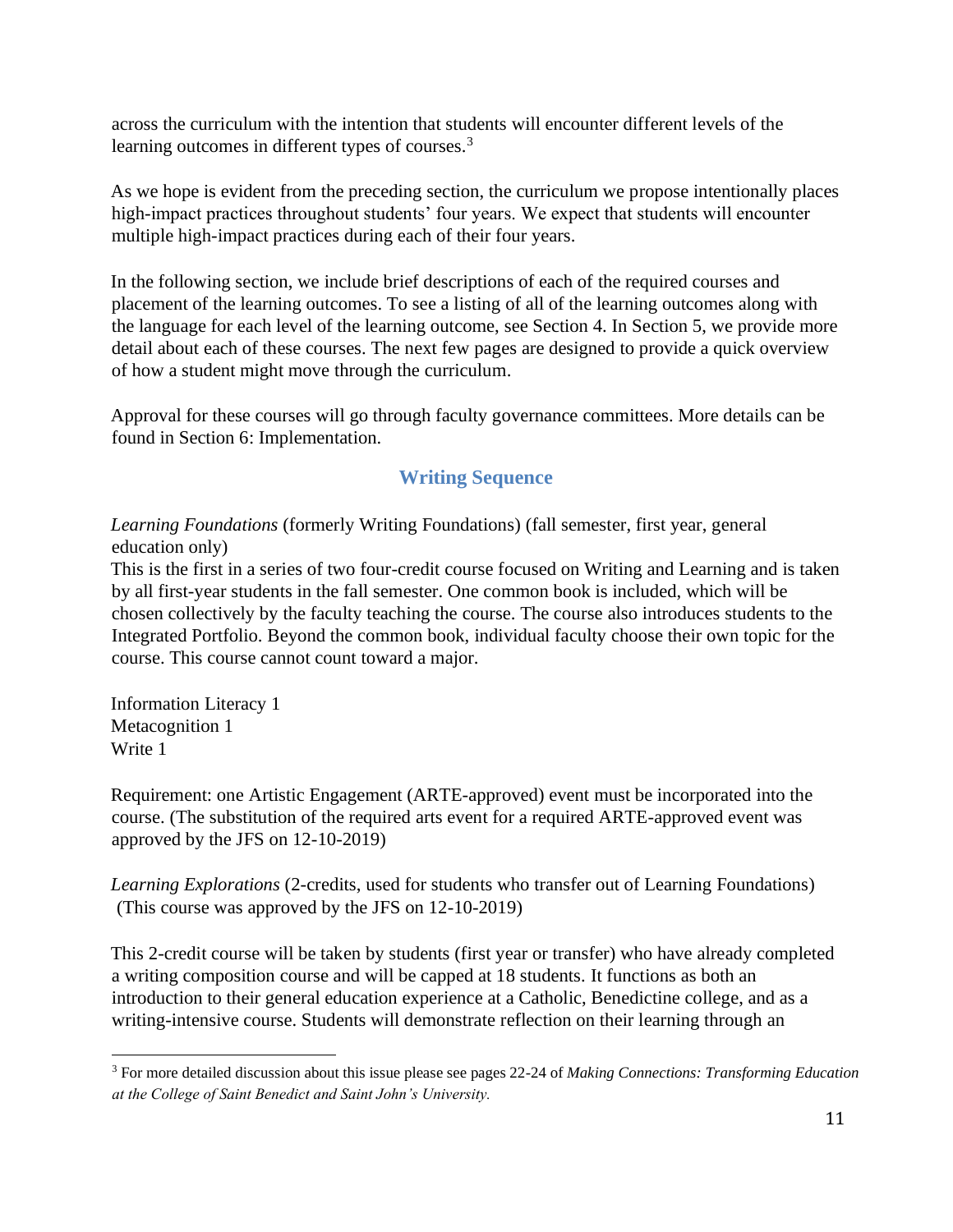introduction to the Integrated Portfolio. The topics of these courses are diverse and intended to be taught by faculty from across all divisions.

Write 2 Information Literacy 1 Metacognition 1

*Learning Integration* (4 credits; junior or senior year; completion of the thematic coursework and all four Engagement requirements is a pre- or co-requisite)

This is the final course in the writing sequence. It cannot be done in a major. In addition to meeting the learning outcomes, the Integrated Portfolio is completed in this course.

Common Good 3 Metacognition 3 Speak 2 Write 3

## **5 Ways of Thinking and Thematic Coursework**

<span id="page-11-0"></span>\* The names of the 5 Ways of Thinking were changed via a JFS vote on 12/06/2018

There are five Ways of Thinking: Abstract Structures, Artistic Expression, Human Experience, Natural World, and Social World. Students must take 4 credits in each Way of Thinking. These courses can count toward majors. Students may satisfy no more than 2 Ways of Thinking in the same department.

Student are required to take three courses on the same theme and each of the three same-themed courses must be on a different Way of Thinking. Any combination of 1, 2, and 4 credit courses, totaling 4 credits in a single Way of Thinking can satisfy that Way of Thinking. The equivalent of two 4-credit Ways of Thinking courses can be (but need not be) un-themed. At least one of the same-themed courses must be a 200- or 300-level Thematic Focus course and at least one of the same-themed courses must be at the 300 level. (The addition of 300-level Focus courses was approved by the JFS on 5/02/2019)

*Thematic Focus* (*Learning Foundation*s or *Learning Explorations* is a prerequisite and *Cultural and Social Difference: Identity* is a pre- or co-requisite)

Students will take at least one of these courses. While these courses can count toward the major, they have several obligations to the general education program. These courses are wholly dedicated to a single theme, are associated with a Way of Thinking (or two Ways of Thinking if they are team-taught by two faculty members with different methodological approaches), include a common reading on the theme, use the Integrated Portfolio, and introduce students to the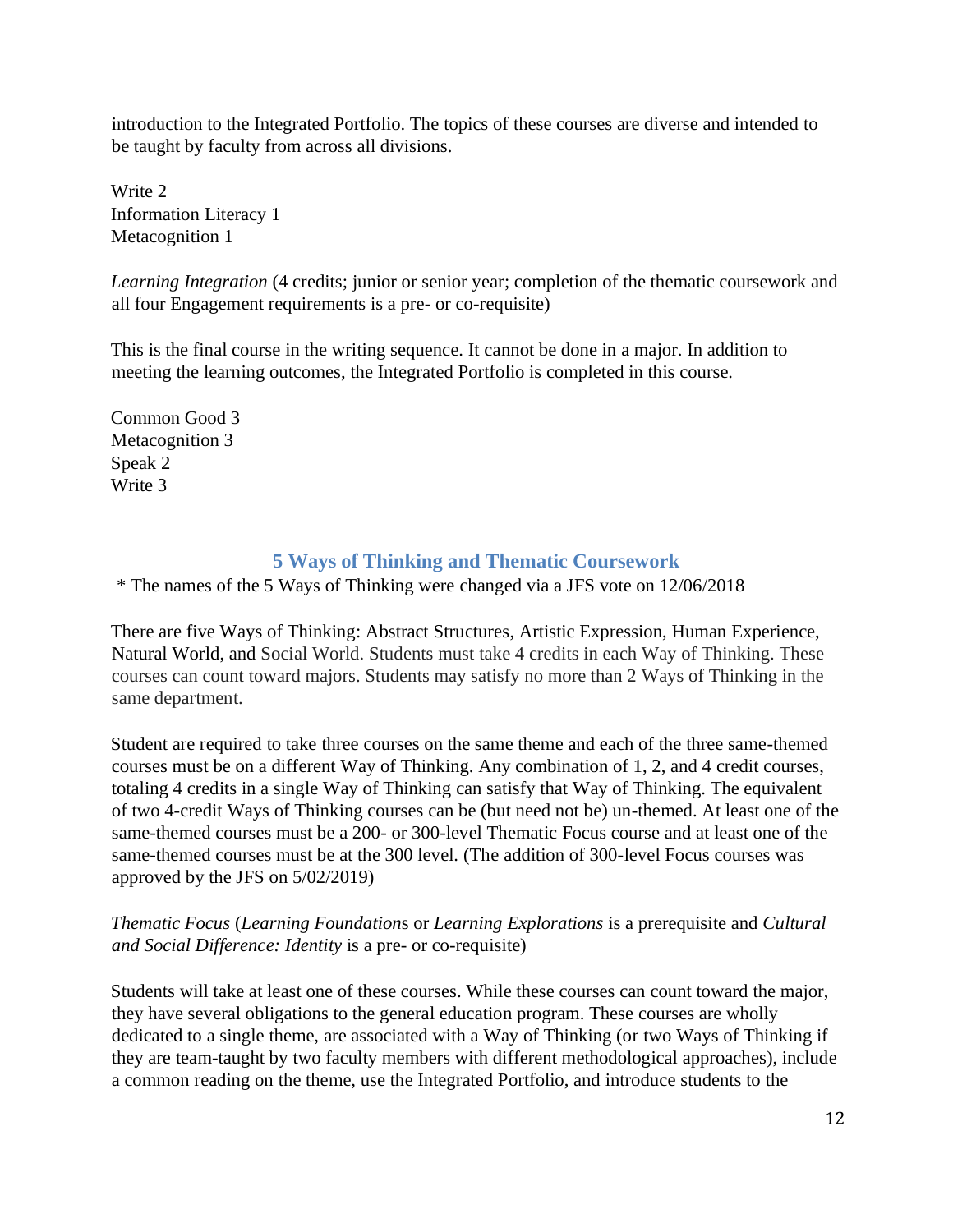liberal arts and sciences goal of studying a diverse array of disciplinary approaches. They can be on any topic within the theme. In cases where these courses are team taught by two faculty members with different methodological approaches, they can count as two distinct Ways of Thinking.

Analyzing Texts 2 Collaboration 2 Information Literacy 2

Requirement: one co-curricular event on the theme must be incorporated into the syllabus. This could be an Arts event but does not need to be.

#### *Thematic Encounter*

Students will take these courses on the same theme as their Thematic Focus course. These courses must be associated with a Way of Thinking. At least one-quarter of a 4-credit course is devoted to one (and only one) of the themes.

There are no general education learning outcomes associated with the Thematic Encounter coursework. This allows for maximal flexibility. We assume that most, if not all, Thematic Encounter courses offered would also count toward the major; thus, the learning outcomes would include the department outcomes. These courses could be 100, 200 or 300 level. They can be taken in any order.

## **Cultural and Social Difference Courses**

<span id="page-12-0"></span>*Cultural and Social Difference: Identity* (either semester, first year, could count toward a major) In this course, students will learn why none of these categories, in isolation, is sufficient to conceptualize either individual or social identity. Students will learn to think critically about their own gendered, racial, and ethnic identities as well as identify the social and cultural factors that shape and contribute to each. *Cultural and Social Difference: Identity* must address gender, race, and ethnicity in the contemporary United States, though it can do this through the study of texts that are not primarily about the contemporary United States. This is the first of two courses focused on gender, race, and ethnicity. Faculty can choose their own topic, as long as it meets the learning outcomes. This course can count toward majors. This course must be completed in the first year and may not be used to satisfy a Way of Thinking.

Collaboration 1 Gender 1 Race and Ethnicity 1 Speak 1

Requirement: one event related to gender and one event related to race and/or ethnicity must be incorporated into the syllabus. These could be Arts events but do not have to be.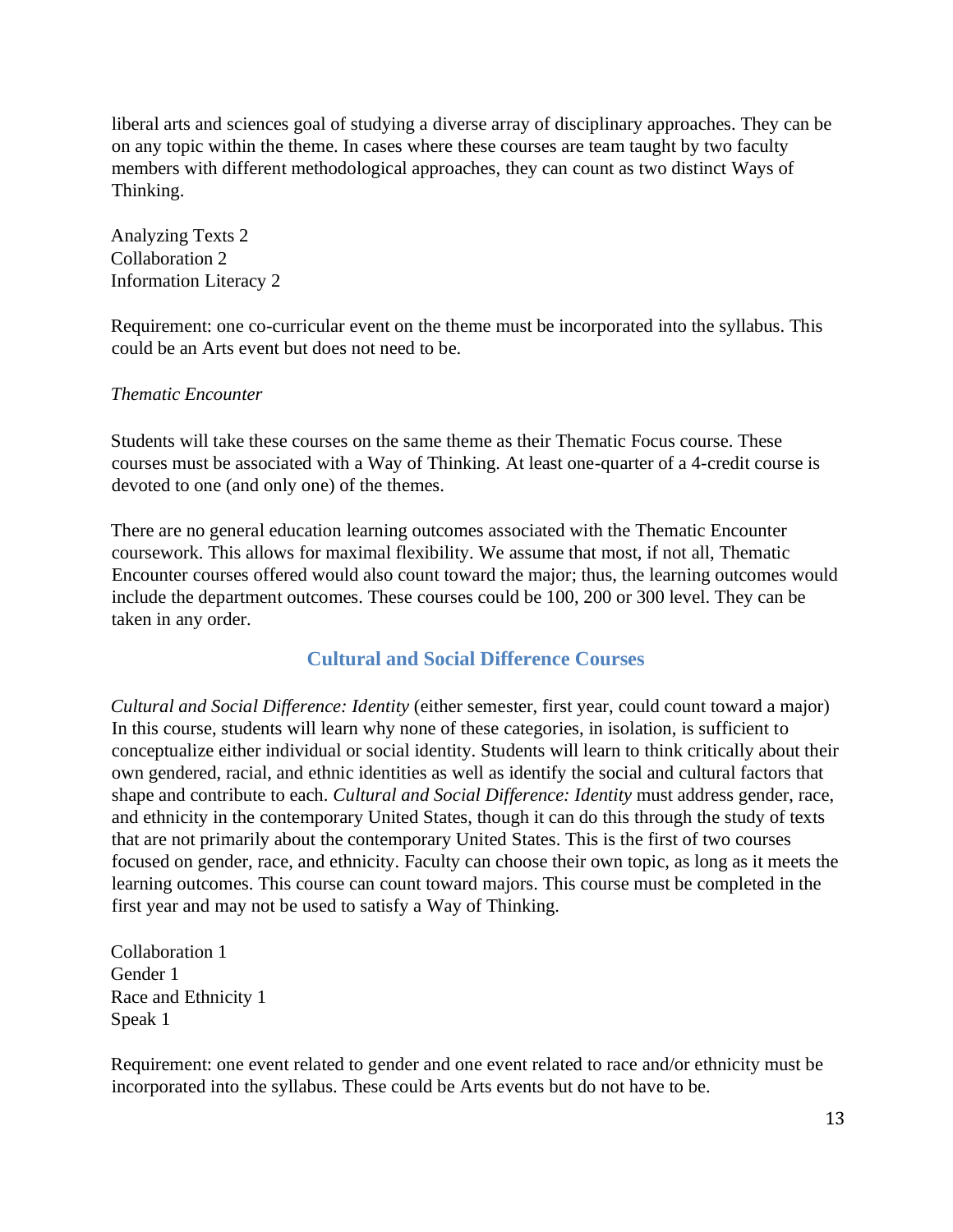## *Cultural and Social Difference: Systems* (*Cultural and Social Difference: Identity* is a prerequisite)

In this course students will demonstrate an understanding of how constructions of race, gender, and ethnicity shape cultural rules and biases and how these constructions vary across time, cultures, and societies. In addition, students will critically analyze the ways in which these forms of identity raise questions of justice in regard to access and participation in communal life. This is the second of a two-course series on Cultural and Social Difference. This course can be on any topic that meets the learning outcomes and criteria. It can be taught in any department and can count toward majors but may not be used to satisfy a Way of Thinking.

Common Good 2 Gender 2 Metacognition 2 Race and Ethnicity 2

## **Theology Sequence**

<span id="page-13-0"></span>*Theology 1* (first three semesters)

This is the first of two courses focused on theology. Students think critically about sources and themes of the Christian tradition and begin to explore religious engagement with society. It is likely that this course will be developed under one course number to provide a degree of common grounding for the second theology course, though courses will vary by instructor.

This class also includes a grounding in Benedictine Hallmarks such that students are prepared to meet their Raven requirement later. (The first theology class helps prepare students for the requirement but does not itself carry the Benedictine Raven designation.)

Analyzing Texts 1 Common Good 1 Religious Engagement 1 Theological Reasoning 1

*Theology 2* (*Theology 1* is a prerequisite)

This is the second of two courses focused on theology. This 300-level course can be on any topic that meets the learning outcomes, moving students into interpretation of theological sources and analysis of religious engagement with society. The second theology courses can be on a variety of topics. As in the current curriculum, these topics can continue to include religions other than Christianity.

Religious Engagement 2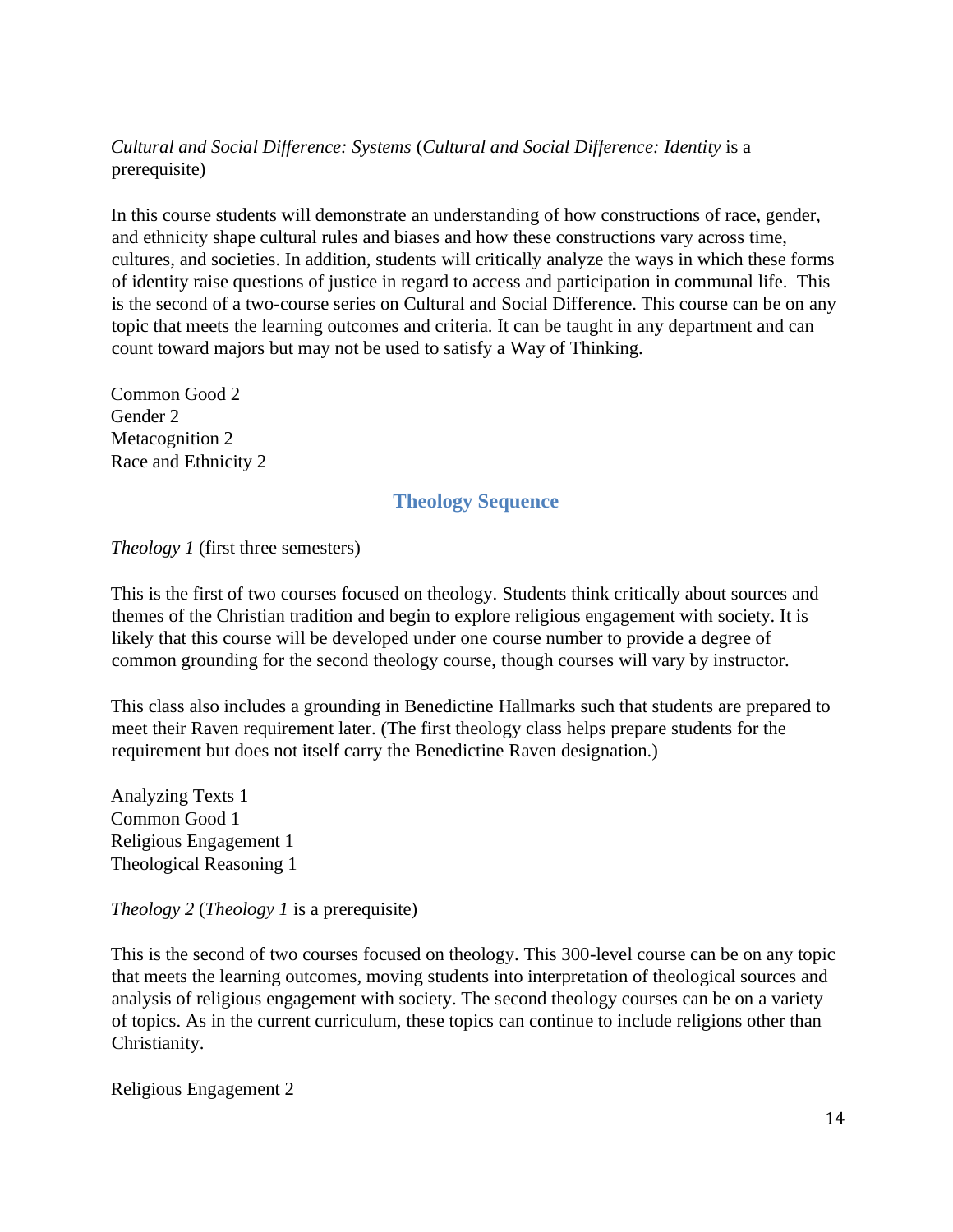Theological Reasoning 2 Write 2

## **Engagement Requirements**

<span id="page-14-0"></span>There are three requirements that have experiential components at their center: Experiential Engagement (EXP), Global Engagement (GLO), and Artistic Engagement (ARTE). RISE has concluded that these three requirements are fundamentally about getting students to have certain kinds of "real-life" experiences together with a structured reflection that helps them derive meaningful lessons from these experiences. The common elements of the three Engagement requirements are an experiential activity and formal reflection, and they can be done inside or outside a credit-bearing class.

Study Abroad fulfills the Experiential Engagement and Global Engagement requirements. Additionally, students who study a semester abroad can take courses through the educational programming that counts toward the Ways of Thinking requirements. They may also have the opportunity to take *Cultural and Social Difference: Systems*. Students are required to write an essay for their Integrated Portfolio that meets the requirements for Experiential Engagement and Global Engagement. This assignment will be part of the class taught by the CSB/SJU faculty director.

## **Quantitative Reasoning Designation**

<span id="page-14-1"></span>There is a Quantitative Reasoning designation that could be met through a Way of Thinking (Abstract Structures, Natural World and Social World are all likely to contribute) or through the major. We do not expect that this will add to the student load, but we did want to ensure that students received college-level quantitative reasoning.

## **Benedictine Raven Designation** \* Approved by the JFS 3/16/2020

<span id="page-14-2"></span>There is a Benedictine Raven designation that can be attached to any non-Theology course. Benedictine Raven Learning Goal: Students develop an awareness of a Benedictine perspective (practices, values, and heritage) using texts or experiences inside or outside the classroom and reflect on how a Benedictine perspective might apply to questions in contemporary life.

## **Language**

<span id="page-14-4"></span><span id="page-14-3"></span>Students must meet a proficiency standard equivalent to three semesters of language classes as they do in the Common Curriculum. Students may test out of the requirement.

## **Required Events**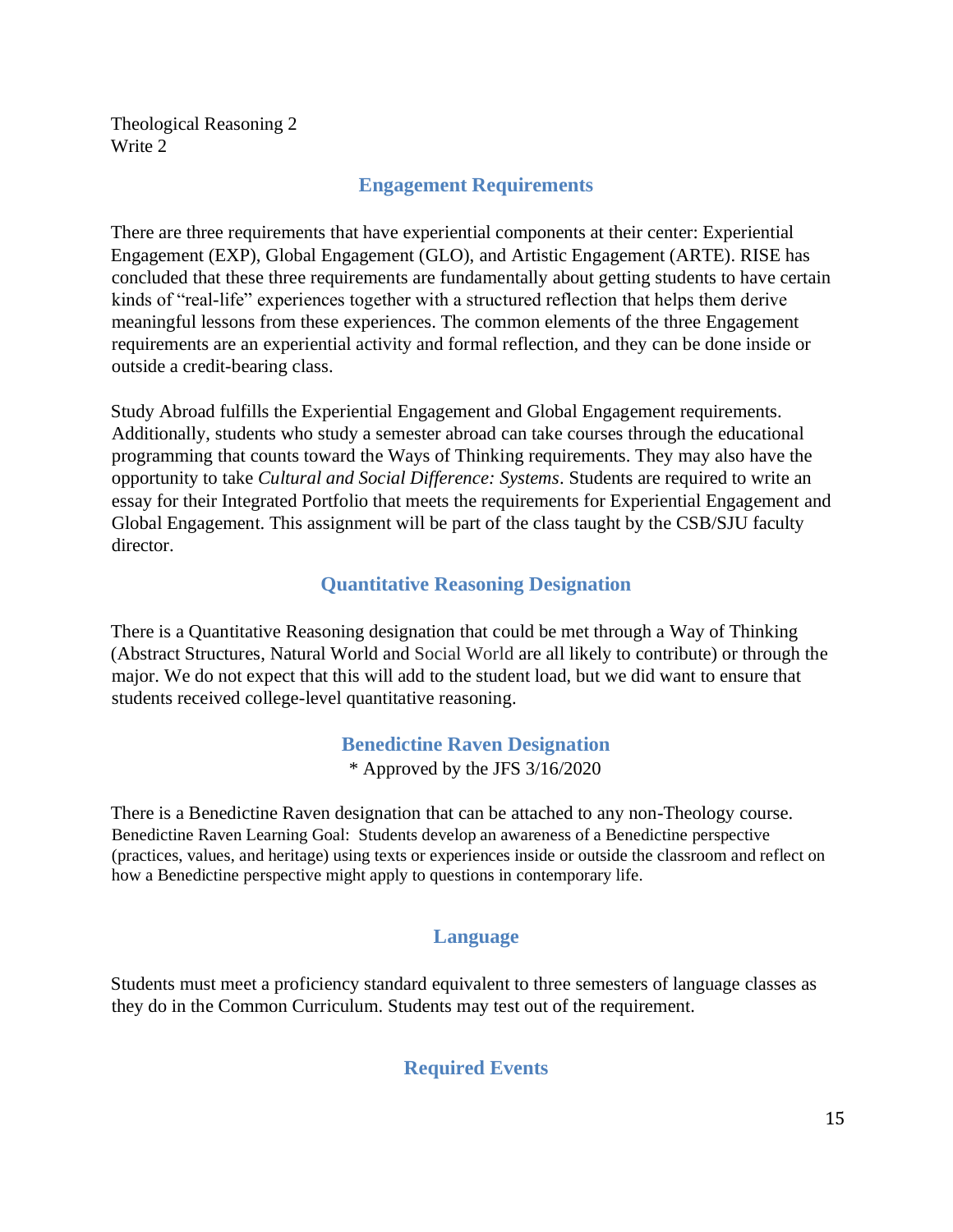There are three types of required events. ARTE-designated events are a selective category of artistic events including literary readings, exhibitions, productions and performances that have an interactive, educational component as a part of the event. Arts events could include ARTE events, but may also include artistic events including literary readings, exhibitions, productions and performances that do not have the educational component. Co-curricular events might include speakers, panel discussions, or films with a guided discussion.

There are 9 required co-curricular, arts, and ARTE events.\* Specifically:

- 4 ARTE events (1 embedded in Learning Foundations, 1 embedded in Learning Integration, and two earned independently or through the Artistic Engagement)
- 2 arts events embedded in classes (2 in the Artistic Expression Way of Thinking class)
- 2 arts or co-curricular events embedded in the Cultural and Social Difference: Identity course (one focused on gender and one focused on race or ethnicity)
- 1 co-curricular or arts event related to the theme of their Thematic Focus course

\* Arts events are determined at the discretion of the instructor. ARTE events must be on campus and pre-approved.

## <span id="page-15-0"></span>4. SCAFFOLDED LEARNING GOALS

There are twelve scaffolded learning goals listed in alphabetical order. (The goals are listed at the top; the outcomes are Beginner, Intermediate, and Advanced.) See Table 1 for a curriculum map identifying the placement for each of the 12 scaffolded learning goals.

ANALYZING TEXTS: Elicit and construct meaning from texts.

Beginner: Students read or interpret a variety of texts for comprehension, adjusting strategies based on the genre, nature of the text and context of the assignment.

Intermediate: Students evaluate texts for significance, relevance to the students' goals, and make connections among texts and/or disciplines.

Advanced: Students integrate knowledge among different texts, including independently finding supplemental texts to help understand the main text(s).

COLLABORATION: Interact effectively in a group while incorporating diverse perspectives.

Beginner: Students identify the different roles in the group, engage group members by acknowledging their contributions, articulate the importance of multiple and diverse perspectives in a group, and complete all individual tasks on time.

Intermediate: Students use group roles effectively, build constructively on the work of others, incorporate multiple perspectives into the work of the group, and produce independent work that advances the project.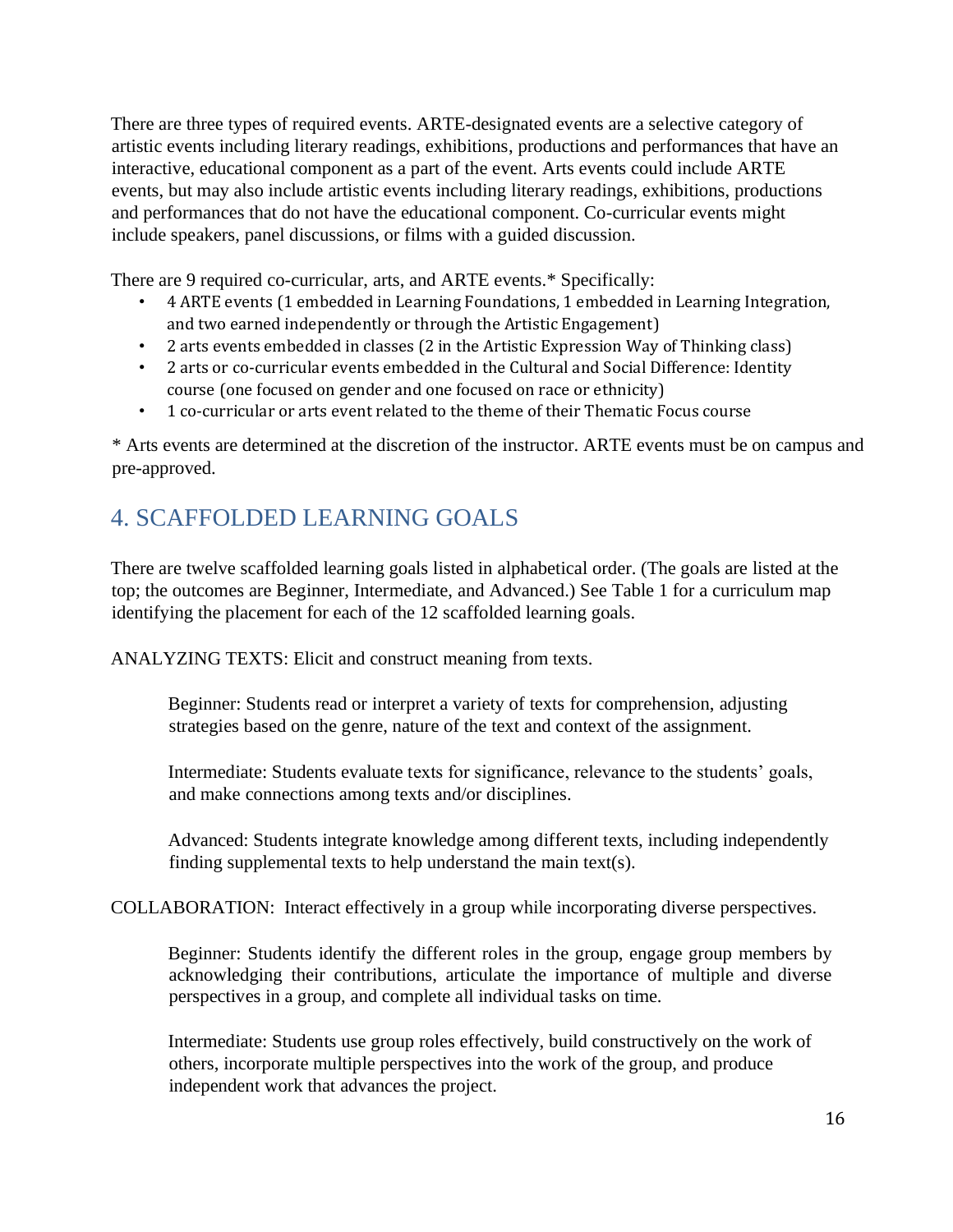Advanced: Students perform different roles appropriate to the context, are self-reflective about their own roles and contributions, build constructively on the work of others and encourage advanced participation by all group members, and leverage diverse perspectives of group members.

COMMON GOOD: Develop a conception of a moral life that incorporates concern for the common good.

Beginner: Students explain the moral dimensions of situations, perspectives, and actions in their lives and recognize that there are competing, yet legitimate, conceptions of what defines the common good.

Intermediate: (Change approved by the JFS 12/10/2019) Students identify different ideas of what the common good is, including the varied ways in which the common good has been and might be pursued across time, place, and context. Their analyses demonstrate their understanding of the complexities of moral life and moral responsibilities on an individual and civic level.

Advanced: Students apply the moral understanding they have gained to articulate and defend some vision of a responsible life and character, and connect these to the common good. This vision demonstrates how complex values are embedded in everyday life and institutions.

GENDER: Examine the social construction of gender and related individual and systemic inequities.

Beginner: Students identify a diversity of gender identities. Students identify social and cultural factors that shape their own gender identities and how these factors influence their self-conception and worldview.

Intermediate: Students analyze how historical and/or contemporary constructions of gender shape and are shaped by cultural systems of power. Students analyze how factors such as race, ethnicity, age, class, sexuality, disability, religion, or nationality intersect with gender. (Changed by the JFS 3/12/2019)

Advanced: Students analyze structural and systemic differences based on gender and articulate ways to address inequities.

INFORMATION LITERACY: Identify, evaluate, and responsibly use information.

Beginner: Students access appropriate information through common search strategies. They cite sources appropriately and articulate the value of accurate citations. Their papers are free of plagiarism. (Changed by the JFS 4/17/2019)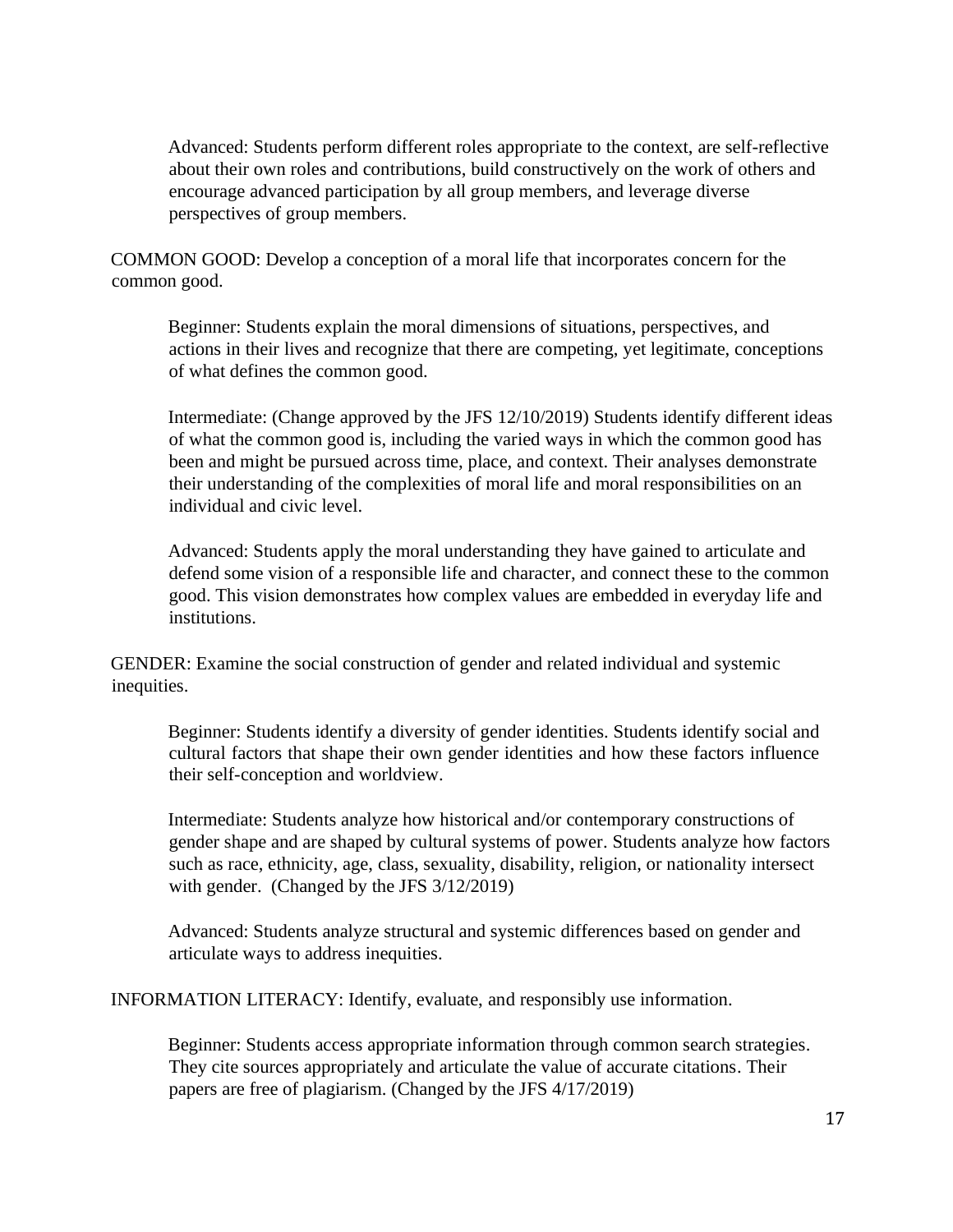Intermediate: Students locate relevant information using well-designed search strategies, evaluate and use appropriate and multiple resources, and articulate why using information has many ethical and legal implications.

Advanced: Students use well-designed search strategies to find information, evaluate and use appropriate and diverse resources, and follow the ethical and legal standards for their discipline.

METACOGNITION: Optimize one's own thinking and learning processes.

Beginner: Students identify their intellectual abilities and dispositions. They recognize that there are different problem-solving and learning strategies. (Changed by the JFS 4/17/2019)

Intermediate: Students reflect on the weaknesses and strengths of their intellectual abilities and dispositions, effectiveness of their problem solving processes, and efficiencies of their learning strategies.

Advanced: Students apply their metacognitive knowledge to improve their problem solving processes, and to strengthen learning strategies.

QUANTITATIVE REASONING: Solve quantitative problems and develop and communicate arguments supported by quantitative evidence. (Designation—both the beginner and intermediate will be met in the same course)

Beginner: Students describe and draw conclusions from quantitative arguments, recognizing that assumptions, errors, and fallacies may affect the argument's validity.

Intermediate: Students construct an appropriate representation of data and perform calculations to interpret a situation, drawing appropriate inferences.

Advanced: Students create their own arguments supported by quantitative evidence and clearly communicate those arguments and assumptions that may impact the argument's validity.

RACE AND ETHNICITY: Examine the social construction of race and ethnicity and resulting inequities.

Beginner: Students identify factors that shape their racial and ethnic identities and explain how these factors influence their self- conception and relationships to their communities.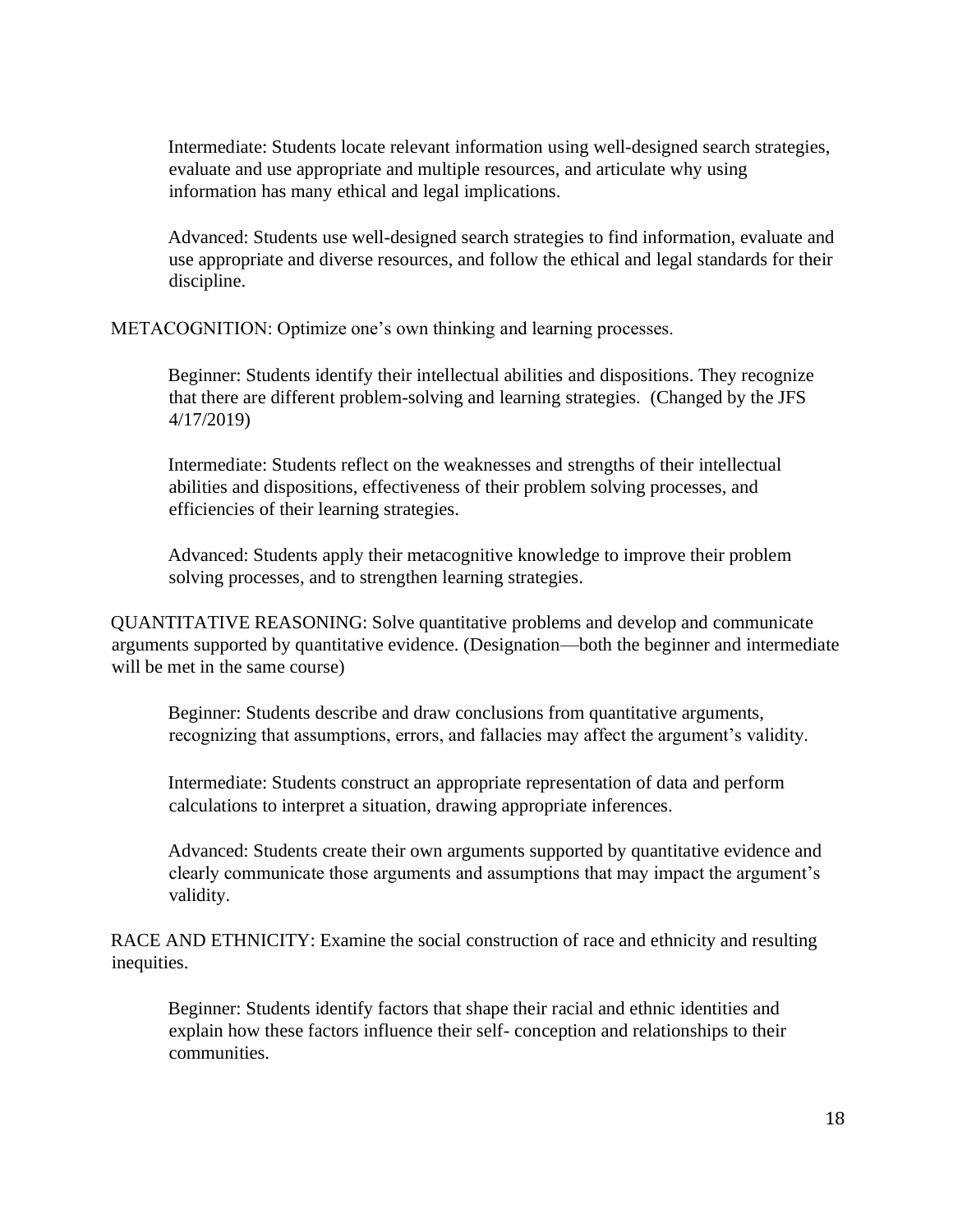Intermediate: Students demonstrate how historical and/or contemporary constructions of race and/or ethnicity shape and are shaped by cultural systems of power. Students analyze how factors such as gender, age, class, sexuality, disability, religion, or nationality intersect with race and/or ethnicity. (Changed by the JFS 4/17/2019)

Advanced: Students critically analyze structural and systemic differences based on race and/or ethnicity and articulate ways to address inequities.

RELIGIOUS ENGAGEMENT: Analyze religious engagement with society.

Beginner: Students identify and explain one or more forms of religious engagement with the world.

Intermediate: Students analyze forms of religious engagement by drawing on sources that may come from a range of academic disciplines.

Advanced: Students evaluate forms of religious engagement in conversation with their primary academic disciplines or with their involvement in a campus, community, or professional project.

SPEAK: Construct ideas, opinions and information in appropriate oral forms.

Beginner: Students organize a presentation with a central message that is partially supported by relevant material(s). Delivery techniques make the presentation understandable, although students may appear tentative or uncomfortable.

Intermediate: Students organize a presentation with a clear central message that is consistent with relevant supporting material(s). Delivery techniques make the presentation interesting, and students appear comfortable.

Advanced: Students skillfully organize a cohesive presentation with a compelling central message, support it with relevant material(s) that establish their authority on the topic.

THEOLOGICAL REASONING: Think critically about sources, doctrines, and themes of the Christian tradition.

Beginner: Students identify elements of Christian theological sources, which may include scripture, practices, texts, or art forms. They explain a theological teaching, doctrine, or theme.

Intermediate: Students interpret theological sources and their contexts. They compare perspectives on a teaching, theme, or doctrine.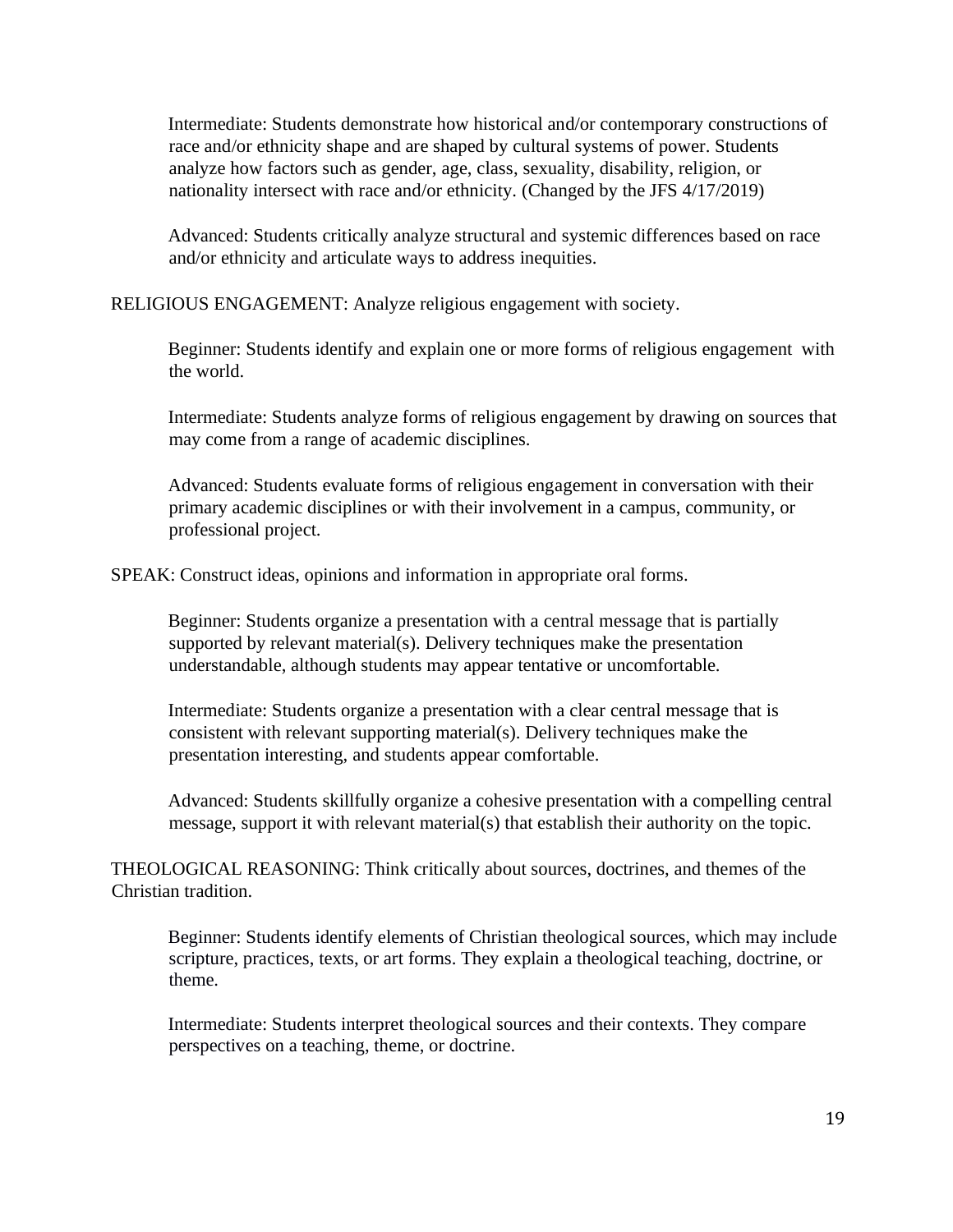Advanced: Students demonstrate creative theological reasoning in evaluating contemporary social issues, conducting interdisciplinary research, or constructing their own theological argument.

WRITE: Construct ideas, opinions and information in appropriate written forms.

Beginner: Students demonstrate awareness of the context and purpose of their writing, which is to make an evidence-based argument. They organize their writing in a manner that is generally effective given the purpose. They use appropriate content to develop and support their ideas. There may be errors in syntax or mechanics, but not enough to pose a significant barrier to understanding. (Changed by the JFS 3/12/2019)

Intermediate: Students demonstrate consideration of the context, audience, and purpose of their writing and use compelling content to clearly support ideas. They consistently organize their arguments using relevant evidence. The language is clear and straightforward, with few errors.

Advanced: Students demonstrate a thorough understanding of context, audience, and purpose and use relevant and compelling content. The language is clear, fluent and virtually error-free.

## **Table 1. Integrations Curriculum Map**

This chart shows where the learning outcomes will be assessed.

| <b>Learning</b><br><b>Outcome</b> | <b>Learning</b><br><b>Foundations</b> | CSD:I        | <b>Theo</b><br>1 | <b>Learning</b><br><b>Explorations</b> | <b>Thematic</b><br><b>Focus</b> | $CSD:$ S       | <b>Theo</b><br>$\overline{2}$ | <b>Learning</b><br><b>Integration</b> |
|-----------------------------------|---------------------------------------|--------------|------------------|----------------------------------------|---------------------------------|----------------|-------------------------------|---------------------------------------|
| Analyzing<br><b>Texts</b>         |                                       |              | $\mathbf{1}$     |                                        | $\overline{2}$                  |                |                               |                                       |
| Collaboration                     |                                       | $\mathbf{1}$ |                  |                                        | $\overline{2}$                  |                |                               |                                       |
| Common<br>Good                    |                                       |              | 1                |                                        |                                 | $\overline{2}$ |                               | 3                                     |
| Gender                            |                                       | 1            |                  |                                        |                                 | $\overline{2}$ |                               |                                       |
| Information<br>Literacy           | 1                                     |              |                  | $\mathbf{1}$                           | $\overline{2}$                  |                |                               |                                       |
| Metacognition                     | 1                                     |              |                  | 1                                      |                                 | $\overline{2}$ |                               | 3                                     |
| Quantitative<br>Reasoning*        |                                       |              |                  |                                        |                                 |                |                               |                                       |
| Race and<br>Ethnicity             |                                       | 1            |                  |                                        |                                 | $\overline{2}$ |                               |                                       |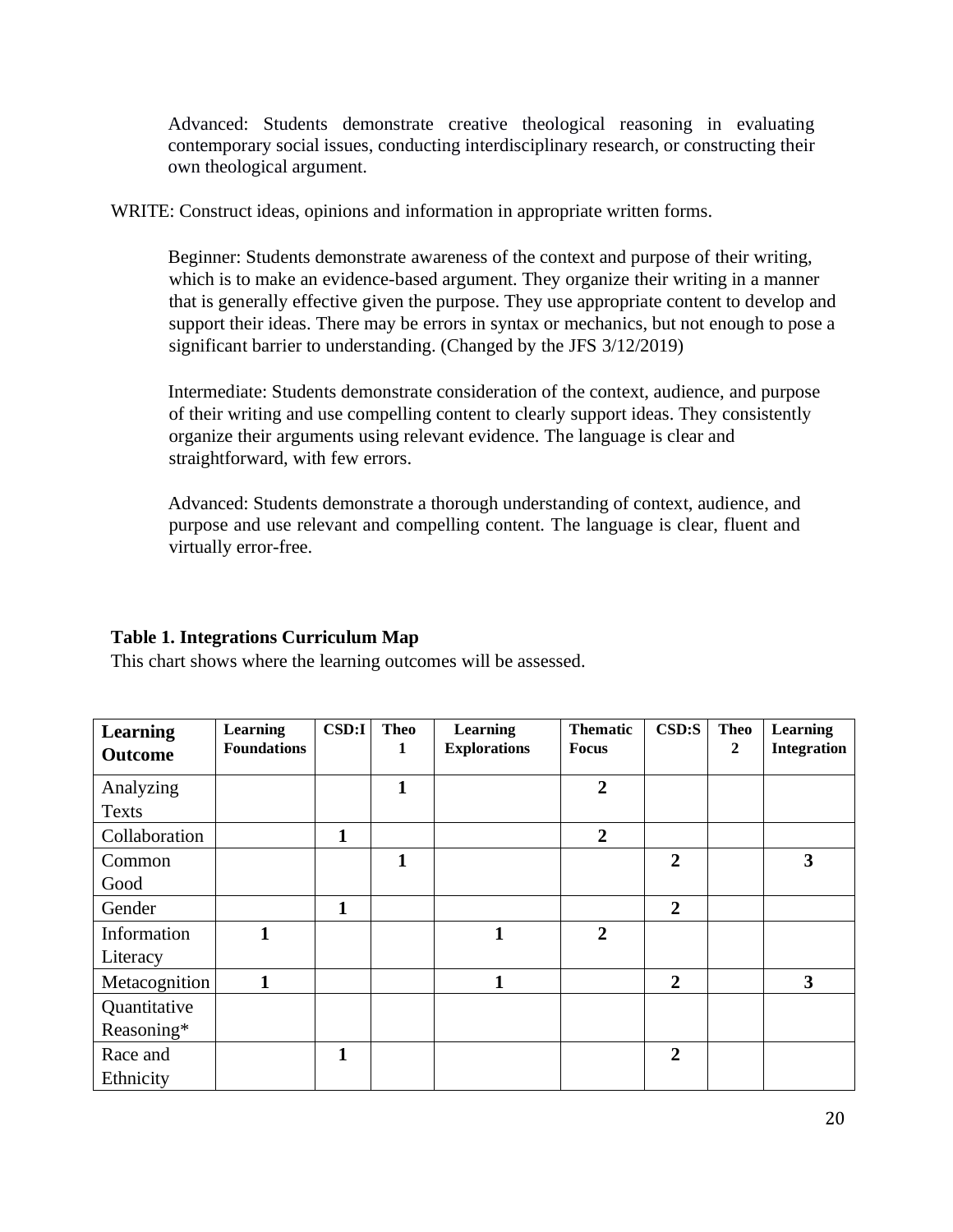| Religious   |  |  |  |  |
|-------------|--|--|--|--|
| Engagement  |  |  |  |  |
| Speak       |  |  |  |  |
| Theological |  |  |  |  |
| Reasoning   |  |  |  |  |
| Write       |  |  |  |  |

**\*** Quantitative Reasoning is a designation that could be added to any course in a major or program. Both levels 1 & 2 of Quantitative Reasoning will be met in the same class.

## <span id="page-20-0"></span>5. DETAILED DESCRIPTIONS

In Section Five we provide more details on the key components of the Integrations Curriculum: Integrated Portfolio, Themes and Ways of Thinking, Writing, Cultural & Social Difference, Theology, Engagement, and Quantitative Reasoning.

## **Integrated Portfolio**

<span id="page-20-1"></span>Portfolios have been used in education for a long time; as technology has evolved the paper portfolio has transformed into the electronic portfolio. Portfolios can serve many purposes: archiving a student's work, showcasing a student's best work, assessing individuals or programs. Our proposal for the Integrated Portfolio might do all of these things, but its primary purpose is to make learning visible to the student (and faculty and others) as they develop intellectually, personally, and professionally over their years at CSB/SJU and to provide an opportunity for them to integrate their knowledge across their coursework, co-curricular activities, and life experiences.

The ePortfolio is both a product (a digital collection of artifacts) and a process (selection of what to add to the collection; reflection on what the artifact means and how it affected one's learning). It is a virtual space where students can collect their work (essays, research projects, photos, videos, multimedia presentations, resumes, etc.) as they move through their classes, which they can use to reflect on their learning and growth. ePortfolios are both a pedagogical activity (meant to generate learning) and an assessment tool (meant to document progress).

ePortfolios have been widely adopted by all types of institutions of higher education (and K12). In 2016, the AAC&U added ePortfolios to its list of High Impact Practices. High impact practices are "institutionally-structured student experiences inside or outside of the classroom that are associated with elevated performance across multiple engagement activities and desired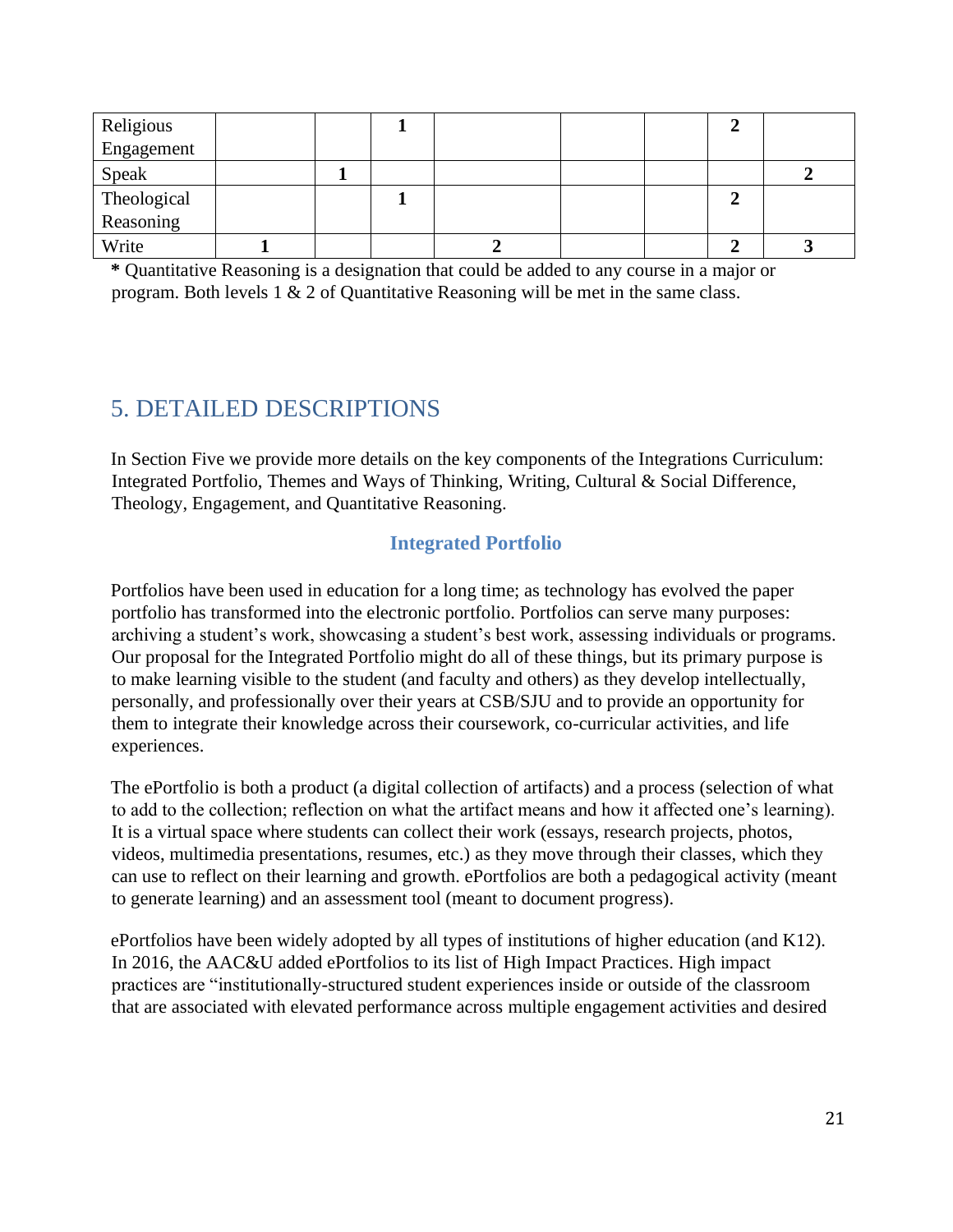outcomes, such as deep learning, persistence, and satisfaction with college".<sup>4</sup> As of 2014, over half of all American institutions of higher education were using ePortfolios.

In their 2014 paper, "What Difference Can ePortfolio Make? A Field Report from the Connect to Learning Project," Eynon, Gambino, and Torok describe the Connect to Learning Project (C2L), a project started in 2011that includes 24 campuses in a community of practice around the ePortfolio. They note,

The practices and data from C2L campuses, while not conclusive, suggest that reflective ePortfolio pedagogy helps students make meaning from specific learning experiences and connections to other experiences, within and beyond the course. Integrative ePortfolio strategies prompt students to connect learning in one course to learning in other courses, co-curricular activities, and life experiences. Ultimately, students recursively connect their learning to consideration of goals and values, constructing a more intentional and purposeful sense of self. (101)

Eynon, Gambino, and Torok found evidence that ePortfolios contribute to student success measures, such as retention, GPA, and pass rate (96-98). More importantly for our purposes, there is suggestive evidence that ePortfolios can have a significant effect on deep learning and integrative knowledge (Eynon, et al., 98-105; Peet et al., 18-21).

## *Conceptual Issues – Integrated Knowledge and Reflection*

Two key concepts guide our approach to the Integrated Portfolio. First, there is "reflection." There has been a steady stream of research in educational pedagogy on the role of reflection in deep and lifelong learning. Various theorists use different terminology - self-regulated learning, self-authorship, metacognition, etc. – but we have chosen to stick with the traditional phrase "reflection," which has its roots in the philosophy of John Dewey. The second key concept is "integrative knowledge." The curriculum has been carefully designed to create opportunities for students to make meaningful connections among their courses, co-curricular activities, and life experiences.

"Reflection" is often used in vague and imprecise ways. In an effort to be more rigorous in our use of reflection in the Integrated Portfolios, we suggest following Dewey's four criteria for reflection, as discussed by Carol Rodgers (845).<sup>5</sup>

1. Reflection is a meaning-making process that moves a learner from one experience into the next with deeper understanding of its relationships with and connections to other experiences and ideas. It is the thread that makes continuity of learning possible, and

<sup>4</sup> Watson, C.E. et al. Kuh "ePortfolios: The Eleventh High Impact Practice." *International Journal of ePortfolio. 2016, Volume 6, Number 2, 65-69*.

<sup>5</sup> "Defining Reflection: Another Look at John Dewey and Reflective Thinking" *Teachers* 

*College Record*, 104:4 (2002).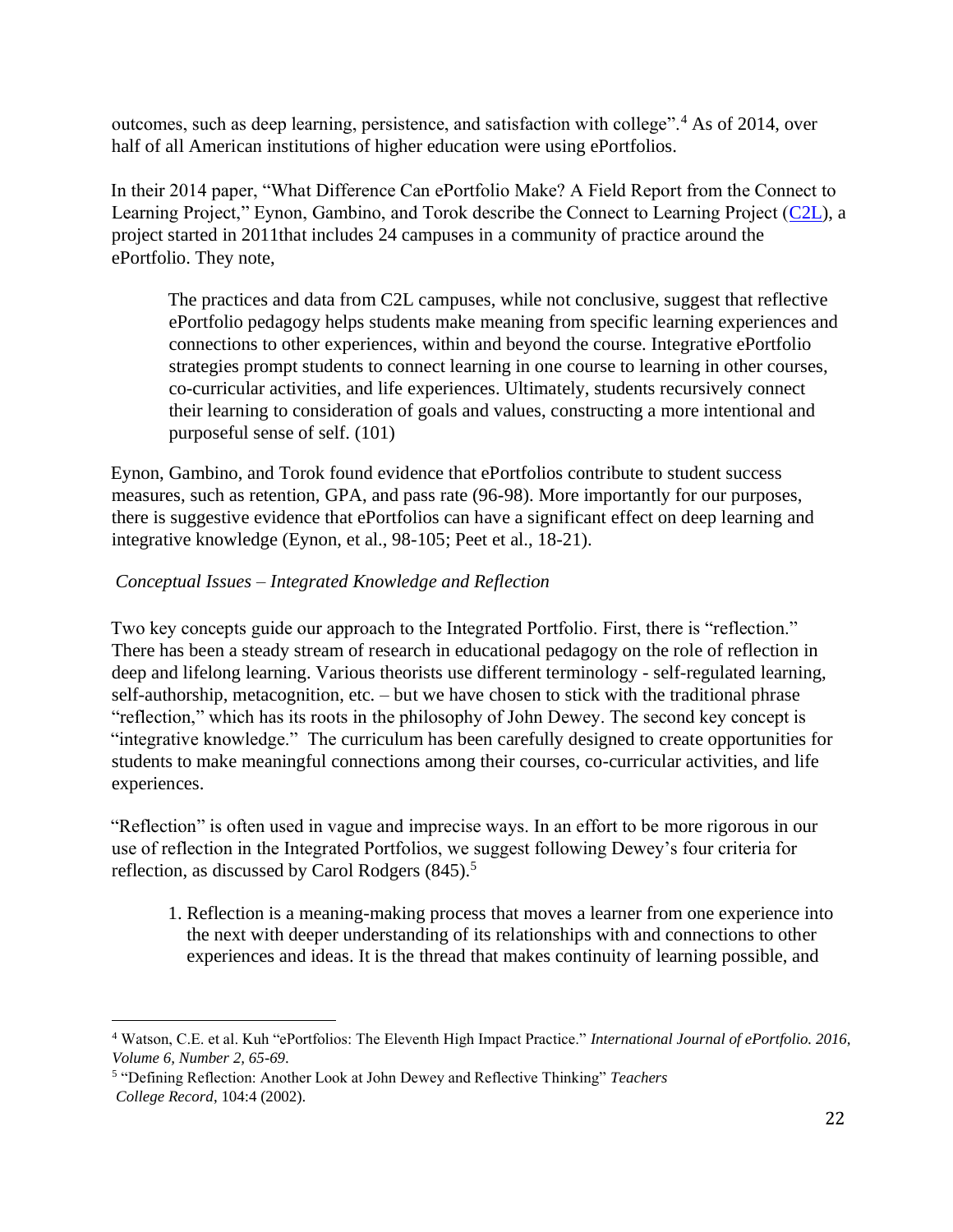ensures the progress of the individual and, ultimately, society. It is a means to essentially moral ends.

- 2. Reflection is a systematic, rigorous, disciplined way of thinking, with its roots in scientific inquiry.
- 3. Reflection needs to happen in community, in interaction with others.
- 4. Reflection requires attitudes that value the personal and intellectual growth of oneself and of others.

RISE recommends that these four criteria guide our understanding of the kind of reflection that we expect to see in assignments for the Integrated Portfolio.

We are also using the work of the University of Michigan to ground our own understanding of integrative knowledge. The University of Michigan has developed a "conceptual model and pedagogy for portfolio-based integrative and lifelong learning," which is being used by many institutions.<sup>12</sup> These institutions include: Boston University, Clemson University, DePaul University, Norwalk Community College, Long Island University, and Mercy College, Oberlin College and Portland State University (15).

The efficacy of this model has been tested and supported by a study on over 600 students on two campuses at the University of Michigan (Peet et al., 2011).

Peet et al. distinguish six dimensions of integrated knowledge (12):

- 1. Identify, demonstrate and adapt knowledge gained within/across different contexts (i.e., the ability to recognize the tacit and explicit knowledge gained in specific learning experiences and the capacity to adapt that knowledge to new situations);
- 2. Adapt to differences in order to create solutions (i.e., the ability to identify and adapt to different people, situations, etc., while working with others to create positive change);
- 3. Understand and direct oneself as a learner (i.e., the ability to identify one's prior knowledge, recognize one's strengths and gaps as a learner, and know how one is motivated to learn);
- 4. Become a reflexive, accountable and relational learner (i.e., the ability to reflect on one's practices and clarify expectations within oneself while also seeking feedback from others);
- 5. Identify and discern one's own and others' perspectives (i.e., the ability to recognize the limitations of one's perspective and seek out and value the perspectives of others); and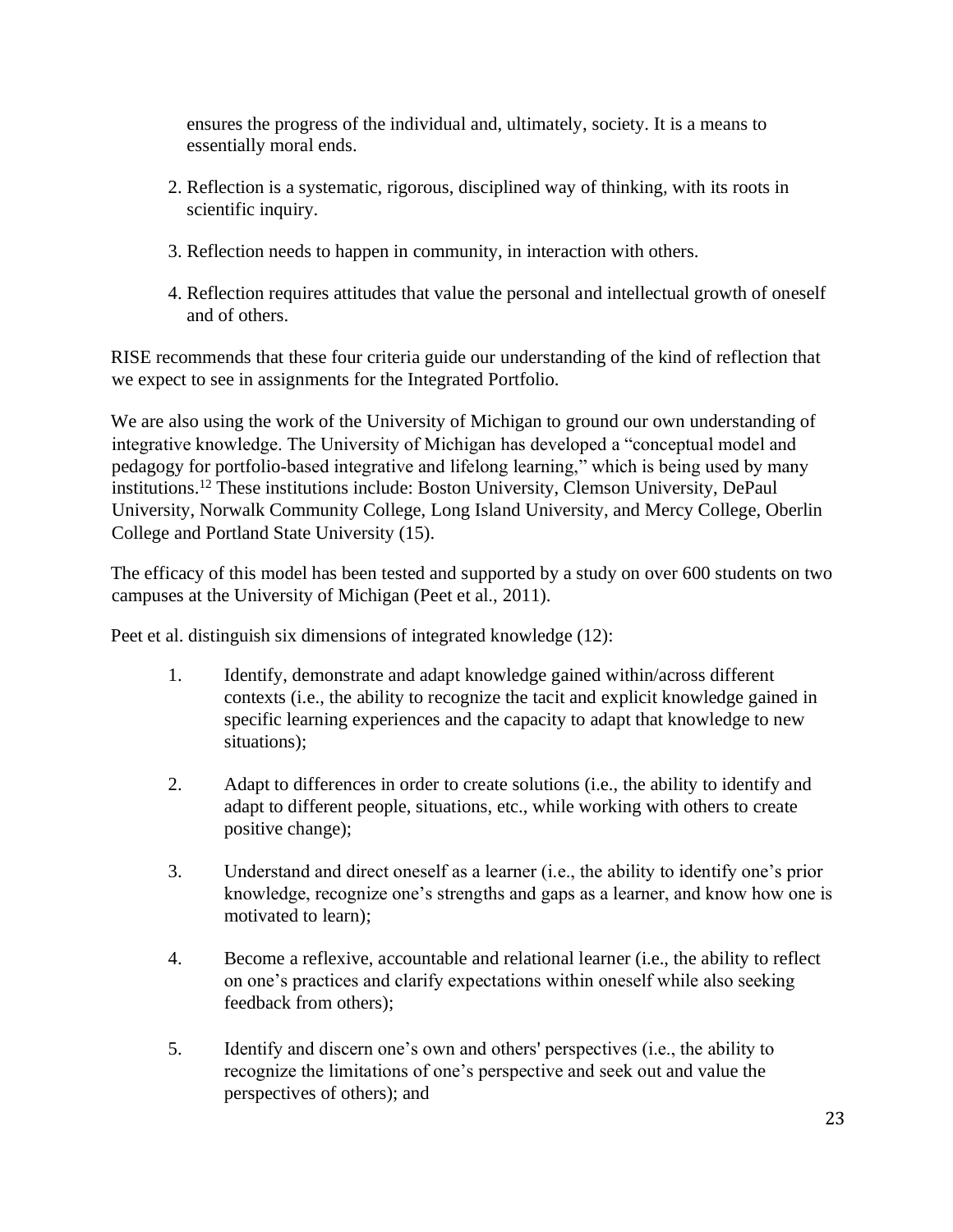6. Develop a professional digital identity (i.e., the ability to imagine how one will use current knowledge and skills in future roles and how one will create an intentional digital identity).

The UM used these six dimensions to create what they call the Integrative Knowledge Portfolio Process Model: "The purpose of the Integrative Knowledge Portfolio Process Model (IKPP) is to facilitate learners' in identifying, integrating, and synthesizing their emergent knowledge, skills and identities over time, across contexts and in relation to others. In doing this integrative process, students develop a sense of personal agency and the capacity to respond to complex

<sup>12</sup> Peet, Melissa; Lonn, Steven; Gurin, Patricia; Boyer, K. Page; Matney, Malinda; Marra, Tiffany; Taylor, Simone Himbeault; Daley, Andrea. "Fostering Integrative Knowledge through ePortfolios." International *Journal of the ePortfolio*, v1 n1 p11-31 (2011). See Peet, M. (2012). *The Integrative Knowledge Portfolio Process: A Program Guide for Educating Reflective Practitioners and Lifelong Learners* from Open Educational Resources.

social issues" (14). As part of this process they designed several "Core Activities," which are the result of seven years of research. Examples of these core activities include, among other activities, *Identification and Organization of Key Learning Experiences*, *Structured Metareflection*, and *Reflection on Institutional Learning Outcomes*.

RISE recommends that we begin our development of the Integrated Portfolio by studying these core activities and learning from other schools that have implemented the e-portfolio as part of their general education curriculum.<sup>6</sup> Faculty have repeatedly said, going back to the 2015 faculty workshops, that they would like CSB/SJU graduates to be self-directed learners. One of the most promising aspects of ePortfolios is their role in improving the skills required for self-directed learning.<sup>7</sup>

## *Which courses are required to use the Integrated Portfolio?*

While all faculty are welcome to use the Integrated Portfolio in their classes, its use will be required in at least the following: *Learning Foundations, Learning Explorations, Learning Integration, Cultural and Social Difference: Identity*, *Cultural and Social Difference: Systems*,

<sup>6</sup> See Ring, G., & Ramirez, B. (2012). Implementing ePortfolios for the Assessment of General Education Competencies. *International Journal of ePortfolio*, *2*(1), 87-97; Reardon, R. C., Lumsden, J. A., & Meyer, K. E. (2005). Developing an e-portfolio program: Providing a comprehensive tool for student development, reflection, and integration. *NASPA Journal*, *42*(3), 368-380; Challis, D. (2005). Towards the mature ePortfolio: Some implications for higher education. *Canadian Journal of Learning and Technology/La revue canadienne de l'apprentissage et de la technologie*, *31*(3).

<sup>7</sup> Beckers, J., Dolmans, D., & Van Merriënboer, J. (2016). e-Portfolios enhancing students' self-directed learning: A systematic review of influencing factors. *Australasian Journal of Educational Technology*, *32*(2).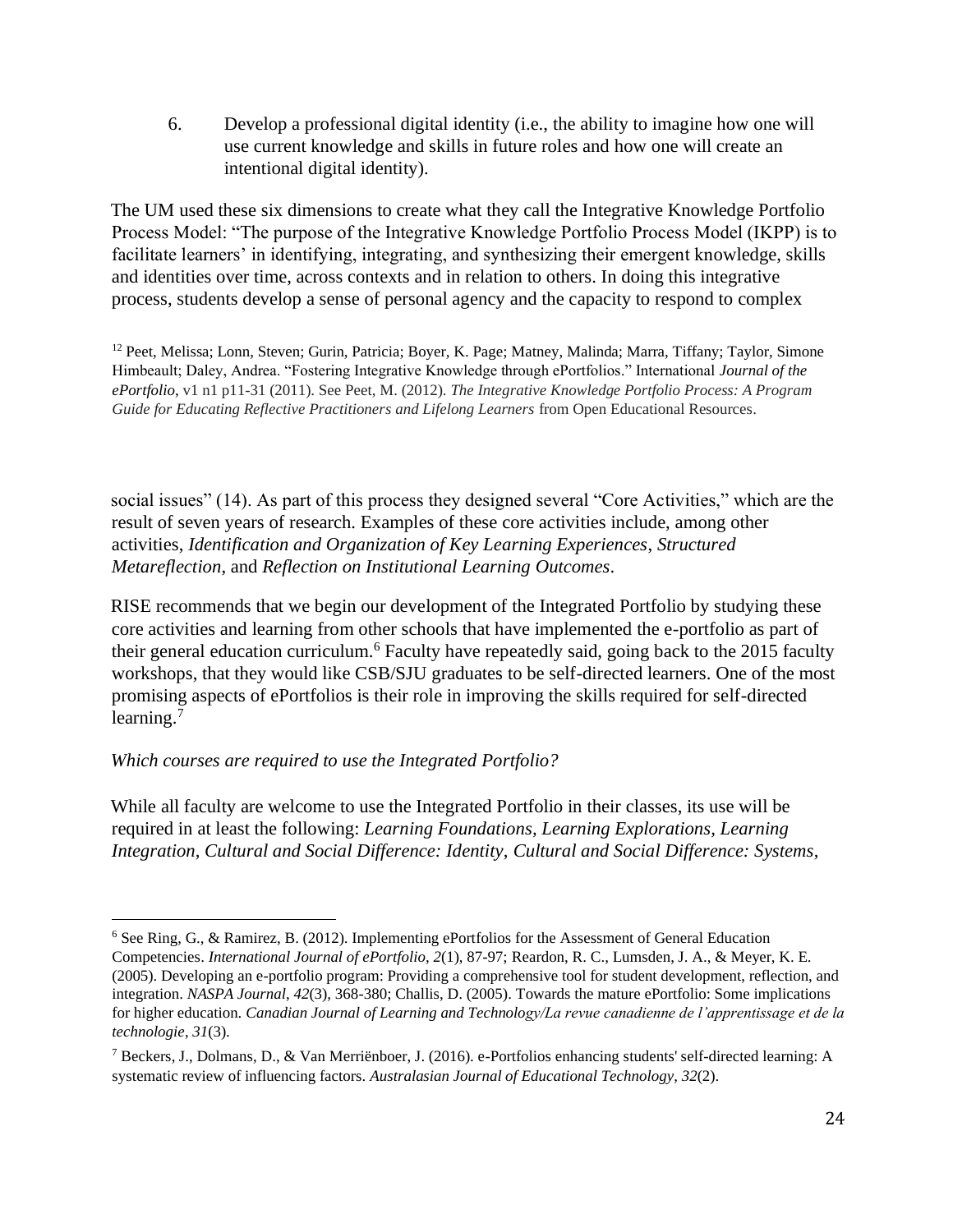and any Thematic courses. Students who take the optional *Writing Exploration* course will also be required to use the Integrated Portfolio.

*Learning Foundations* is taken in the student's first year, so they will be responsible for introducing the philosophy behind the Integrated Portfolio and the technical aspects of using it.

In addition to these courses, students will be required to write essays demonstrating their learning in the three Engagement requirements: Artistic Engagement, Experiential Engagement, and Global Engagement. These essays will need to be completed by the end of their Learning Integration course.

Some of the submissions to the Integrated Portfolio will be responses to standardized assignments. This is important for many reasons. First, it will allow us to design the assignments for the Integrated Portfolio in an intentional and coherent way, taking in account how the various assignments relate and build on each other. Second, this will assure that there is consistency across the Portfolios and the students' opportunities for integrated learning. Finally, having the same assignment across all students will make assessment easier and more meaningful.

In our research into schools that have already adopted the ePortfolio, a consistent theme from those who have been successful is the inclusion of students into the process. We suggest that if this proposal is approved, a committee is formed that includes faculty, staff and students, which is responsible for designing the Integrated Portfolio template, which will include the standardized assignments. The Writing Center tutors should be included in recruitment of student participants, since they have experience in thinking about faculty assignments. We recommend that this committee will start with reading the literature on ePortfolios that is cited in this proposal. These particular readings were chosen from the voluminous literature on ePortfolios because they align with the goals we have for the Integrated Portfolio: to provide an opportunity for students to integrate their knowledge, to produce self-regulated learners, and to offer both formative and summative assessment opportunities for both students and programs.

There is one other item from our research that we would like to suggest: an incentive for students to do their best work. Many of the schools that have successfully implemented the ePortfolio have created incentives by offering cash awards to students who do outstanding work on their portfolios and agree to let their work be used as examples.

## *Implementation issues –What platform will we use? What technical and other support will be available?*

There are many different platforms that can be used for ePortfolios, including Canvas. A committee will be assigned to investigating various platforms if the proposal is passed.

We recognize that implementing an ePortfolio system will be a big change for our institutions and will need to be a focus of our professional development. As Academic Affairs has noted, there are significant funds available for the next three years of professional development and we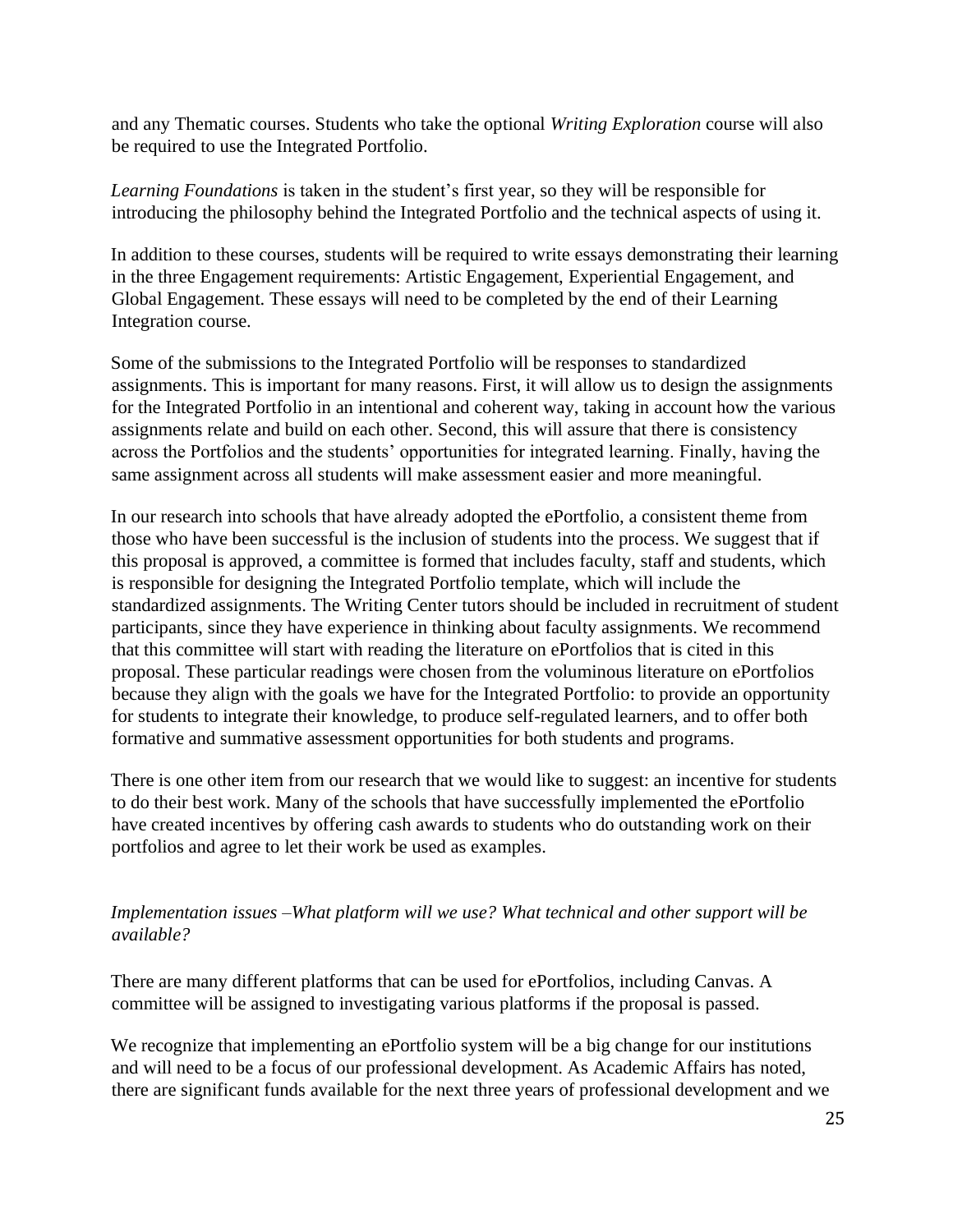expect that a part of this will be directed toward the Integrated Portfolio. As mentioned above, ePortfolios have been used for a long time, and there is a growing literature surrounding their use. This literature will guide us in our implementation efforts. There is a journal devoted to ePortfolios and there are a number of annual conferences either wholly or partially on the topic.

In addition to consulting these national resources, there will be intensive efforts on campus to ensure that faculty are prepared to use this technology consistent with best practices by 2020. We also plan to train staff, including the Media Center staff, the Writing Center staff, and the librarians. We expect that these staff resources will then be available for ongoing student and faculty support.

## **Writing**

<span id="page-25-0"></span>The Writing requirements are spread across the student's college career. The development of core academic competencies and the integration of the student's learning are at the center of the Writing requirements. Several high-impact practices are built in: First Year Seminar, ePortfolio, Writing Intensive, and Common Intellectual Experience.

The Writing courses include many common elements to ensure that all students receive appropriate grounding in these high-impact practices and the learning outcomes. The courses also retain faculty autonomy through many class-specific elements such as instructor-chosen topics.

#### *Learning Foundations*

<span id="page-25-1"></span>This 4-credit course will be taken in the student's first year. It is capped at 18 students. It functions as both an introduction to their general education experience at a Catholic, Benedictine college, and as a writing-intensive course. Students will demonstrate reflection on their learning through an introduction to the Integrated Portfolio. The topics of these courses are diverse and intended to be taught by faculty from across all divisions.

#### **Learning Outcomes**

Write 1

Students demonstrate awareness of the context and purpose of their writing, which is to make an evidence-based argument. They organize their writing in a manner that is generally effective given the purpose. They use appropriate content to develop and support their ideas. There may be errors in syntax or mechanics, but not enough to pose a significant barrier to understanding.

Information Literacy 1

Students access appropriate information through common search strategies. They cite sources appropriately and articulate the value of accurate citations. Their papers are free of plagiarism.

Metacognition 1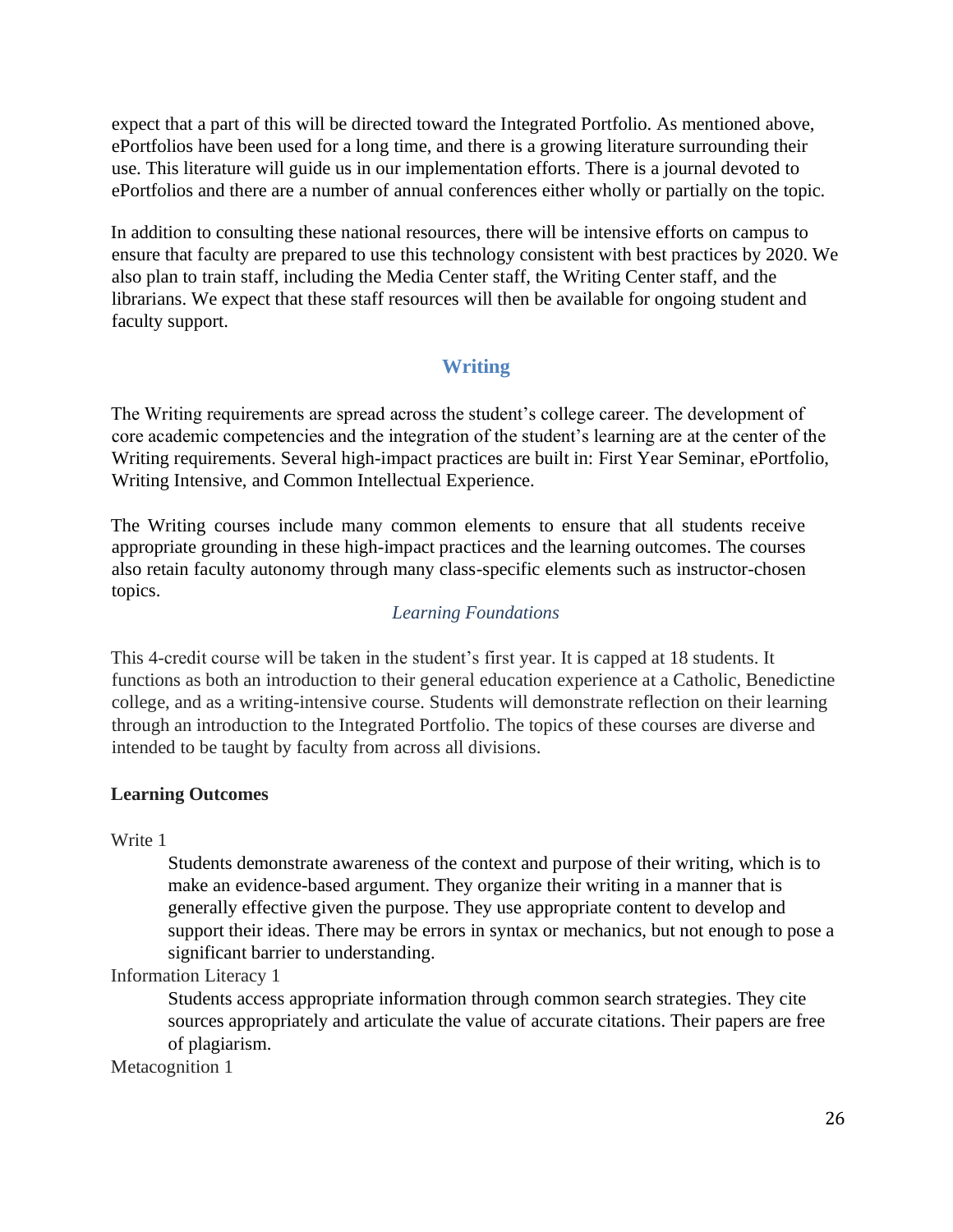Students begin to identify their intellectual abilities and dispositions. They recognize that there are different problem-solving processes and learning strategies.

## **Common Elements in Each Section of** *Learning Foundations* **(program-specific)**

- Common Reading (to be decided upon by program faculty teaching the course, in consultation with general education committee)
- Introduction to Integrated Portfolio (IP)
- One ARTE-approved event embedded in the course
- To assess the Write 1 learning outcome, one essay will be collected for the IP. An essay template will be created in consultation with current FYS instructors and the Office of Academic Assessment and Effectiveness as a common starting point to aid in individual course design.
- One required class session drawing on the expertise of research librarians.
- Students will be required to attend one session with Writing Center peer tutors (inside or outside of class).<sup>8</sup>

## **Class-specific Elements of the** *Learning Foundations* **(determined by the instructor)**

- Instructor-chosen topic of semester with appropriate topical readings and assignments
- Writing/discussion/activities of material—text, video, music, etc. (to be assessed/graded by instructor).
- These writing/discussion/activities would incorporate the Information Literacy 1 and Metacognition 1 learning outcomes. Sample activities and templates will be created with campus experts, such as research librarians or Media Services.

## *Writing Explorations*

<span id="page-26-0"></span>*Learning Explorations* (2-credits, used for students who transfer out of Learning Foundations) (This course was approved by the JFS on 12-10-2019)

This 2-credit course will be taken by students (first year or transfer) who have already completed a writing composition course and will be capped at 18 students. It functions as both an introduction to their general education experience at a Catholic, Benedictine college, and as a writing-intensive course. Students will demonstrate reflection on their learning through an introduction to the Integrated Portfolio. The topics of these courses are diverse and intended to be taught by faculty from across all divisions.

**Learning Outcomes** (these learning outcomes are also in two required courses)

<sup>8</sup> See: Rapp Young, Beth. "Using Archival Data to Examine Mandatory Visits." *Academic Exchange Quarterly* 18:4 (Winter 2014). Rapp Young's study uses empirical research on more than 80,000 writing center visits over a ten-year period to show the value of this practice. Many other studies of smaller scope have had the same findings.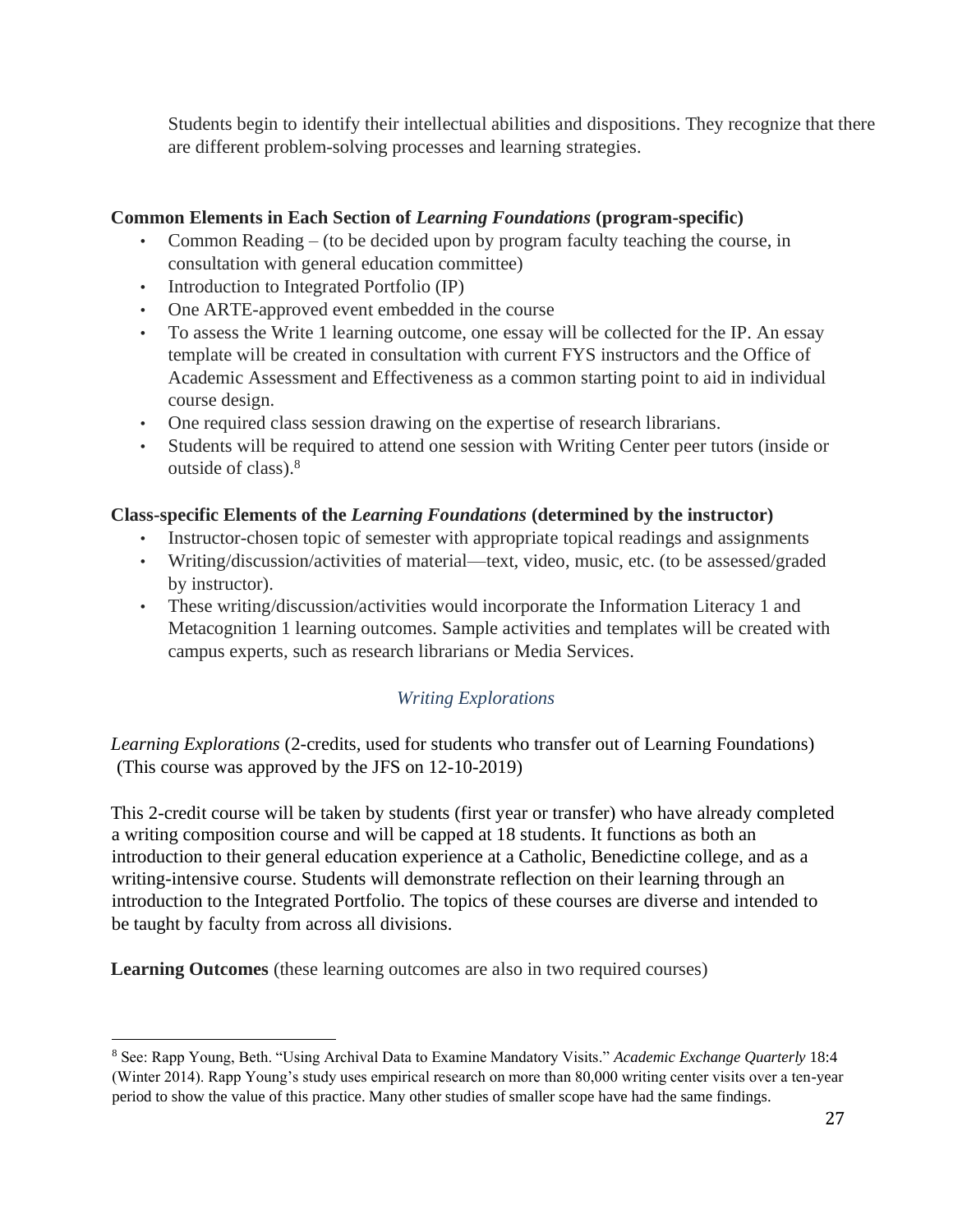#### Write 2

Students demonstrate consideration of the context, audience, and purpose of their writing and use compelling content to clearly support their ideas. They consistently organize their arguments using relevant evidence. The language is clear and straightforward, with few errors.

## Information Literacy 1

Students access appropriate information through common search strategies. They cite sources appropriately and articulate the value of accurate citations. Their papers are free of plagiarism.

## Metacognition 1

Students begin to identify their intellectual abilities and dispositions. They recognize that there are different problem-solving processes and learning strategies.

## *Learning Integration*

<span id="page-27-0"></span>This 4-credit course will be taken in the student's junior or senior year after they have taken their three same-themed courses. It will be capped at 18 students. It functions as both a culminating general education experience and a writing-intensive course. Students build on their writing skills acquired in the foundations writing class and any optional exploration writing classes, with a focus on the integration and transfer of student learning across their college experience. Students must demonstrate reflection on their learning and how they address complex values. The topics of these courses are diverse and intended to be taught by faculty from across all divisions. This course cannot count toward a major.

This course is intended to provide the students with an opportunity to integrate their coursework. In particular, this will be an opportunity to draw connections among their thematic coursework and integrate their general education courses and co-curricular activities. In thinking about the design of this course, RISE is guided by the following interpretation of Dewey's first criterion for reflection, as discussed by Carol Rodgers (845).<sup>9</sup>

Reflection is a meaning-making process that moves a learner from one experience into the next with deeper understanding of its relationships with and connections to other experiences and ideas. It is the thread that makes continuity of learning possible, and ensures the progress of the individual and, ultimately, society. It is a means to essentially moral ends.

The Integrated Knowledge Essay is the culminating act of the general education curriculum. The Integrated Knowledge Essay is both a product and a process, a pedagogical activity and an

<sup>&</sup>lt;sup>9</sup> "Defining Reflection: Another Look at John Dewey and Reflective Thinking" *Teachers College Record*, 104:4 (2002).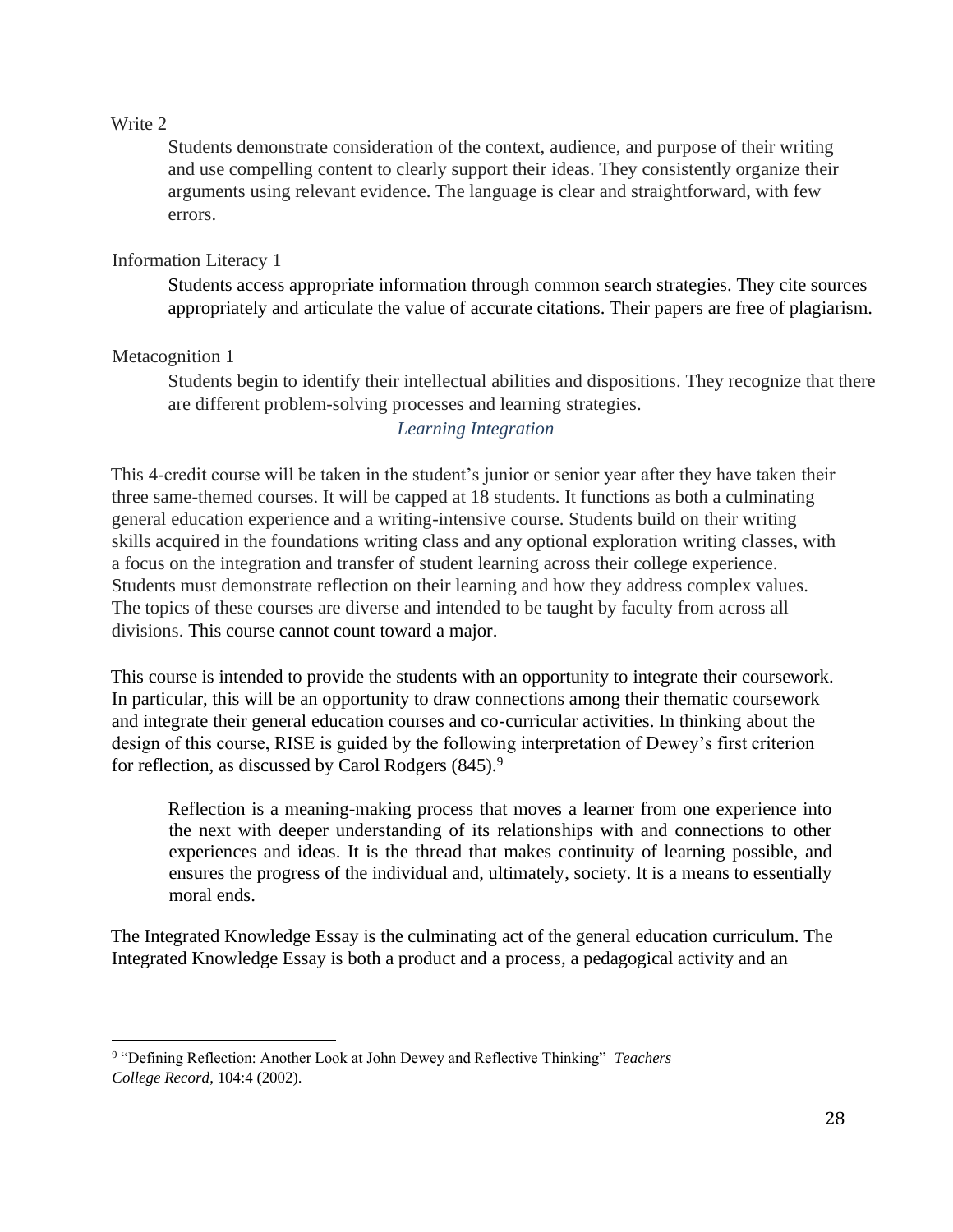assessment activity. As mentioned in the above section, there will be staff resources and support for the Integrated Portfolio.

## **Learning Outcomes**

#### Common Good 3

Students apply the moral understanding they have gained to articulate and defend some vision of a responsible life and character, and connect these to the common good. This vision demonstrates how complex values are embedded in everyday life and institutions.

#### Metacognition 3

Students apply their metacognitive knowledge to improve their problem-solving processes, and to strengthen learning strategies.

#### Speak 2

Students organize a presentation with a clear central message that is consistent with relevant supporting material(s). Delivery techniques make the presentation interesting, and students appear comfortable.

#### Write 3

Students demonstrate a thorough understanding of context, audience, and purpose and use relevant and compelling content. The language is clear, fluent and virtually error-free.

#### **Common Elements in Each Section**

- Culmination of Integrated Portfolio
- Integrated Knowledge Essay (details below)

## **Class-specific Elements**

- Instructor chooses the topic for the course and appropriate readings and assignments.
- Instructors design the daily activities.
- Instructors choose their own assignments for assessment of the Metacognition 3 and Speak 2 learning outcomes.

## **Integrated Knowledge Essay**

- Meets Common Good 3 and Write 3.
- This should build on work from thematic courses, engagement requirements, cocurricular activities and other experiences from their time at CSB/SJU.
- The essay will be done in multiple drafts.
- The essay will be approximately 2500-3000 words (10-12 pp.).
- Main question: what is a responsible life and how does it connect to the common good?
	- o Students will describe their own vision of a morally responsible life and how it connects to the common good in the context of their main theme.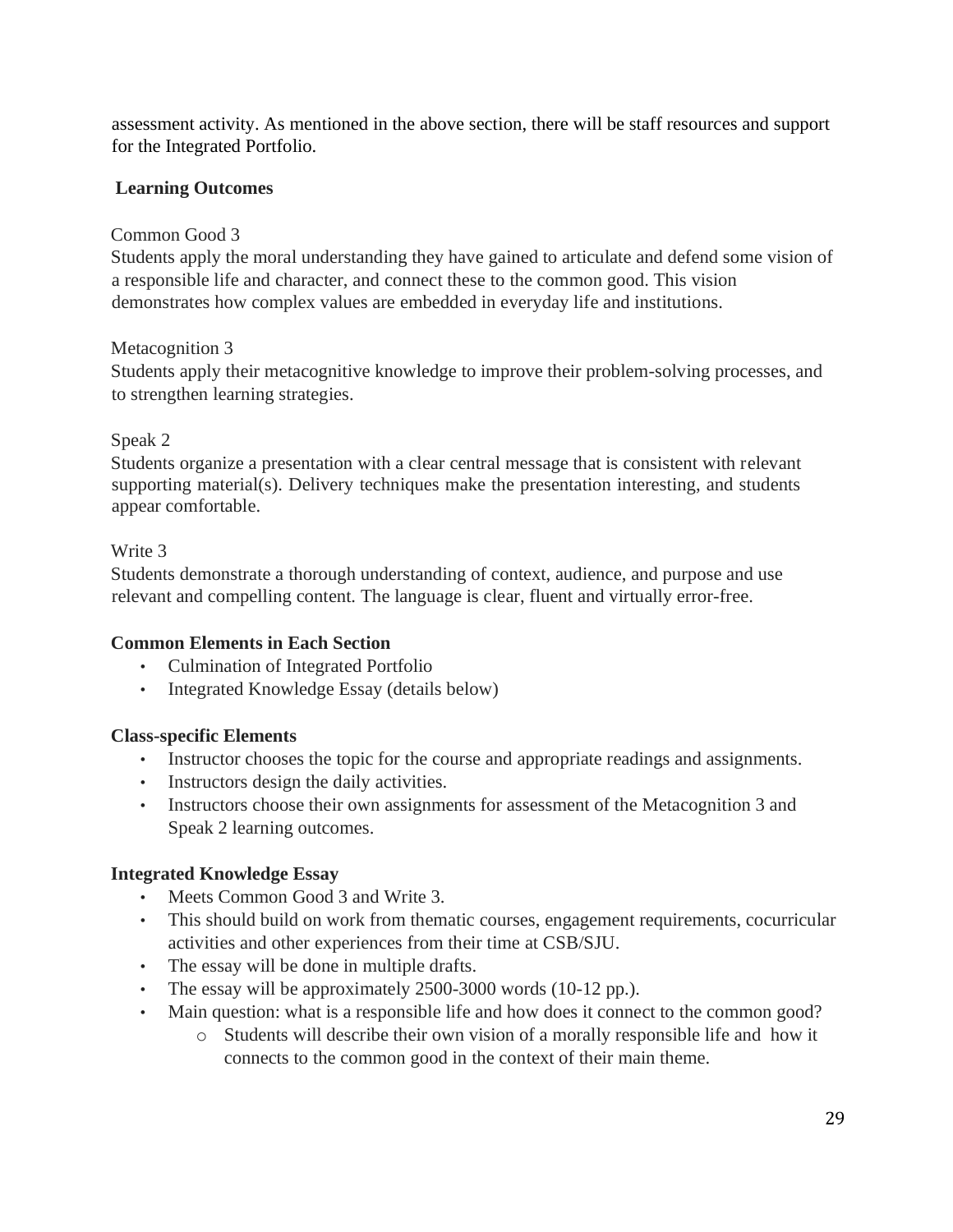- o Students will draw on their coursework and other experiences to provide evidence and support for their vision.
- Must also address:
	- o Students need to demonstrate how the issues they are discussing are embedded in everyday life and institutions**.**
	- o Students need to demonstrate how their coursework in themed Ways of Thinking illustrates the different approaches to the same theme and how thinking about an issue through different approaches might be valuable.

## **Themes and Ways of Thinking**

<span id="page-29-0"></span>The Thematic coursework and the Ways of Thinking coursework intersect. Students must take 4 credits in each Way of Thinking. Of those classes, three must be on a shared theme. This requirement was developed in order to help students see the value of different methodological approaches to a single theme, which is a hallmark of a liberal arts and sciences education. The other two Ways of Thinking might not be on any theme, on different themes, or on the same theme as their other themed coursework. Any combination of 1, 2, and 4 credit courses, totaling 4 credits in a single Way of Thinking can satisfy that Way of Thinking. Based on positive feedback from students, we are working on a way to provide students who take all five Ways of Thinking on the same theme with a special notation on their transcript, similar to the way we denote completion of the Honors program.

## *Ways of Thinking*

<span id="page-29-1"></span>In order to ensure breadth across the curriculum, we are requiring students to take courses with different methodological approaches. There are five Ways of Thinking and students will be required to take a class on each of the five. While closely associated with our administrative divisions, these Ways of Thinking were developed by faculty ad hoc committees (RISE members, CCC members, and other volunteers) to capture the conceptual distinctions among the different methodologies and perspectives we believe are important for students to be exposed to. It's possible (and probable) that departments will offer distinct courses that can meet more than one Way of Thinking. (For one example, a creative writing course from the English department would meet Artistic Expression and a Shakespeare course in English would meet The Human Experience.) Below is the draft language for the five Ways of Thinking developed by the ad hoc committees. The Common Curriculum Committee will be reviewing these Ways of Thinking to ensure the descriptions would allow CCC members to determine if a course met the proposed Way of Thinking.

The names and descriptions of the Ways of Thinking were revised by the JFS on 12/06/2018.

#### *Abstract Structures*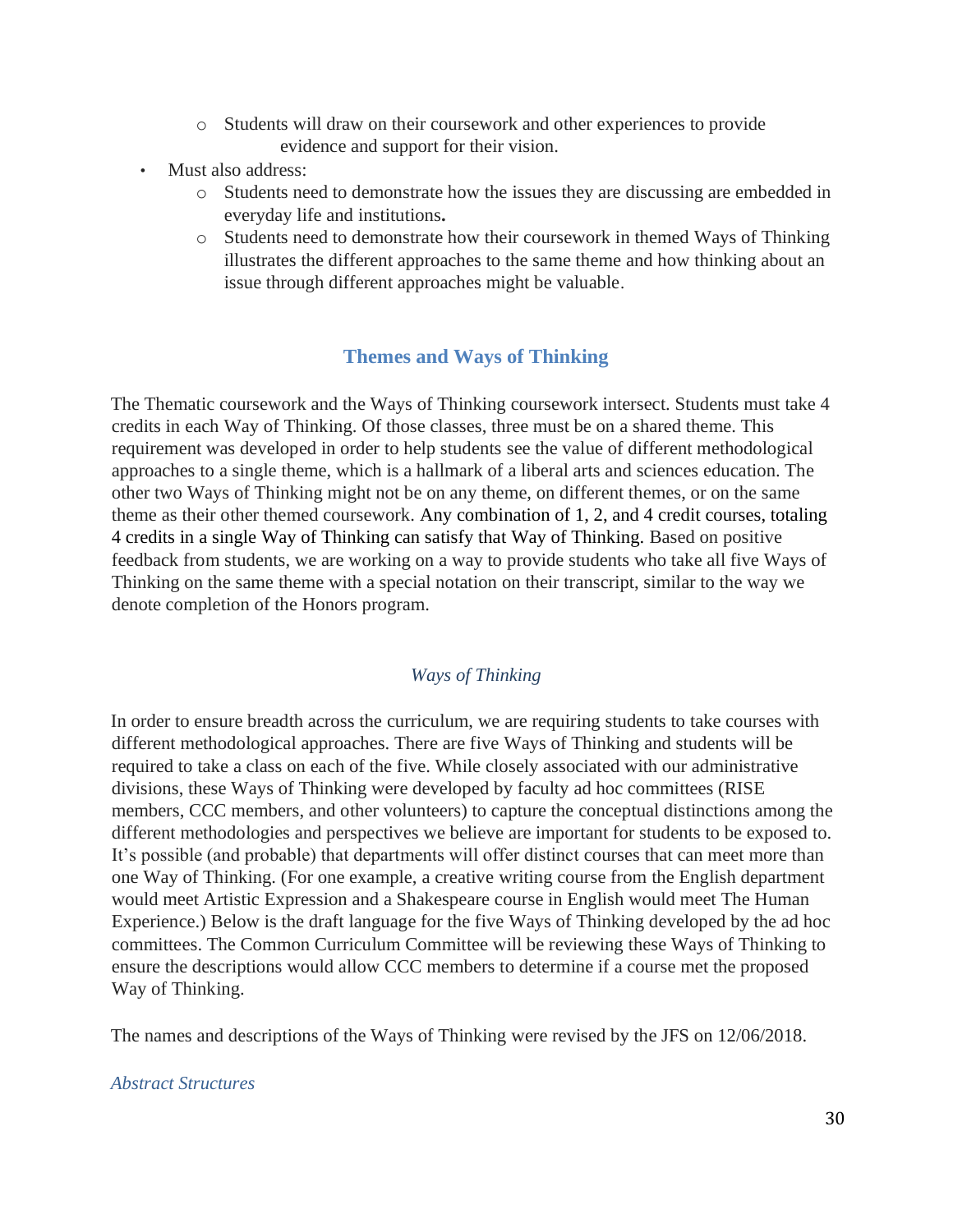This Way of Thinking focuses on formal and symbolic representations of objects, structures and/or experiences. Through this focus, this Way of Thinking examines such representations and the relationships between them, and explores ways that formal and symbolic models can be applied to a range of more concrete examples and situations. Abstract reasoning by its nature requires unambiguous, systematic, and/or well-defined rules for the creation and manipulations of symbols and relationships.

Students will focus on developing representations (numeric, symbolic, graphical, and otherwise) and rules. These courses will refine students' manipulation and understanding of those representations and rules appropriate to the subject being studied. As Abstract Structures model objects, structures and relationships, a course would be expected to cultivate students' abilities to move fluently between these abstract representations/models and the concrete examples (and/or simpler abstractions) they represent. Examples of Abstract Structures include but are not limited to: music theory; symbolization and evaluation of the validity of arguments; analysis and composition of algorithms and computer programs; analysis and development of mathematical models; linguistic analysis; deductive arguments and formal proofs.

#### *Artistic Expression*

This Way of Thinking includes the making, performance, and/or examination of artistic works through a lens of direct engagement with individual pieces of art. An experiential and critical understanding of artistic ways of thinking emerges from three sources: the process of moving from creative impulse to artistically informed production; the direct engagement with artistic expression, with focused consideration of relevant art form(s), style(s), and/or context(s); and intentional reflection on the experience of the work of art. Artistic knowledge, whether as artistic creation, contextual understanding, or critical reflection, will most successfully emerge from multiple experiences of this process, allowing students to discover and communicate their thoughts.

Students will directly engage with individual works of art in these courses. This engagement may be by creating original works, performing existing works, or through the examination of art works from the critical perspectives used by professional arts critics, arts theorists, and arts historians who examine historical or contemporary art forms primarily as art works. As a way of thinking, Artistic Expression may be cultivated through studio-, performance-, or workshop- based courses, including individual lessons; or through studies relating to the criticism or theory of the fine arts.

#### *The Human Experience*

This Way of Thinking seeks to recognize and understand how humans have represented and constructed the human experience, and to thereby empower students as critical and creative agents in their own lives and communities. This Way of Thinking is the study of how human beings use texts, in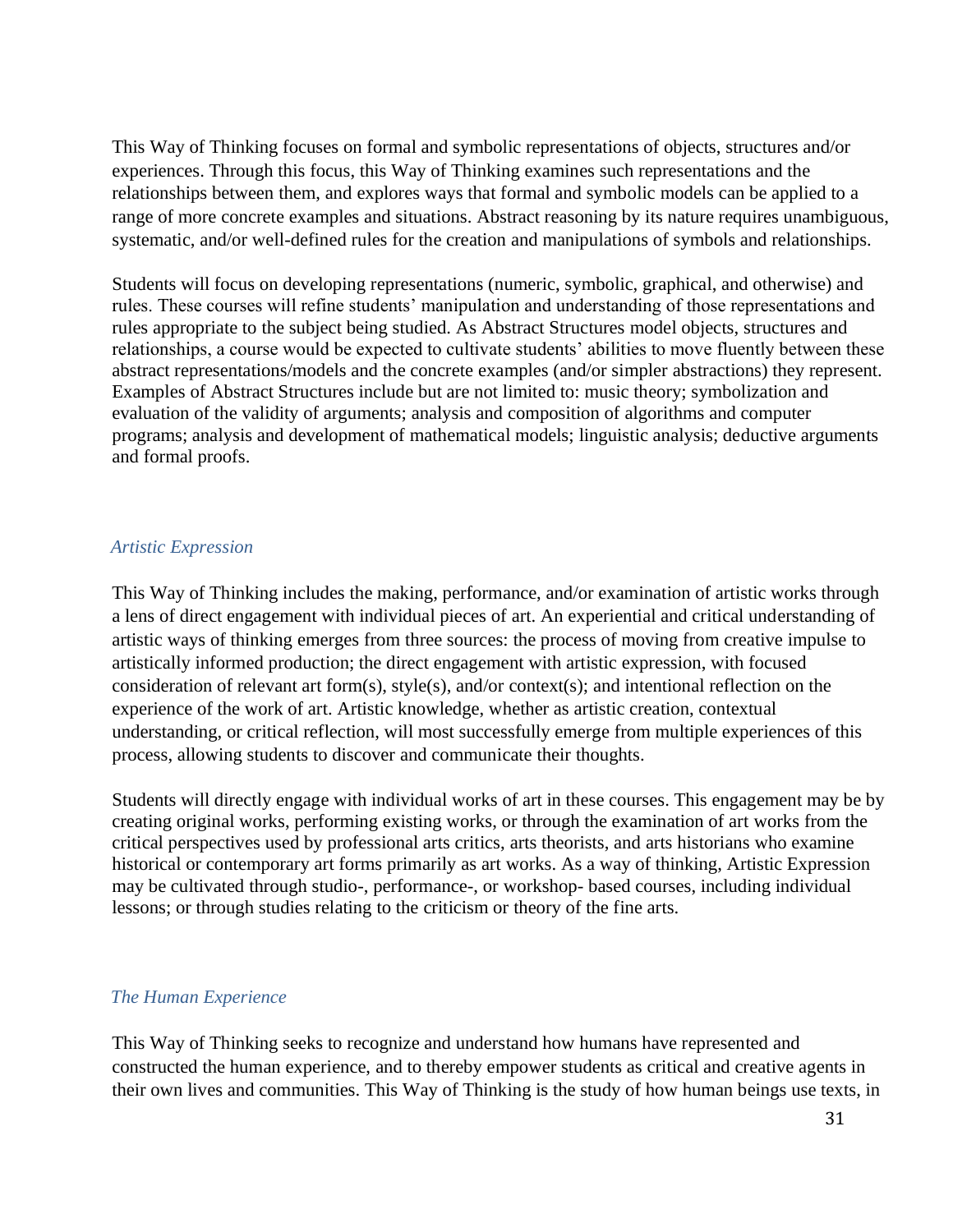different times and places, to understand, represent, and shape their world, and their experience of that world. Students will investigate, interpret, and analyze texts such as written works, spoken language, visual images, film, song, performance, or other cultural artifacts, in order to explore how human engagement with the world constructs meaning and shapes particular social and historical contexts. Particular attention will be paid to the ways in which elements of expression are influenced by their place and period of production.

Students will explore human efforts to make sense of the world around them and the ways in which those efforts shape the human experience. This Way of Thinking recognizes that human experience may involve textual engagement with community, internal life, the natural world, and/or the past and future. Key to engaging this process is the act of writing, in which students learn to reflect, refine, focus, and clarify their own analysis as active participants in making meaning of the world around them.

#### *Natural World*

This Way of Thinking examines the structures and interactions within the natural world. The natural world comprises the physical universe, both living and non-living, as well as the forces that act on it. This empirical mode of inquiry relies on constructing hypotheses and testing them with data collected through observation and experimentation to learn about the natural world.

These courses will enable students to have a deeper understanding of the natural world and prepare students to evaluate scientific claims critically through an appeal to factual evidence. These courses are accompanied by lab periods where students will make observations, collect data, appropriately analyze their results, and communicate their findings.

\* The JFS voted to strike the following language from the Natural World Way of Thinking on 10/20/20: Students will distinguish between inquiry that aims at empirical knowledge and other forms of human inquiry and knowing.

#### *Social World*

This Way of Thinking uses the scientific method to examine and understand social phenomena, such as, human behavior, cognition, and how institutions, structures, and norms shape human behavior. This way of thinking involves both qualitative and quantitative research methods. The ultimate goal of such work is to draw generalizable conclusions about societies, institutions, groups, and individuals that are valid beyond the context of the research.

Students in these courses will consider theories, learn basic social scientific methods, and engage with social scientific evidence to describe the world and test ideas about societies, institutions, groups, and/or individuals.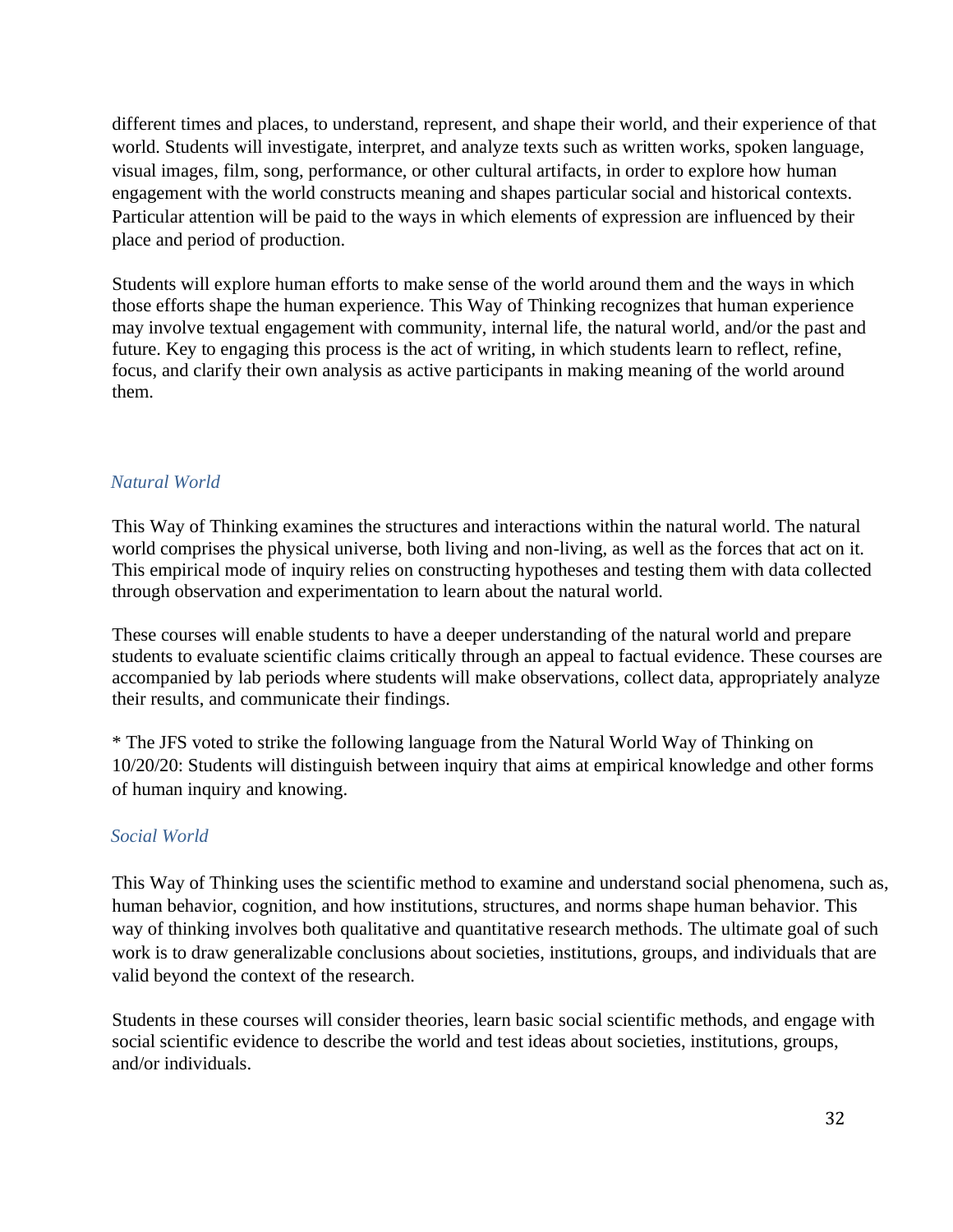#### *Themes*

<span id="page-32-0"></span>In a series of meetings during the spring of 2019 the JFS, upon the recommendation of the IICC Board, approved three themes from the original five described below. Those three themes are Justice, Movement, and Truth. In addition, at the 4/17/2019 meeting the JFS authorized the creation of a taskforce to explore the possibility of implementing a fourth theme – Environment.

We have developed three proposed themes that will help students make connections and integrate their learning across coursework. Themes were developed in a committee composed of RISE members, students, and faculty from across the divisions. These themes were designed to be broad enough that all five Ways of Thinking are represented, yet narrow enough that the students can make meaningful connections across their coursework. We chose to develop themes that were broad, not just to maximize departmental contributions, but also to allow for as much creative space as possible within which students could make connections on their own. They were also designed to allow, but not require, reflection on broader issues of ethical consequence and Benedictine values. While no individual class on a theme is expected to incorporate these value perspectives, the themes themselves create a space where such discussions are possible and students will be able to reflect on these perspectives in their Integrated Portfolio.

Students will be required to take three same-themed courses from three different Ways of Thinking. By having three different Ways of Thinking on the same topic, students can see the distinctive value different disciplines bring to bear on an issue. We have heard over and over again from faculty and students of their desire for cross-disciplinary conversation; teaching in a theme will provide opportunities for faculty to collaborate outside of their department and will provide opportunities for enriched conversations among students inside and outside of the classroom.

There are two kinds of themed courses: 200- or 300-level courses that are wholly dedicated to a theme, called Thematic Focus, and 100, 200, and 300 level courses that are partially dedicated to a theme, called Thematic Encounter.

#### *Thematic Focus*

While these 4-credit, 200- or 300-level courses can count toward the major, they have several obligations to the general education program. These courses are dedicated to a single theme, are associated with a Way of Thinking (or two Ways of Thinking if they are team-taught by two faculty members with different methodological approaches), include a common reading on that theme, use the Integrated Portfolio, and introduce students to the liberal arts and sciences goal of studying a diverse array of disciplinary approaches. They can be on any topic within one of the themes. Faculty who teach a Thematic Focus class on the same theme will be meeting to select a common reading for their themed classes and to discuss possible ways to maximize integration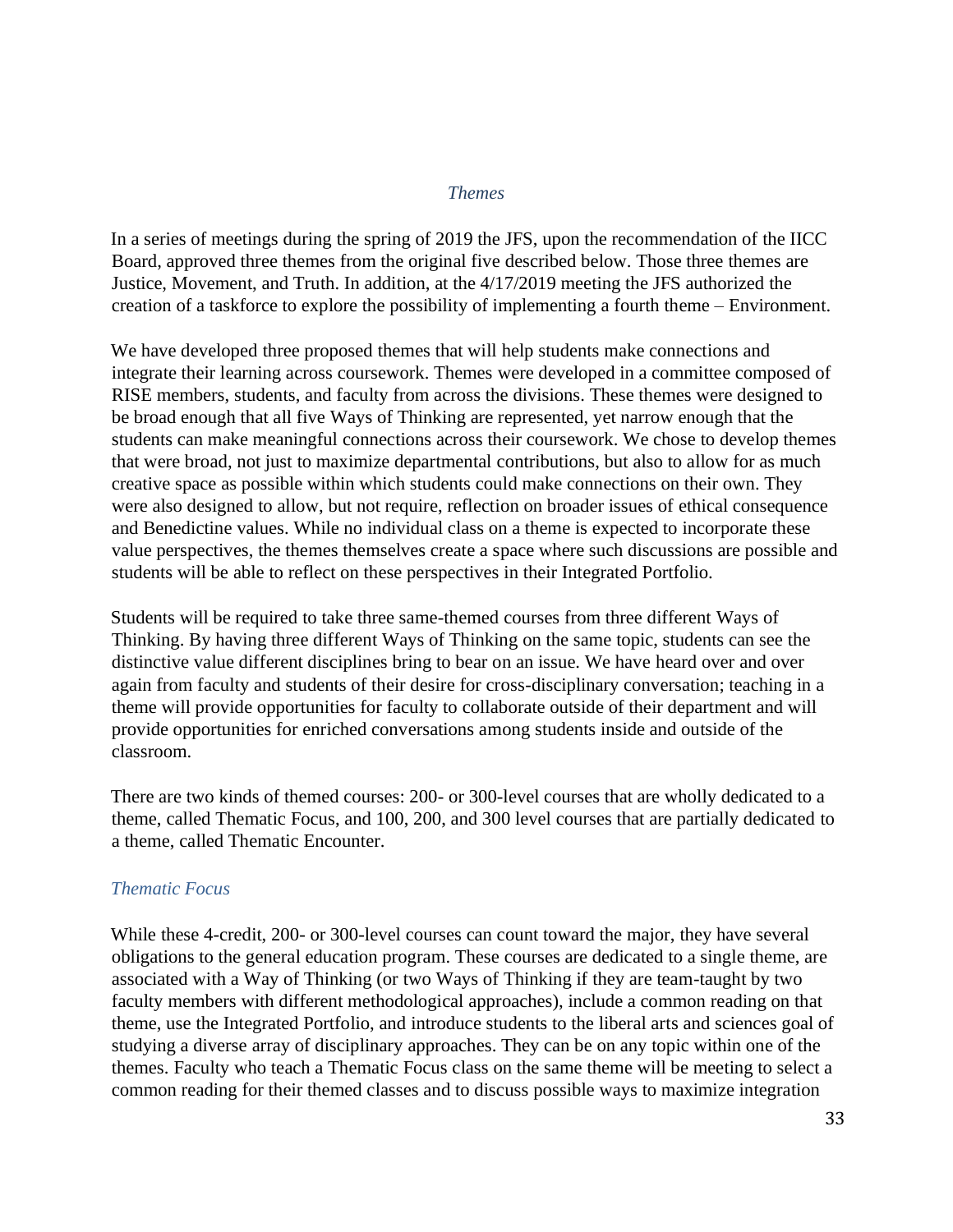across sections. Faculty who teach Thematic Encounter courses will be encouraged to attend these discussions. In cases where these courses are team taught by two faculty members with different methodological approaches, they can count as two distinct Ways of Thinking.

## *Thematic Encounter*

In these courses, the theme should be a primary lens used to frame or supplement course content, not necessarily replace course content. While instructors are encouraged to use the theme to interpret existing content, they are welcome to add course content that directly contributes to a greater understanding and/or appreciation of the theme.

For a 4-credit course, approximately 25% of the course should be dedicated to the theme. One way to define the 25% threshold is to think about the hours involved both in and out of a 4-credit class (if an instructor wants to offer a 2-credit class, the threshold increases to 50%). If we begin with the assumption for every hour in the class students should spend two to three outside the class, then 25% of course content in a 4-credit class amounts to a total of 30-40 hours. While presumably the course would spend time addressing the theme both during class and/or lab time and through outside readings and assignments, the division of those hours is up to the individual instructor's discretion. The time spent on the theme could be achieved in a single unit and/or woven throughout the class.

By committing to theming a class, faculty agree to require an assignment that incorporates the theme and can be submitted to the student's Integrated Portfolio. The theme is used to help the student make connections across their themed coursework and is not an assessment artifact. The assignment can be any artifact authentic to the individual course. A paper, a recording of a performance, an image of a work of art, a musical composition, a recording of a presentation, a model or computer program, or a lab notebook are all examples of acceptable artifacts.

Faculty who teach a Thematic Encounter course can satisfactorily address the theme by some combination of the following:

- Using readings that address the theme;
- Requiring assignments (some of which will be graded) that demonstrate students have used the Way of Thinking to engage with the theme;
- Dedicating class or lab time to addressing the theme, either in lecture, discussion, or inclass activities; and,
- Solving problems related to the theme.

Example 1

- Have three weeks of the syllabus (spread out or in a unit) dedicated to reading material on the theme, which is discussed in class or the focus of in class activities. (23 hours)
- Have a big project that integrates the theme. (10-15 hours)

Example 2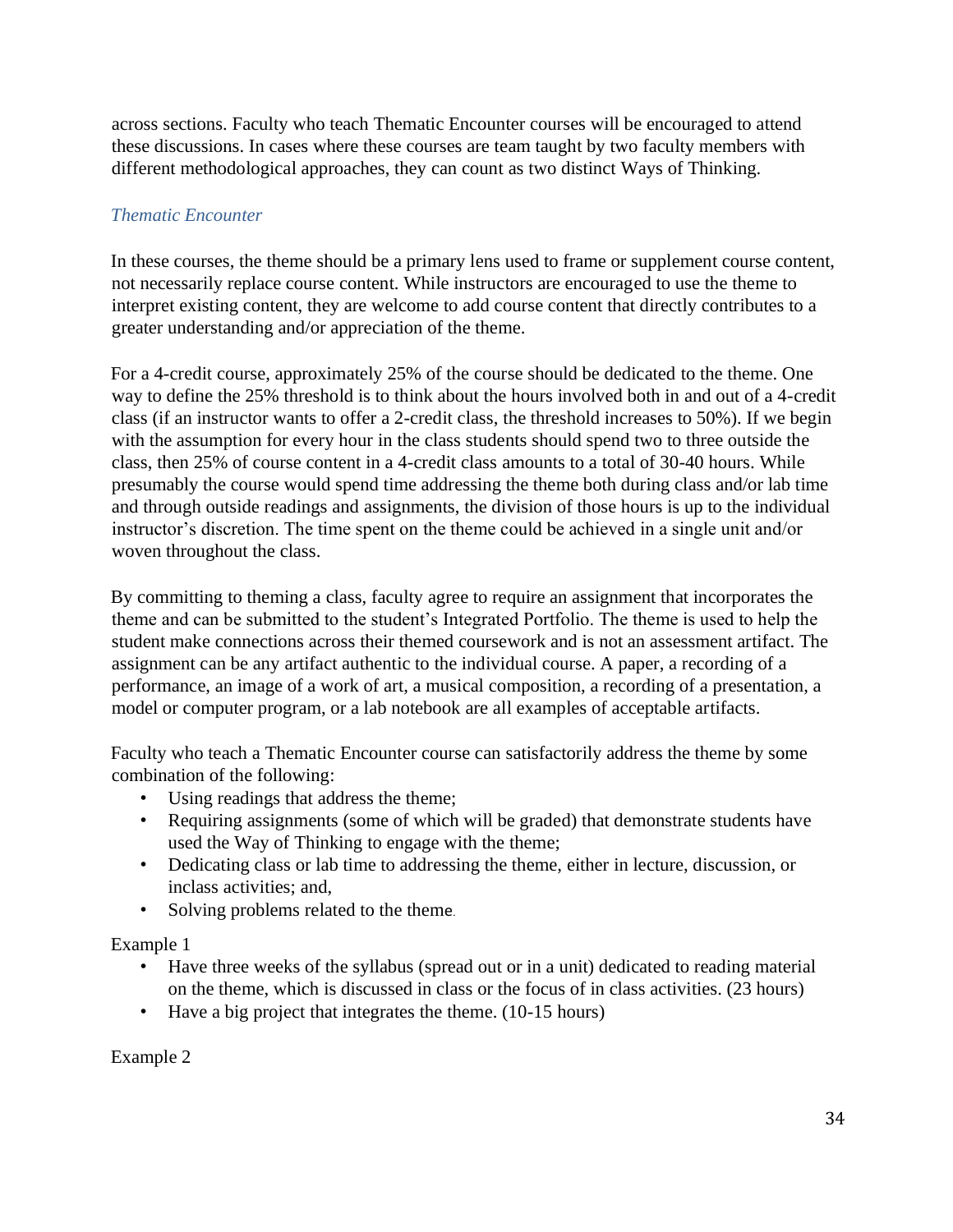- Have four weeks on of the syllabus (spread out or in a unit) dedicated to reading material on the theme, which is discussed in class or the focus of in class activities. (30 hours)
- Have a number of small assignments outside of class that integrated the theme (5-10 hours).

#### *Approved Themes*

The three initial themes that will begin to be implemented in Fall 2020 are listed below, and are as follows: Truth, Movement, and Justice. A fourth theme, Environment, is under a two-year development  $period.<sup>1</sup>$ 

Students will be required to take three same-themed courses from three different Ways of Thinking. By having three different Ways of Thinking on the same topic, students can see the distinctive value different disciplines bring to bear on an issue. There are two kinds of themed courses: courses that are wholly dedicated to a theme, called Thematic Focus, and courses that are partially dedicated to a theme, called Thematic Encounter.

These themes address issues of significance for our students and our world, allow students to explore these issues from a local and global perspective, allow students to reflect on how Benedictine practices might apply to questions in individual or social lives, and allow for broader reflection on questions of meaning, value, and purpose. While no individual class on a theme is expected to incorporate these value perspectives, the themes themselves create a space where such discussions are possible and students will be able to reflect on these perspectives in their Integrated Portfolio.

## **Truth**

This theme examines what truth is, why it is valuable, how it shapes choices and our perceptions of ourselves and our world. This theme might explore efforts to discover and promote truth, or the ways in which lies, errors, biases, or faulty science subvert, obscure, and misidentify truth.

Courses in this theme might study:

• Examine and analyze the logical structure of arguments and their fallacies or use statistical analysis to identify the truths hidden in large data sets or complex systems

• The roles of artifice and authenticity in artistic expression or ways of illuminating truth or telling lies through representation in the arts.

• Human efforts to discover eternal and universal truths or the risks and consequences of telling the truth.

• Ways of illuminating truth through scientific research or developing scientific literacy. • Ways in which our beliefs can obscure truths about ourselves or our world, how our biases can distort truth, or the processes and consequences of deceiving ourselves and others.

 $1$ Truth and Movement were approved as initial themes at the JFS meeting on March 12, 2019, while Justice was approved, along with the developmental theme of Environment, at the April 17, 2019 JFS meeting.

#### **Movement**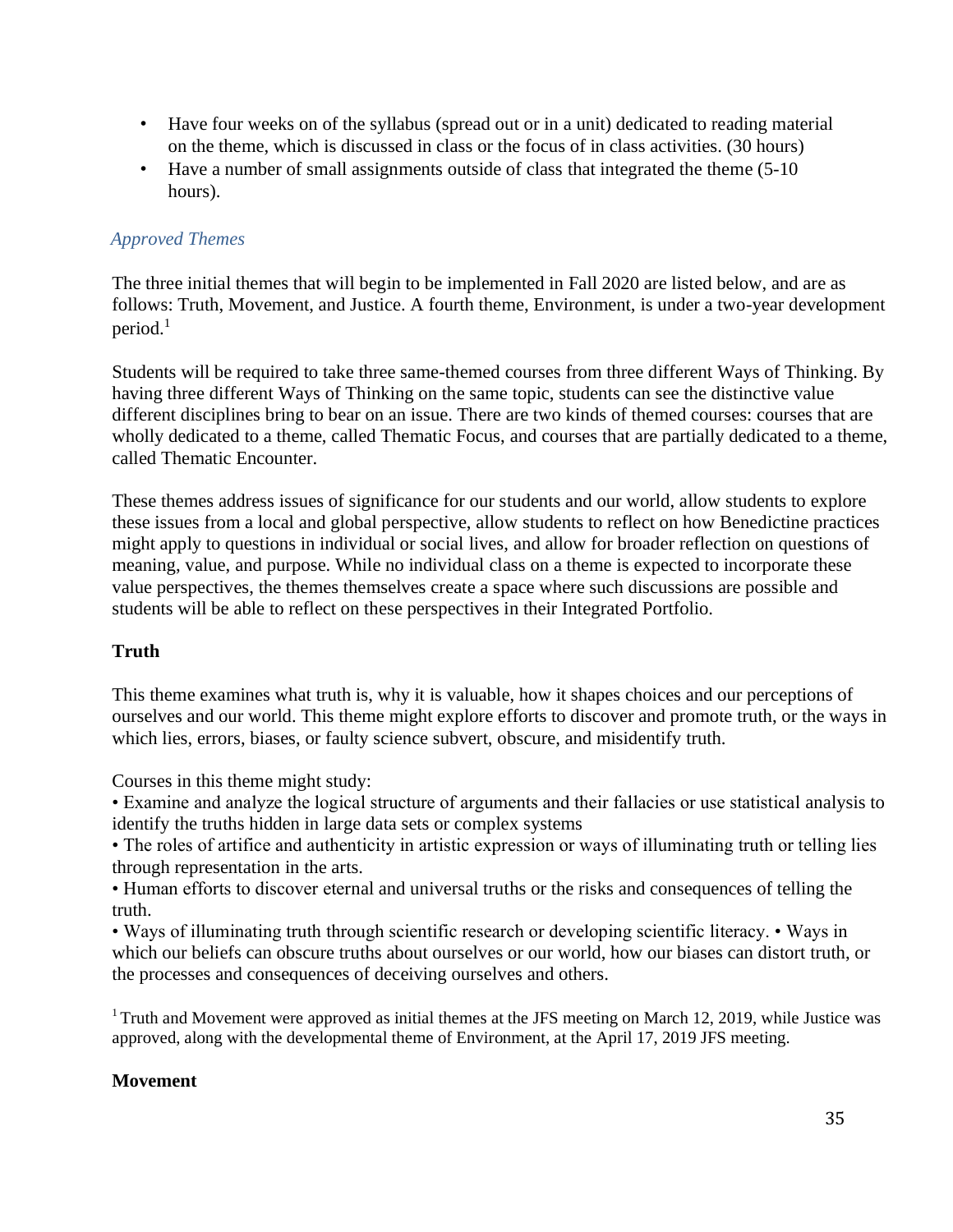This theme examines the interactions of ideas, people, energy, information, or matter as they flow from one location, literal or metaphorical, to another. This theme recognizes that movement can occur across conceptual, historical and stylistic boundaries, and that humans, other animals, and even the most basic components of our world move in one form or another, and often, from one form to another.

Courses in this theme could include:

• Modeling natural resource or information transfers, immigration patterns, or effects of ecological invasions or examining how linguistic structure crosses borders.

• How theater, music, or art, transmit ideas across borders or how ideas and approaches come in contact with one another.

• The ways in which literature is used to understand migration, or histories of immigration for different countries and communities.

• Concepts in epidemiology, transfer of natural resources and technology, food and agricultural practices, or the ecological interactions in food chains.

• Past or present political, economic, or cultural causes of immigration or barriers to migration.

#### **Justice**

This theme focuses on historical and contemporary social change, whether forms of oppression or advocacy for human dignity and inclusion. Courses might explore concepts of justice, or historical or contemporary calls for fair and equitable conditions, institutions and laws, or the fight for human rights and equality, or various policies and movements that have restricted the same.

Courses in this theme might:

• Model or use data and statistical models to examine the impact of different policies on social change/social justice concerns such as income inequality.

• Explore the use of visual art, literature, and performance that advocate for or against social justice or to document or to critique social change.

• Study histories of enslavement or efforts to overthrow or recover from colonial oppression.

• Study philosophical perspectives on justice.

• Study the use of science or technology, past or present, to maintain inequitable conditions or alleviate human suffering.

• Examine political activism, or income and wealth inequality.<sup>2</sup>

 $2$ The language for Justice is slightly revised from the original RISE document, as approved at the March 12, 2019 JFS meeting.

#### **Environment (under development)**

This theme examines the impact of humans on our natural world and the impact of the natural world on humans. Courses in this theme may address a wide variety of approaches to studying the natural environment, but will be united by an emphasis on understanding the impact that humans have on the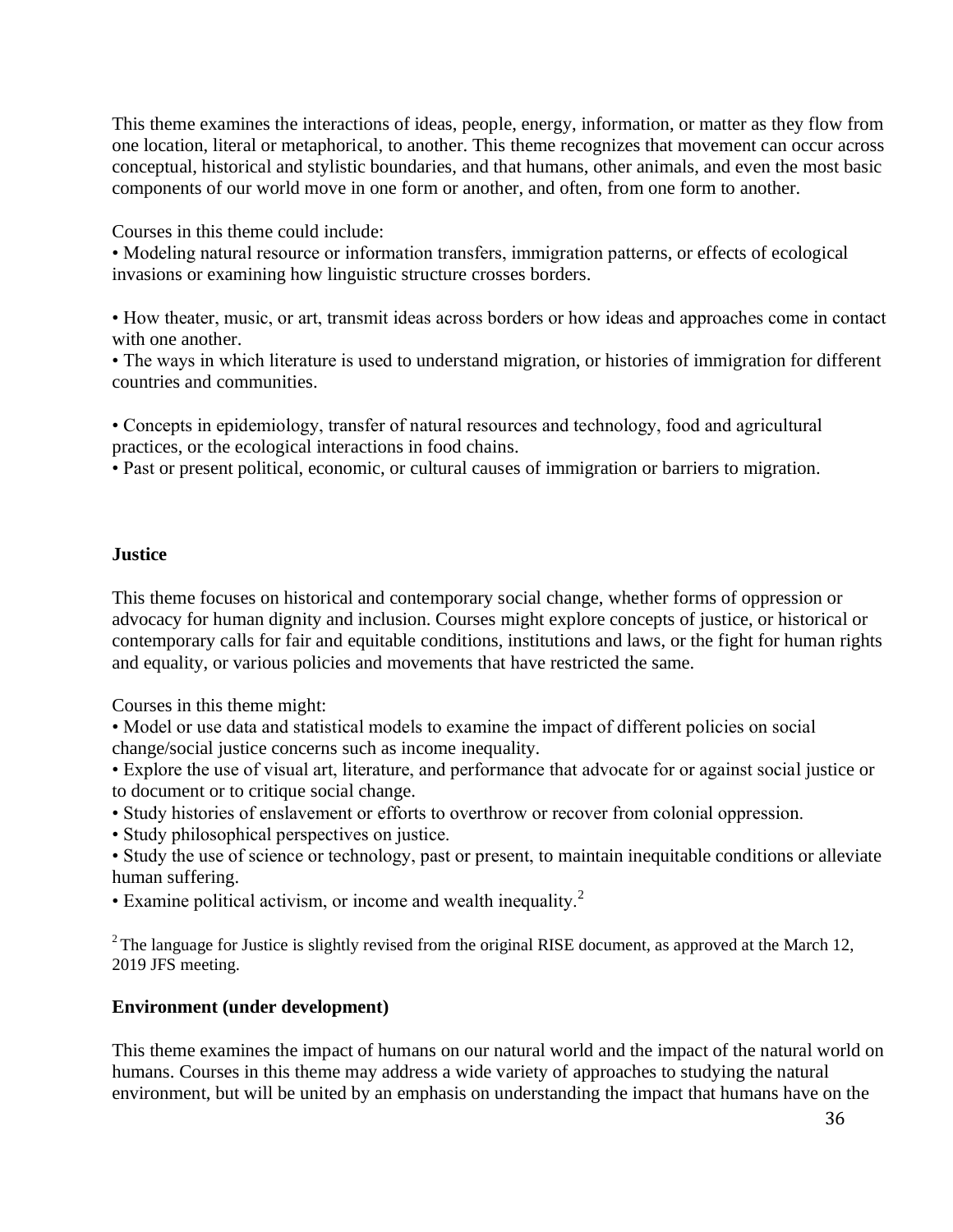natural world, or the impact that the natural world has on human culture and society. This theme may also include classes that consider questions of sustainability such as the ability to meet society's present needs without compromising the needs of the future, or an analysis of the causes of climate change.

Courses in this theme might explore:

• Statistical or computational methods to model the impact that human activity has on the natural world or develop or evaluate models of populations affected by sustainability efforts.

• Artistic representations of human relationships to the natural world, or sustainable production methods.

• Literary efforts to understand humans' relationships to the natural world, or different historical or philosophical understandings of that relationship.

• The impact of human activity on the natural world, or strategies to preserve natural resources.

• How climate change has in turn impacted social, economic, or political systems and policies.

## **Cultural & Social Difference**

<span id="page-36-0"></span>Students take two sequential Cultural & Social Difference courses. These courses examine the ways in which gender, race, and ethnicity structure and impact our lives and how these differences are made to matter in society. In the *Cultural and Social Difference: Identity* class students will learn why none of these categories, in isolation, is sufficient to conceptualize either individual or social identity.<sup>17</sup> In their *Cultural and Social Difference: Systems* class, students will demonstrate an understanding of how constructions of race, gender, and ethnicity shape cultural rules and biases and how these constructions vary across time, cultures, and societies. In addition, the ways in which gender, race, and ethnicity intersect must be given prominent attention in both classes. Faculty are also encouraged to include discussion of other kinds of social identity, such as age, citizenship, class, disability, sexual orientation, and/or religion.

## *Cultural and Social Difference: Identity*

<span id="page-36-1"></span>This is the first of two courses focused on gender, race, and ethnicity. Faculty can choose their own topic, as long as it meets the learning outcomes. This course can be taught in any department and can count toward majors. This course must be completed in the first year and may not be used to satisfy a Way of Thinking.

In this course, students will learn why gender, race, or ethnicity, in isolation, is insufficient to conceptualize either individual or social identity. Students will learn to think critically about their own gendered, racial, and ethnic identities as well as identify the social and cultural factors that shape and contribute to each. *Cultural and Social Difference: Identity* must address gender, race, and ethnicity in the contemporary United States, though it can do this through the study of texts or data that are not primarily about the contemporary United States.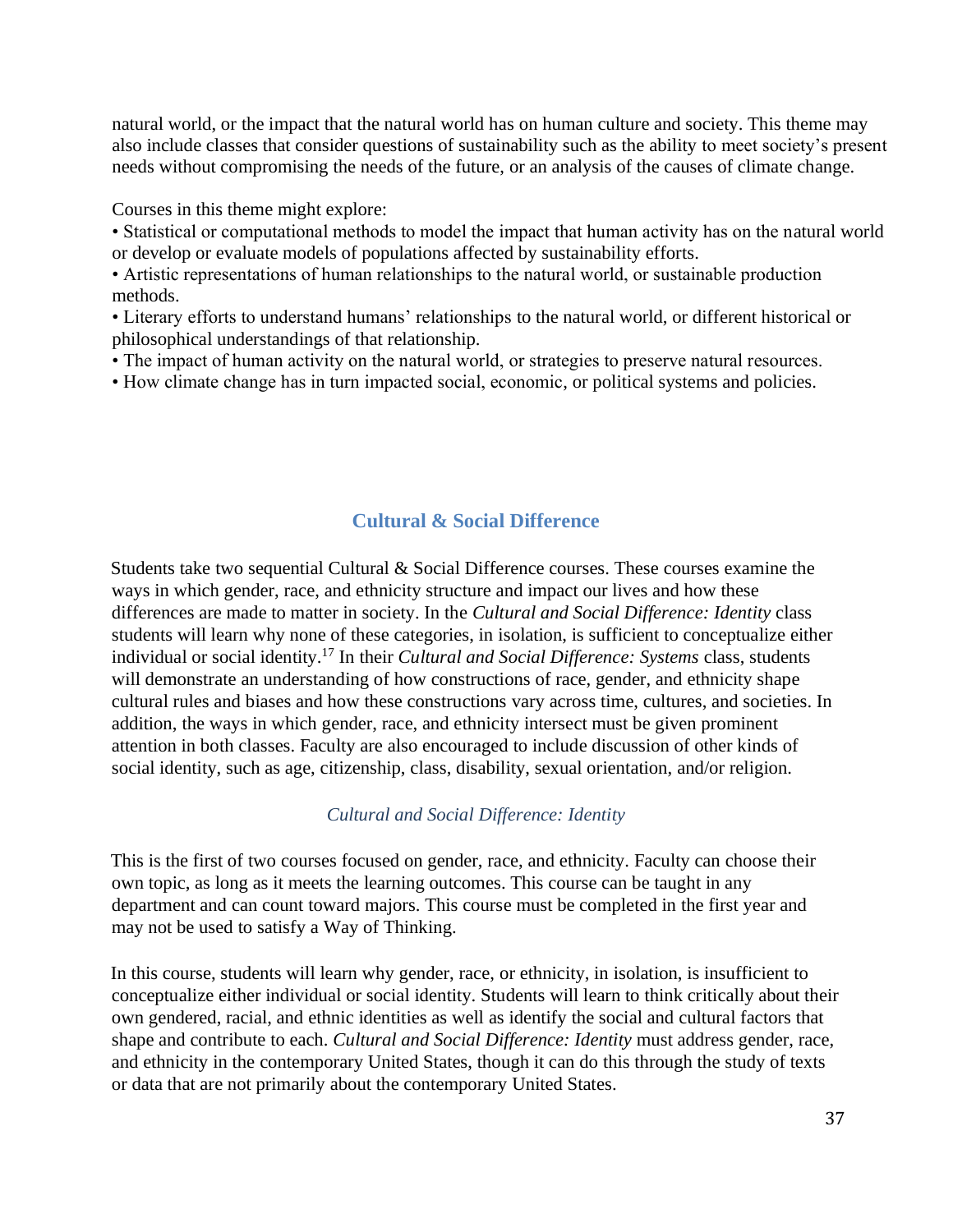The ways in which gender, race, and ethnicity intersect must be given prominent attention in this class. An understanding of intersectionality requires recognizing that gender, racial, and ethnic identities are dynamic and that each is experienced differently, depending on how they combine in any one person. An exploration of intersectionality will also involve study of how these and other identities dynamically connect to systems of power. In other words, efforts to achieve justice in any one of these areas must take the others into account.

#### **Learning Outcomes**

#### Collaboration 1

Students identify the different roles in the group, engage group members by acknowledging their contributions, articulate the importance of multiple and diverse perspectives in a group, and complete all individual tasks on time.

<sup>17</sup> See Stephens, N. M., Brannon, T. N., Markus, H. R., & Nelson, J. E. (2015). Feeling at home in college: Fortifying school‐relevant selves to reduce social class disparities in higher education. *Social Issues and Policy Review*, *9*(1), 1-24 for evidence that "educating students about the significance of social contexts that shape the self such as social class, race, or gender—can increase students' understandings of themselves and others."

#### Gender 1

Students identify a diversity of gender identities. Students identify social and cultural factors that shape their own gender identities and how these factors influence their self-conception and worldview.

#### Race and Ethnicity 1

Students identify factors that shape their racial and ethnic identities and explain how these factors influence their self- conception and relationships to their communities.

#### Speak 1

Students organize a presentation with a central message that is partially supported by relevant material(s). Delivery techniques make the presentation understandable, although students may appear tentative or uncomfortable.

#### **Co-curricular**

<span id="page-37-0"></span>Requirement: one event related to gender and one event related to race and/or ethnicity must be incorporated into the syllabus. These could be Fine Arts events, but do not have to be.

> *Cultural and Social Difference: Systems*  (*Cultural and Social Difference: Identity* is a prerequisite)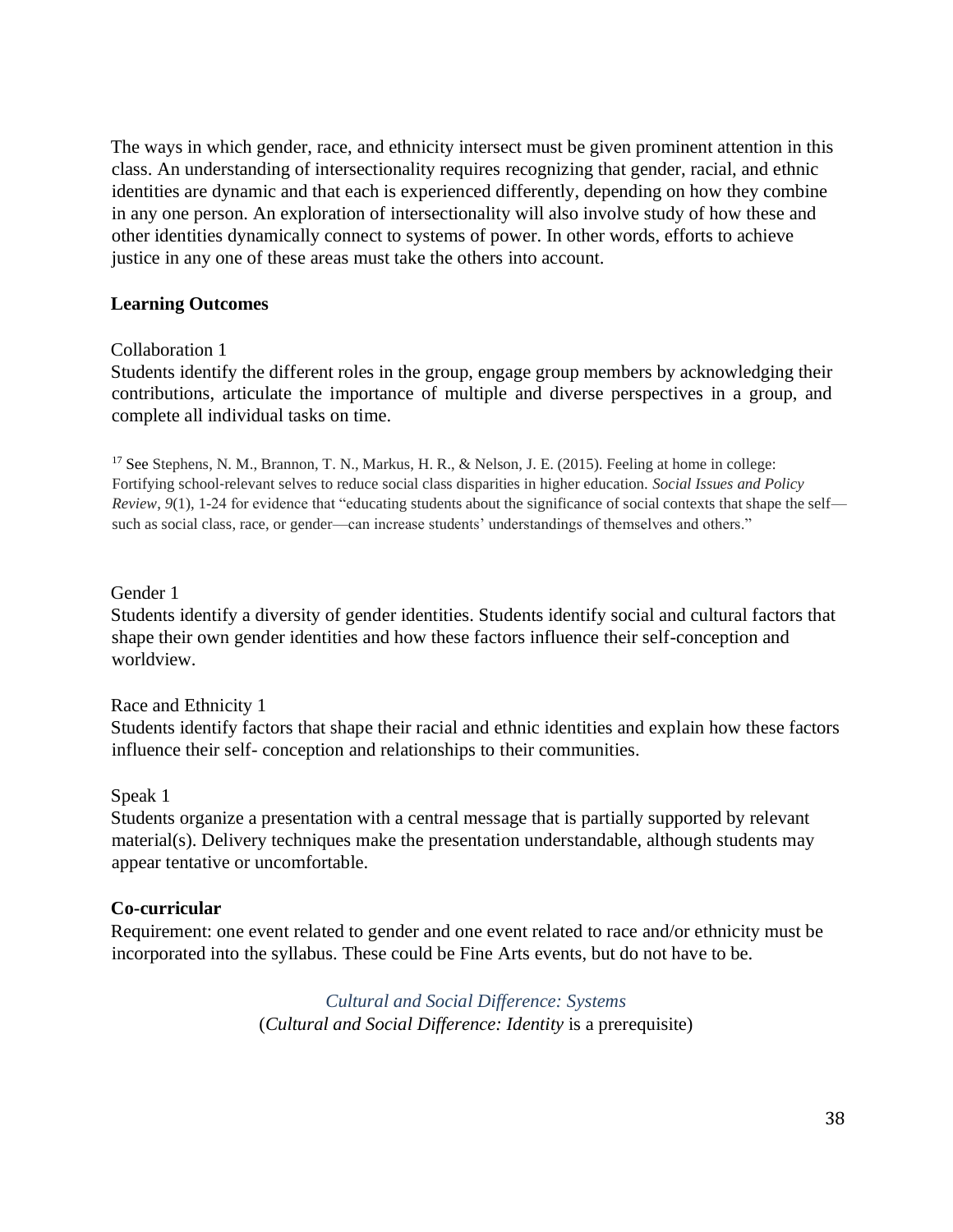This is the second of the two-course series. This course can be on any topic that meets the learning outcomes. It can be taught in any department and can count toward majors. This course may not be used to satisfy a Way of Thinking.

Students will demonstrate an understanding of how constructions of race, gender, and ethnicity shape cultural rules and biases and how these constructions vary across time, cultures, and societies. In addition, students will critically analyze the ways in which these forms of identity raise questions of justice with regard to access and participation in communal life. This class may address gender, race, and ethnicity in any context, including the contemporary United States, other nations or cultures, and/or various points in history.

The ways in which gender, race, and ethnicity intersect must be given prominent attention in this class. An understanding of intersectionality requires recognizing that gender, racial, and ethnic identities are dynamic and that each is experienced differently, depending on how they combine in any one person. An exploration of intersectionality will also involve study of how these and other identities dynamically connect to systems of power. In other words, efforts to achieve justice in any one of these areas must take the others into account.

#### **Learning Outcomes**

#### Common Good 2

Students identify different ideas of what the common good is, including the varied ways in which the common good has been and might be pursued across time, place, and context. Their analyses demonstrate their understanding of the complexities of moral life and moral responsibilities on an individual and civic level.

#### Gender 2

Students analyze how historical and/or contemporary constructions of gender shape and are shaped by cultural systems of power. Students analyze how factors such as race, ethnicity, age, class, sexuality, disability, religion, or nationality intersect with gender.

#### Race and Ethnicity 2

Students demonstrate how historical and/or contemporary constructions of race and/or ethnicity shape and are shaped by cultural systems of power. Students analyze how factors such as gender, age, class, sexuality, disability, religion, or nationality intersect with race and/or ethnicity.

#### **Theology**

<span id="page-38-0"></span>Reflecting the Catholic and Benedictine mission of our schools in multiple ways, the new curriculum includes two sequential courses in Theology and an engagement component with Benedictine community and practice. First, within the two theology courses, students engage in theological reasoning and analyze religious engagement in society. In addition to Theological Reasoning and Religious Engagement, the two Theology classes in the new curriculum carry other general education learning outcomes: the first of the two theology courses carries a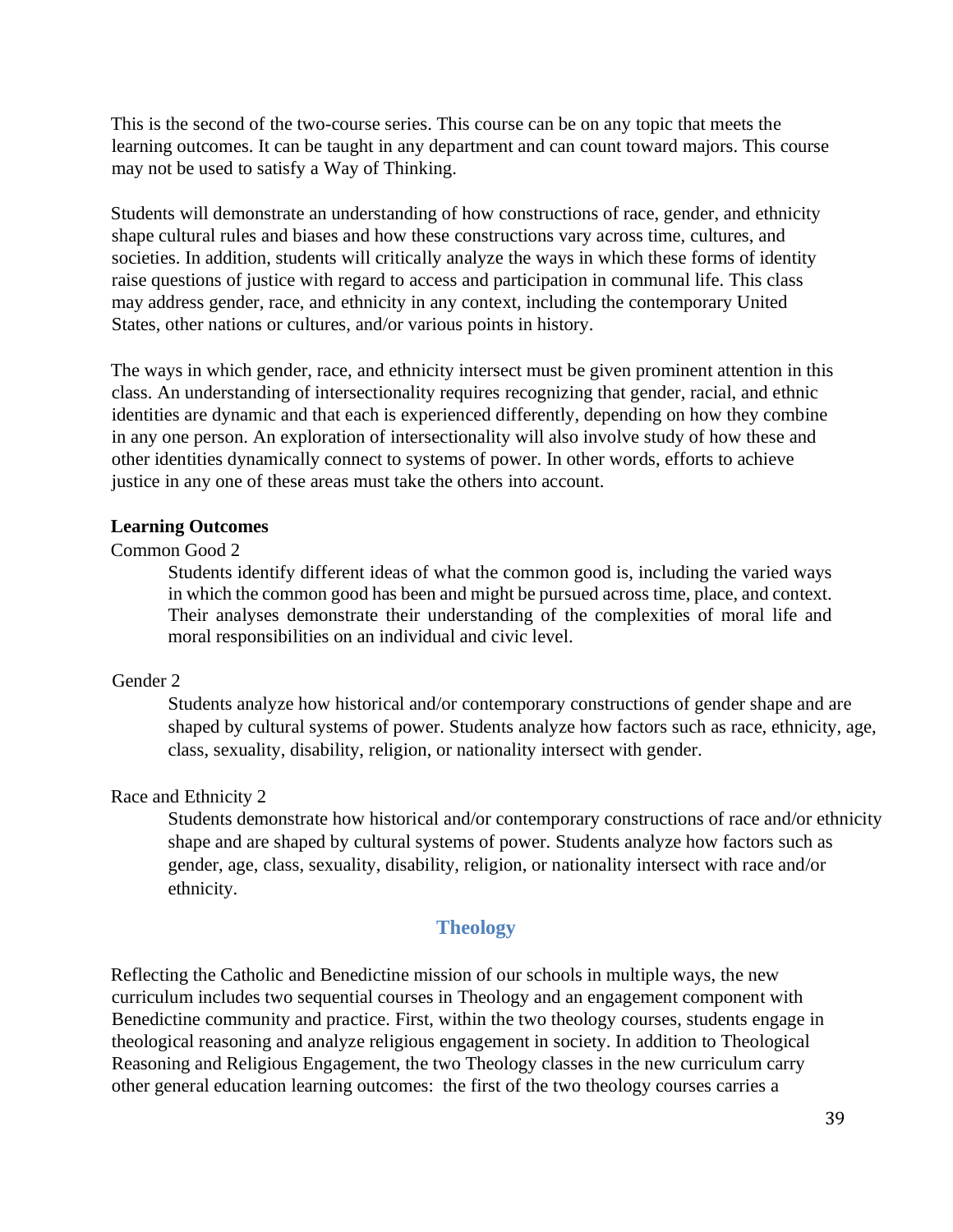Common Good outcome and the second carries a Write outcome. In this way, the theological courses are well integrated with other outcomes of the students' general education. Further integration of the schools' mission is ensured through the Benedictine Engagement requirement—one of four Engagement requirements which can be met through a class or outside of a class as explained later in this proposal.

The first of the theology courses will likely be offered under a single course heading (as with the current THEO 111). The second of the theology courses will likely be met through a variety of courses designated as the second theology course (as with the current TU). The second theology course can be on a range of topics, include religions other than Christianity, as long as the course is designed to meet the learning outcomes in Theological Reasoning, Religious Engagement, and Write. Given the Catholic and Benedictine character of our schools, the theological reasoning outcome requires students to "think critically about sources, doctrines, or themes of the Christian tradition," and thus theology courses in all topics will need to bring Christian sources into the dialogue of the course in order for students to meet the outcome.

As in the current curriculum, we anticipate that most sections of the second theology course will be offered by members of the Theology department, but that colleagues in other departments will also continue to offer sections. Faculty will apply for their courses to be designated as a second theology course through the standing curriculum committee (as in the current curriculum). For the Benedictine Raven designation, faculty from any department can seek the designation for their courses in order to serve students choosing to meet the requirement through a designated class. The Benedictine Raven must be taught outside of the THEO course designation and outside courses that fulfill THEO 2.

Because all students already take two classes in theology in the Integrations Curriculum, theology classes cannot count as Ways of Thinking courses. While theological thinking is admittedly a method of thinking, and while theological classes could address the themes, keeping these two theology courses out of the Ways of Thinking ensures that theology adds to the breadth of disciplines for students rather than potentially competing for space with other disciplines. RISE hopes that some theology classes will address the themes simply because professors seek to include intentional resonance.

## *Theology 1*

<span id="page-39-0"></span>This is the first of two courses focused on theology. Students think critically about sources and themes of the Christian tradition and begin to explore religious engagement with society. It is likely that this course will be developed under one course number to provide a degree of common grounding for the second theology course, though courses will vary by instructor.

This class also includes a grounding in Benedictine Hallmarks such that students are prepared to meet their Benedictine Raven requirement later (The first theology class helps prepare students for the requirement but does not itself carry the Benedictine Raven designation.)

#### **Learning Outcomes**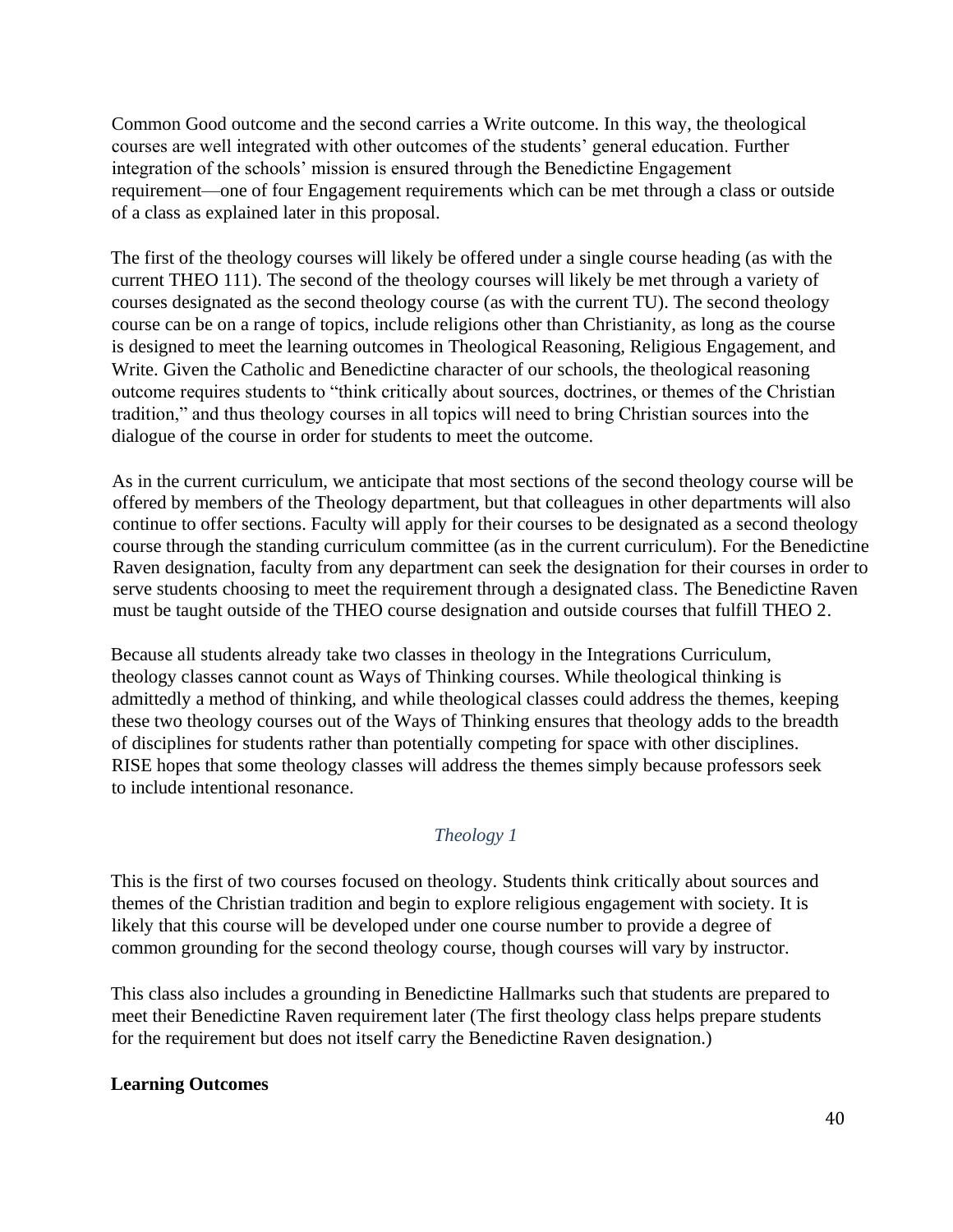Analyzing Texts 1

Students read or interpret a variety of texts for comprehension, adjusting strategies based on the genre, nature of the text and context of the assignment.

Common Good 1 Students explain the moral dimensions of situations, perspectives, and actions in their lives and recognize that there are competing, yet legitimate, conceptions of what defines the common good.

Religious Engagement 1 Students identify and explain one or more forms of religious engagement with the world.

#### Theological Reasoning 1

Students identify elements of Christian theological sources, which may include scripture, practices, texts, or art forms. They explain a theological teaching, doctrine, or theme.

## *Theology 2*

<span id="page-40-0"></span>This is the second of two courses focused on theology; Theology 1 is a prerequisite. This 300level course can be on any topic that meets the learning outcomes, moving students into interpretation of theological sources and analysis of religious engagement with society. The second theology courses can be on a variety of topics. As in the current curriculum, these topics can continue to include religions other than Christianity.

## **Learning Outcomes**

Religious Engagement 2

Students analyze forms of religious engagement by drawing on sources that may come from a range of academic disciplines.

Theological Reasoning 2

Students interpret theological sources and their contexts. They compare perspectives on a teaching, theme, or doctrine.

## Write 2

<span id="page-40-1"></span>Students demonstrate consideration of the context, audience, and purpose of their writing and use compelling content to clearly support ideas. They consistently organize their arguments using relevant evidence. The language is clear and straightforward, with few errors.

**Engagement Requirements**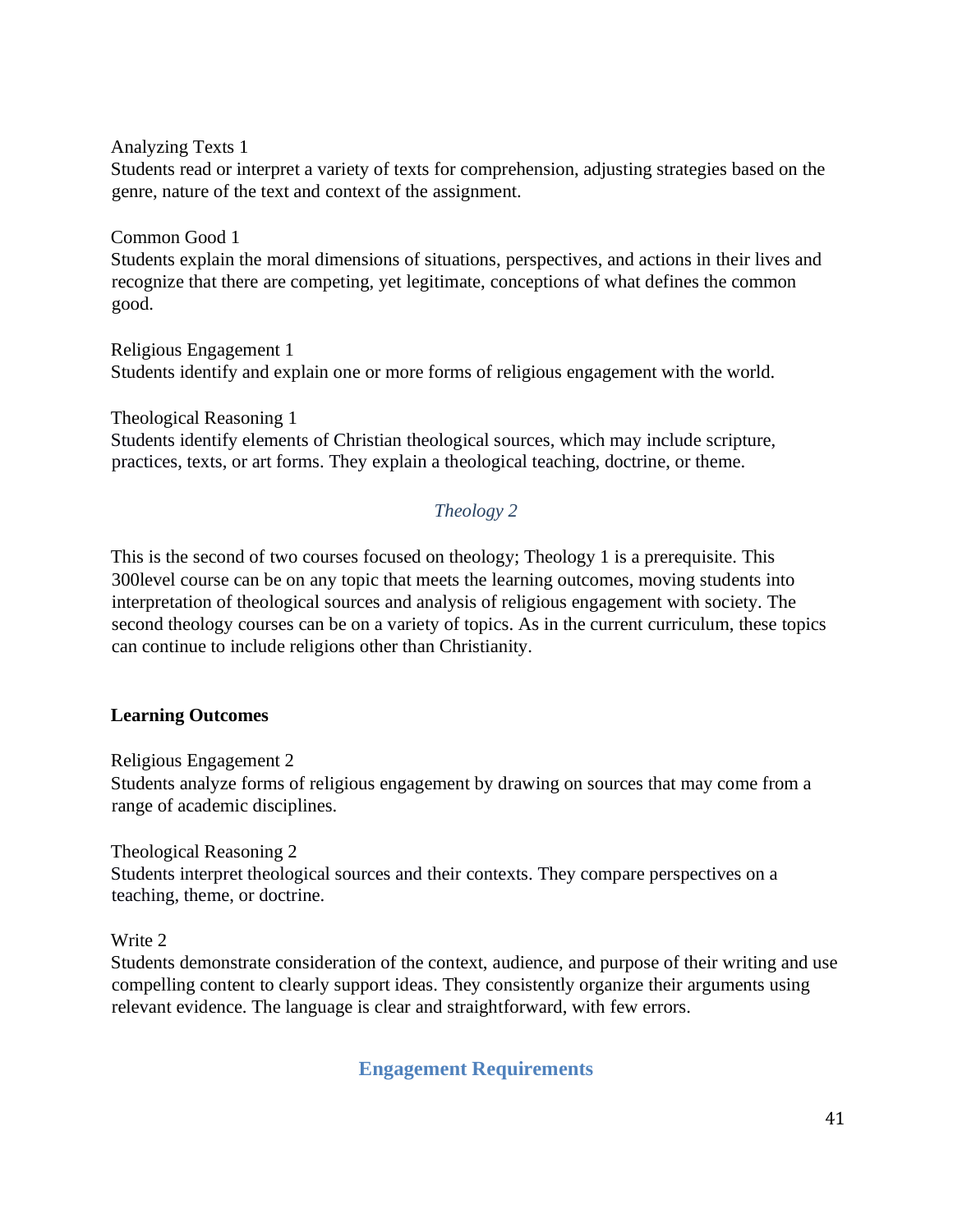As a part of its charge to develop a curriculum that highlights the history and mission of CSB/SJU, RISE has developed three Engagement Requirements. Although we believe the entire proposed curriculum reflects our history and mission, we have designed the Engagement Requirements around three aspects of CSB/SJU that we think are especially distinctive. The tradition at CSB/SJU has been to prepare students to think about their life holistically – that we prepare our students to live a full and purposeful life across many dimensions, to bring their full selves to their career, their communities, their personal and spiritual lives. We have done this in part by making experiential-based learning an integral part of the curriculum. In the current proposal, our goal is build on these strengths, while improving on what we have been doing in the past. We include three requirements that have experiential activities at their center: Experiential Engagement (EXP), Global Engagement (GLO), and Artistic Engagement (ARTE).

#### *Reflecting our History and Mission*

Experiential Engagement has long been a feature of how we approach student learning at CSB/SJU. We have done this in a variety of ways. We have the EL designation, we have a robust Summer Undergraduate Research program, we have the student-driven Extending the Link, Bonner Leaders, Jackson Fellows, a dynamic DC Summer Internship program, etc. Experiential learning is one of our strengths across the curriculum. However, because these different activities take place through various programs and departments, we have not crafted a good narrative for our students or ourselves about the importance of this to a CSB/SJU education. RISE believes that by pulling these various strands together under the Experiential Engagement requirement, we will be better able to highlight the importance of experiential-based learning in all its forms to a CSB/SJU education.

CSB/SJU has a long and proud tradition of being a nationally recognized leader in global education. Our leadership in this area is due to the strength of our Study Abroad programs. Around 60% of our students go abroad for either a semester or a short- term program. We have 18 semester-long and 10-15 short-term programs. To perhaps state the obvious, the core of CSB/SJU thinking about global education has been built around recognizing the transformative experience of spending time abroad in another culture. In this proposal, we aim to extend this experiential component to those who cannot study abroad (often, but not always, for financial reasons). One of the guiding principles of RISE is ensuring the most equitable education we can to ALL our students. Thus we are proposing to bring global experiences to students who stay on campus. In this, we are attempting to build on the recognition we received when we won the Senator Paul Simon Award for comprehensive internationalization of our campuses.

We also have an illustrious history of bringing the fine arts to central Minnesota. The Sisters were greeted with skepticism when they first proposed building an ambitiously large performance space at CSB. However, their vision has paid off – we now boast multidimensional programming that is the envy of other liberal arts schools. Saint John's Monastery "built" a Bible by hand for the first time since the invention of the printing press. It has toured the country and gained an international reputation. These unique events, venues, collections, projects, resources, and artists in residence—including the Literary Arts Institute, which draws poet laureates and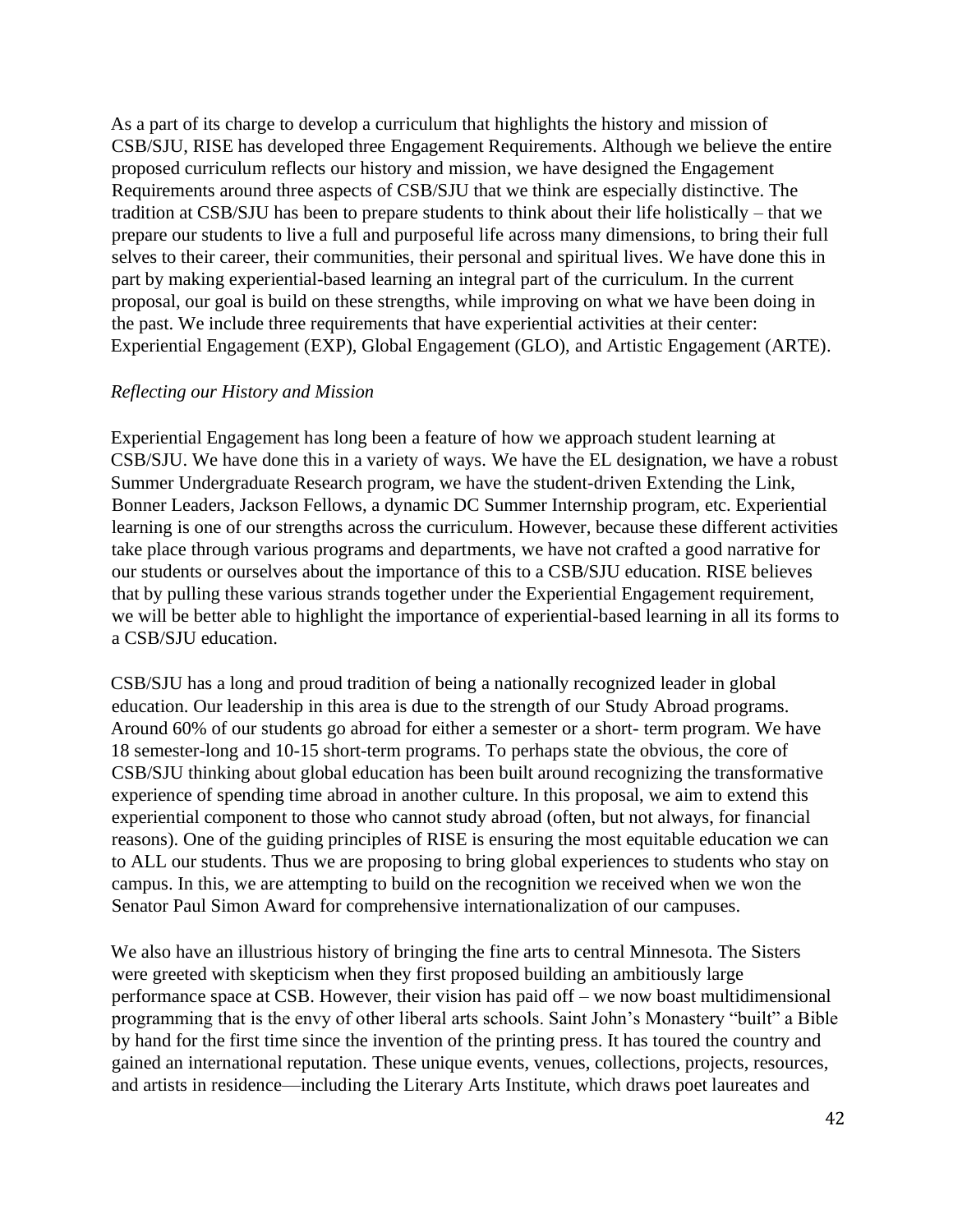major prize-winners—all present opportunities for experiences that our students cannot have anywhere else, and that tie directly to the Benedictine community and liberal arts and sciences mission of our institutions.

\* While the original proposal included a fourth Engagement requirement – Benedictine Engagement – three semesters of work done by the Engagements implementation sub-committee determined that Benedictine values and heritage were better served elsewhere in the curriculum than in the Engagements. On 12/10/2019 the JFS approved moving Benedictine values and heritage out of the Engagements and finding a new way to incorporate it into the curriculum. That taskforce will report their recommendations back to the JFS by the end of the spring 2020 semester.

#### *Experience-Centered Approach*

RISE has concluded that these requirements are fundamentally about getting students to have certain kinds of "real-life" experiences together with a structured reflection that helps them derive meaningful lessons from these experiences. These requirements are held together by having several common elements. Each of them must include an experiential activity inside or outside the classroom, each of them must include a formal reflection that is included in the Integrated Portfolio, and they can be completed either as part of a designated class or outside the classroom.

These requirements are bound together by their experience-centered approach. They are all forms of experiential engagement that connect action with reflection to promote deeper learning by using the pedagogical approaches developed by experiential learning literature. (Experiential Learning Best Practices are summarized later in this section.) The criteria we have developed for each of the requirements are based in best practices of experiential-based learning, which are outlined below.

A word about what we mean by bringing "experience" into the classroom. Of course, every class is an experience, which can be broken down into finer grained experiences, like listening to a lecture or working in small groups. But we intend for the engagement component of these courses to go beyond these kinds of typical classroom experiences. The Engagement Requirements ask for faculty, staff, or students who apply to meet the requirement to include events or activities that put the content into a "real world" experience. This could involve asking students to attend events outside the classroom. But it could also involve bringing people into the classroom that students engage with directly. For example, a GLO experience might involve having international students on short-term programs be part of the class for three weeks. Meeting the Engagement Requirements does not commit one to a semester long experiential activity; rather it requires only that one find ways to engage experientially with people and practices that are normally outside of the classroom. This could be a semester long servicelearning project, or a set of activities outside the classroom, or it could be bringing outside people into the classroom.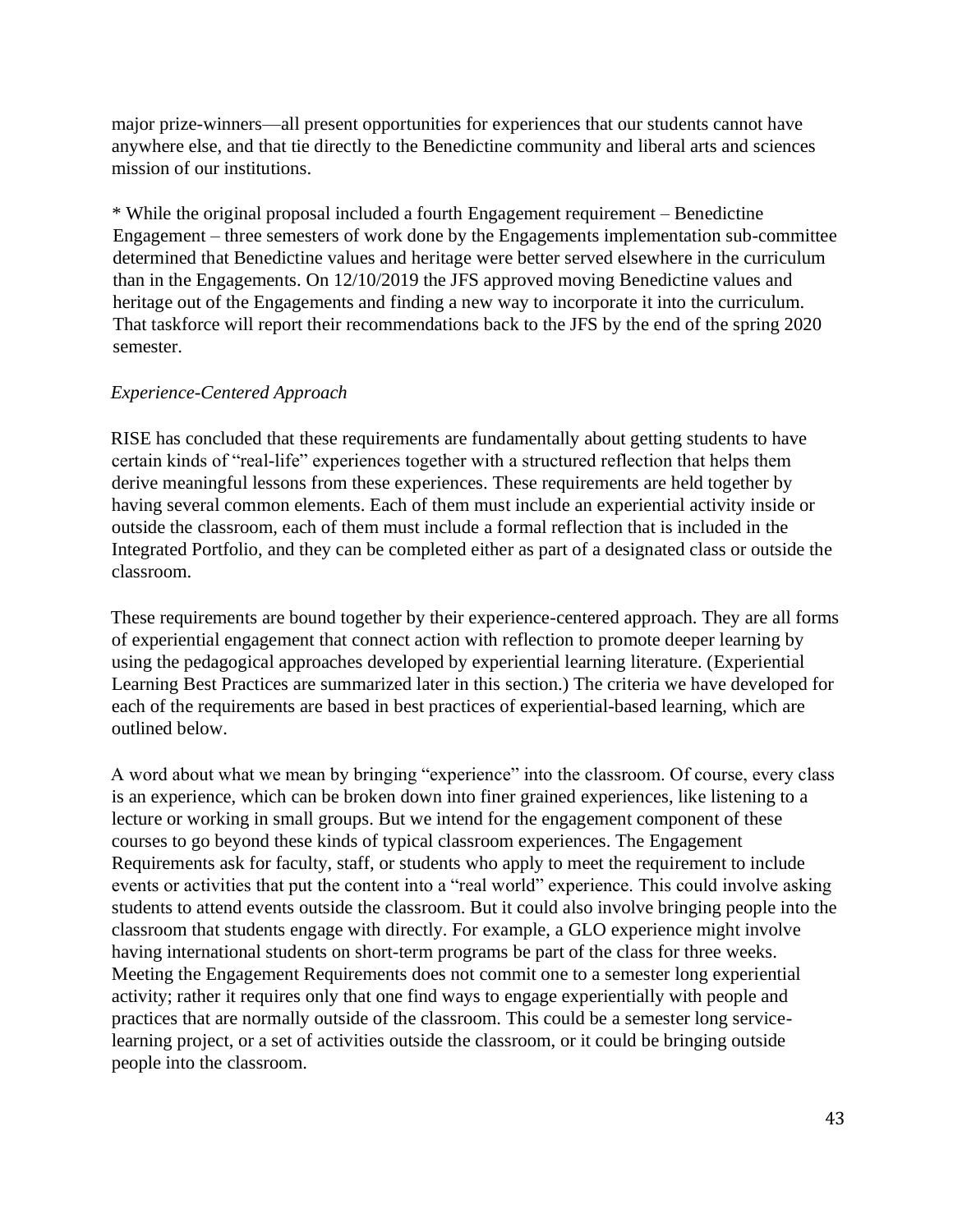While the current FAE requirement recognizes the value of the both CSB/SJU-specific fine arts programming and this liberal arts tradition, RISE has worked with Fine Arts Programming and the Fine Arts departments to create a new kind of requirement, which we are calling Artistic Engagement (ARTE). RISE included creative writing in the Artistic Expression Way of Thinking and we are expanding our notion of what was formerly the FAE to include writers brought in by the Literary Arts Institute and similar programming. We plan to find ways to include some of the special collections we have on our campuses like the Saint John's Bible. Students will be required to attend four ARTE events. We are broadening their ability to choose how to fulfill this requirement by not specifying which types of ARTE events they need to attend. (We currently require 2 visual events and 6 performing events.) We have also designed a requirement that is more intentional in its approach to reaching students. As is true for all the designations, faculty and programs wanting to have their event approved will need to demonstrate its benefits to students.

Student choice is a critical piece of the Artistic Engagement Requirement. Serving as a transition between the embedded ARTE events in the first-year coursework and the events they will choose to attend after graduation, these experiences allow students to explore and discover the arts on an individual level. The arts have a long history of being religious and social commentary, reflecting community ethical discussions, connecting the individual to a community, and celebrating what it means to be human. By engaging with the arts on a personal level while at CSB/SJU, students are more likely to connect with their communities, through the arts, in the future. CSB/SJU has an opportunity to be a leader in the field of arts engagement, empowering students with a variety of tools to understand the world they live in through artistic lenses, including non-verbal means of communication.

All three of these requirements could be met by taking a designated class; after going through the appropriate faculty governance committees, the course could be designated as Experiential Engagement, Global Engagement, or Artistic Engagement.<sup>10</sup> Crucially to our vision, however, these engagement requirements could also be filled through structured activities outside of a credited class. In these cases, a student would need to apply to have their experience classified as Experiential Engagement, Global Engagement, or Benedictine Engagement. Opening these requirements beyond course designation further enhances the integrative character of this curriculum. It also rights an inequity that has long been noticed by students: certain activities that are not tied to course credit cannot currently count toward the EL designation. For example, students who do the Summer Undergraduate Research program on campus, who participate in the China Summer Research program, or are Bonner Leaders do not get EL credit for these activities because they are not tied to class credit.

We also would allow for the possibility that students could develop their own individual proposals to get approval for activities that are outside our standard programs. For example, a student doing summer research at another school could apply for EXP and students who travel

<sup>&</sup>lt;sup>10</sup> We anticipate based on conversations with CBTAI and the Theology Department that BEN designated courses will primarily be taught outside the Theology Department.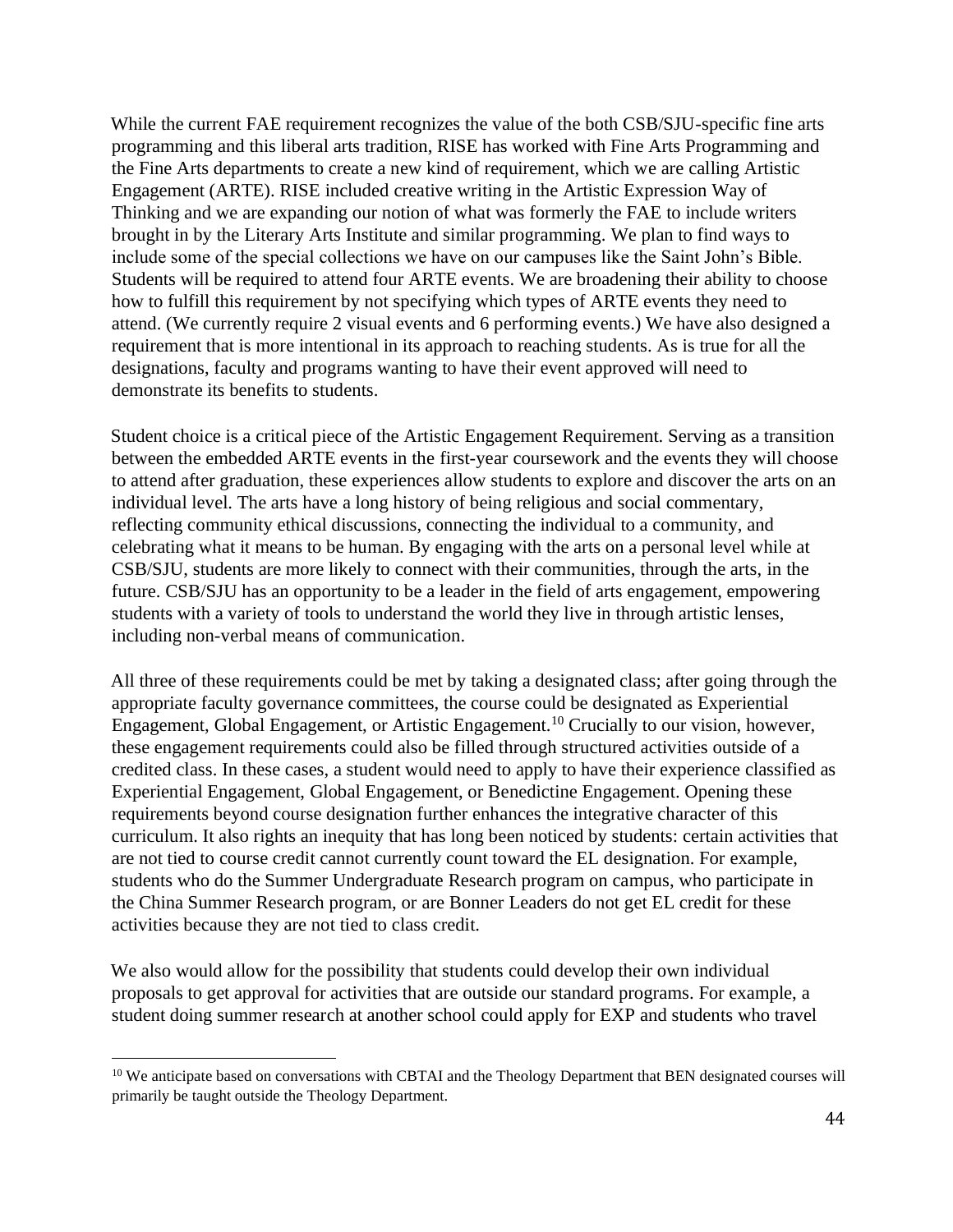abroad for Extending the Link could apply for GLO. The students would have to apply for approval before they begin their activity. For ARTE, students will have two ARTE-approved events embedded in their coursework (Learning Foundations and Learning Intefration) and can then choose to attend an additional two ARTE-designated events of their choice or take a class with an ARTE designation attached to it.

A special note on Study Abroad, since it is done by so many of our students. Study Abroad fulfills the Experiential Engagement and Global Engagement requirements for both short-term and semester-long programs. Additionally, students who study a semester abroad can take courses through the educational programming that counts toward the Ways of Thinking requirements. They may also have the opportunity to take *Cultural and Social Difference: Systems* if the director decides to teach that course abroad. Students are required to write an essay for their Integrated Portfolio that meets the requirements for Experiential Engagement and Global Engagement. This assignment will be part of the class taught by the CSB/SJU faculty director.

## *Experiential Learning Best Practices*

The criteria developed for the Engagement designations is based on the National Society for Experiential Education (NSEE), which is the leading organization of educators, business leaders, and community leaders devoted to the improvement of experiential education.

The following are 4 of the 8 Principles of Best Practice according to NSEE. (Bolding added)

Intention: **All parties must be clear from the outset why experience is the chosen approach to the learning that is to take place and to the knowledge that will be demonstrated, applied or result from it**. Intention represents the purposefulness that enables experience to become knowledge and, as such, is deeper than the goals, objectives, and activities that define the experience.

Preparedness and Planning: **Participants must ensure that they enter the experience with sufficient foundation to support a successful experience**. They must also focus from the earliest stages of the experience/program on the identified intentions, adhering to them as goals, objectives and activities are defined. The resulting plan should include those intentions and be referred to on a regular basis by all parties. At the same time, it should be flexible enough to allow for adaptations as the experience unfolds.

Authenticity: **The experience must have a real-world context and/or be useful and meaningful in reference to an applied setting or situation**. This means that is should be designed in concert with those who will be affected by or use it, or in response to a real situation.

Reflection: **Reflection is the element that transforms simple experience to a learning experience.** For knowledge to be discovered and internalized the learner must test assumptions and hypotheses about the outcomes of decisions and actions taken, then weigh the outcomes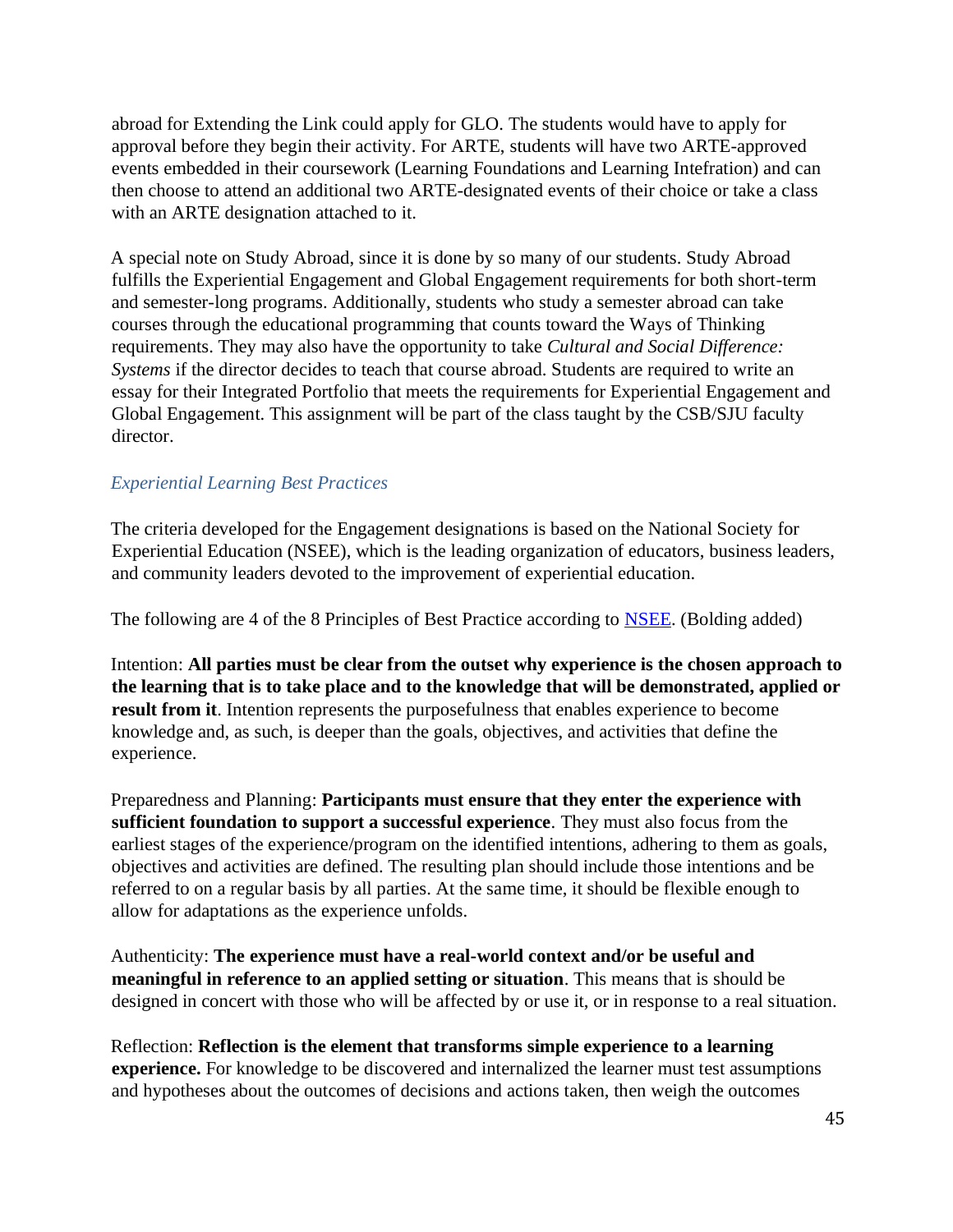against past learning and future implications. This reflective process is integral to all phases of experiential-based learning, from identifying intention and choosing the experience, to considering preconceptions and observing how they change as the experience unfolds. Reflection is also an essential tool for adjusting the experience and measuring outcomes.

#### **Engagement Learning Goals**

#### Artistic

Students develop an awareness of the rich and distinctive ways that artistic expression can provoke thought and emotion, practice appropriate audience behavior and appreciation, and develop the tools to understand the world they live in through artistic lenses.

#### Experiential

Students apply their knowledge and skills outside the classroom and document their learning through reflection.

#### Global

Students develop their awareness of their own and other cultures from outside the US through experiences and develop strategies for adapting effectively and appropriately to intercultural situations.

#### **Process for Receiving an Engagement Designation**

As mentioned, the Engagement requirements can be met in two ways: by proposing an individual project or by taking a designated course or program. In both cases, students will be required to submit work to the Integrated Portfolio. We expect that both the course and program applications and the individual student applications would have to meet similar criteria.

Individual students can meet this designation by filling out an online individual proposal for EXP and GLO, and, once approved, submitting the required work to their Integrated Portfolio. Faculty can get their course designated as Experiential Engagement, Global Engagement, or Artistic Engagement, by filling out an online course proposal. Programs and arts programming can also get the designation by filling out the online proposal. In some cases, one engagement activity or course may meet multiple Engagement Requirements.

We currently have many programs that fulfill engagement requirements but do not fulfill students' Experiential Learning requirement. For example, Bonner Leaders Program, Jackson Fellows, and the CSB/SJU Summer Research Fellow program are significant experiential-based learning opportunities that do not receive general education credit and therefore cannot count as Experiential Learning. Similarly, the China: Summer Science Research at Southwest University does not receive the IC or EL designations because the students do not receive course credit. The RISE committee thinks the policy of requiring experiences to be credit-bearing in order to count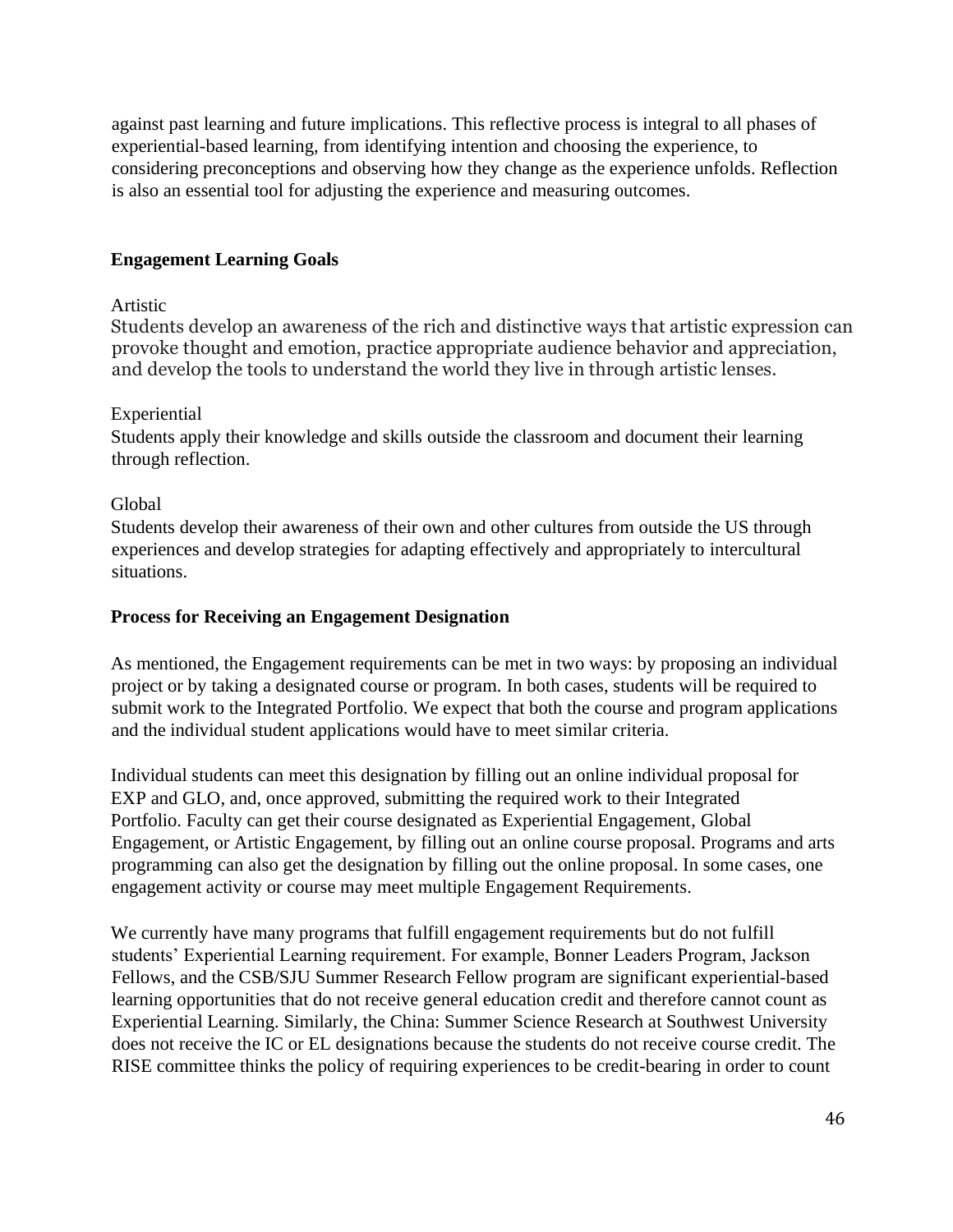as Experiential Learning is unfair to the students who participate in these school-sponsored programs. We are trying to rectify this inequity by allowing programs to apply for designations.

RISE has been in conversation with the Center for Global Engagement about how to create on campus opportunities for Global Engagement. CGE would like to build on the process of the globalization of our campuses that was begun several years ago.

They are using the approach created by ELCE (now XPD) to create partnerships with several community partners, like Community Bridges, Global Minnesota, Minnesota International NGO network, International Institute of Minnesota and the Minnesota Trade Office, to develop opportunities for students in the form of internships and service-learning. An example of what GLO might look like at our campuses is the peer mentor program run by the CGE. This program takes current students and partners them with international students. The peer mentors serve as a cultural guide, host homestays, and attend numerous events and programming sponsored by the CGE.

RISE has also been in contact with Languages and Cultures who are already doing the kind of work that could be easily adapted to fit the Global Engagement Requirement. For example, the Fulbright TA from Austria works with the students of German on a number of activities that could fit the Global Engagement criteria, including regular attendance at the German Table for meals and conversation, attendance at cultural events related to German-language heritage on or off campus (e.g. theater, opera), and film series on culturally relevant topics; the TalkAbroad program has been used in French to provide several half-hour Skype conversations in French between a CSB/SJU student and a person in the French-speaking world (France, Quebec, Senegal, etc.); short-term visiting students from Japan and other countries usually join several classes for the weeks they are on campus and participate in activities with CSB/SJU students both in and out of classrooms; ESL classes are paired with students taking COMM 350 (Intercultural Communication) for the following activity: each pair of students (from different national/cultural/linguistic backgrounds) meets outside of class three times during the semester, has a one-hour (minimum) conversation on an assigned topic each time, and writes a reflection essay about what they learned from each other.

RISE recommends an approval process that will require programs to receive approval from appropriate Advisory Boards made up of faculty and staff that will then go to the ACC for final approval. We expect that there would be one Advisory Board per requirement. Individual student proposals would also first be vetted by these Advisory Boards.

## *Criteria*

The criteria that we developed for each of the three Engagement designations are derived from the four best practices described above. We worked with the Experience and Professional Development office, the Center for Global Education, members of the Fine Arts faculty, the CBTAI Committee, and other relevant groups and individuals as we developed these criteria for the different requirements.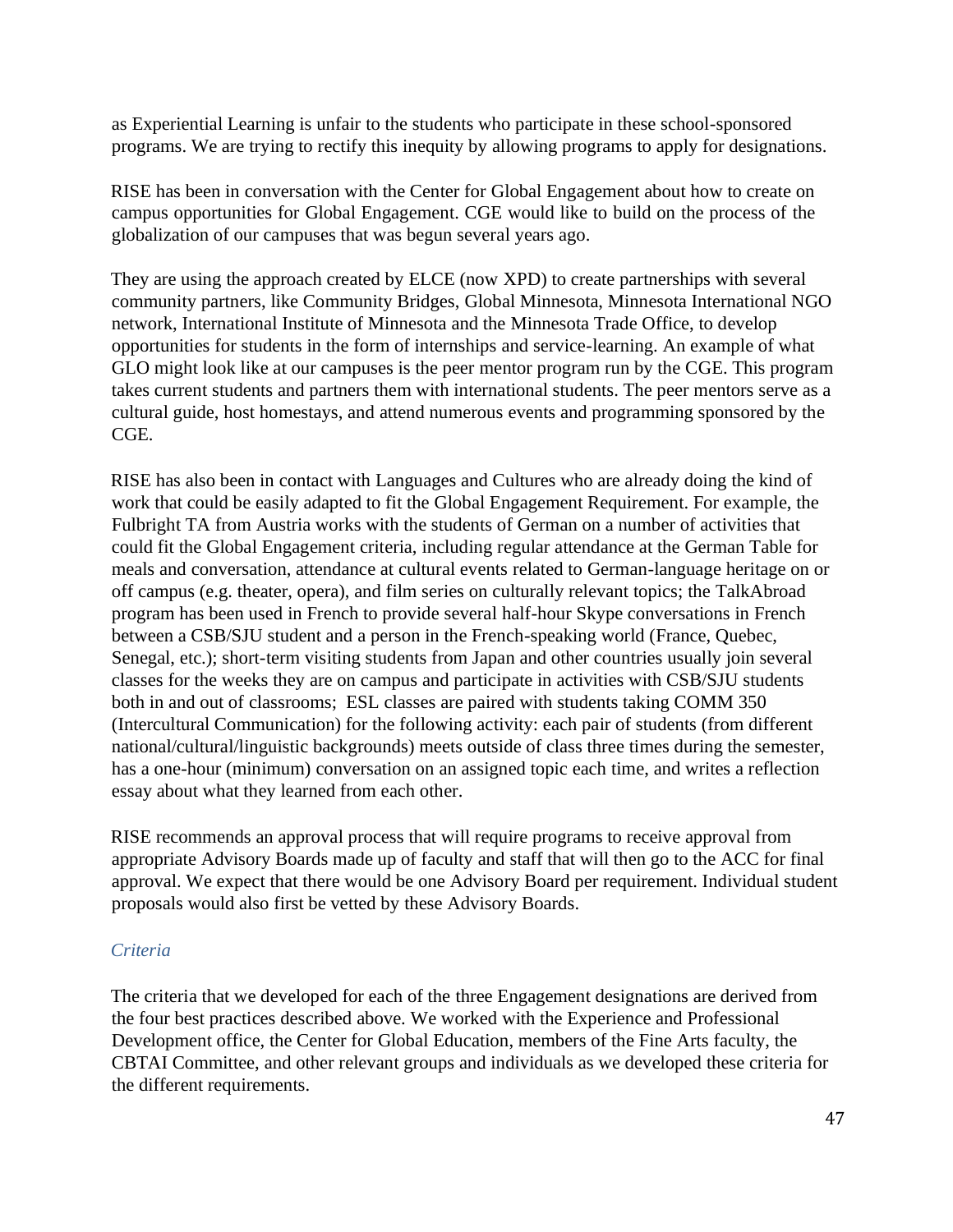What follows is a draft of the kinds of questions that will be on the course proposal forms. We expect that they will be refined during the implementation phase. These questions follow a model known as the DEAL Reflection prompt that is an established guided series of questions that lead students through Description, Examination, and Analysis of Learning. These will be standard reflection prompts for the Engagement reflections submitted to the students' ePortfolio.

## *Experiential*

There is an extensive literature demonstrating the benefits of experiential pedagogy in student learning.<sup>11</sup> And, as mentioned above, this pedagogy is currently used successfully in a variety of ways across the institutions: in undergraduate research, internships, service-learning, study abroad, and entrepreneurial opportunities.

## **Experiential Engagement Learning Goal**

Students apply their knowledge and skills outside the classroom and document their learning through reflection.

## **Experiential Learning DEAL Reflection Prompt**

## **Experiential Engagement Reflection Prompt**

Describe: In a brief paragraph, describe the experiential learning project you completed.

Examine:

- How did your previous classroom learning contribute to your understanding of your Experiential Engagement experience?
- How did your Experiential Engagement experience change the way that you think about your previous classroom learning? Provide specific examples of concepts, theories, or frameworks that were changed.

Analyze Learning

• How has your understanding of the world changed as a result of your Experiential Engagement experience?

<sup>11</sup> See Shulman, L. S. (2002). Making differences: A table of learning. *Change: The Magazine of Higher Learning*, *34*(6), 36-44 for an accessible overview of the value of experiential learning.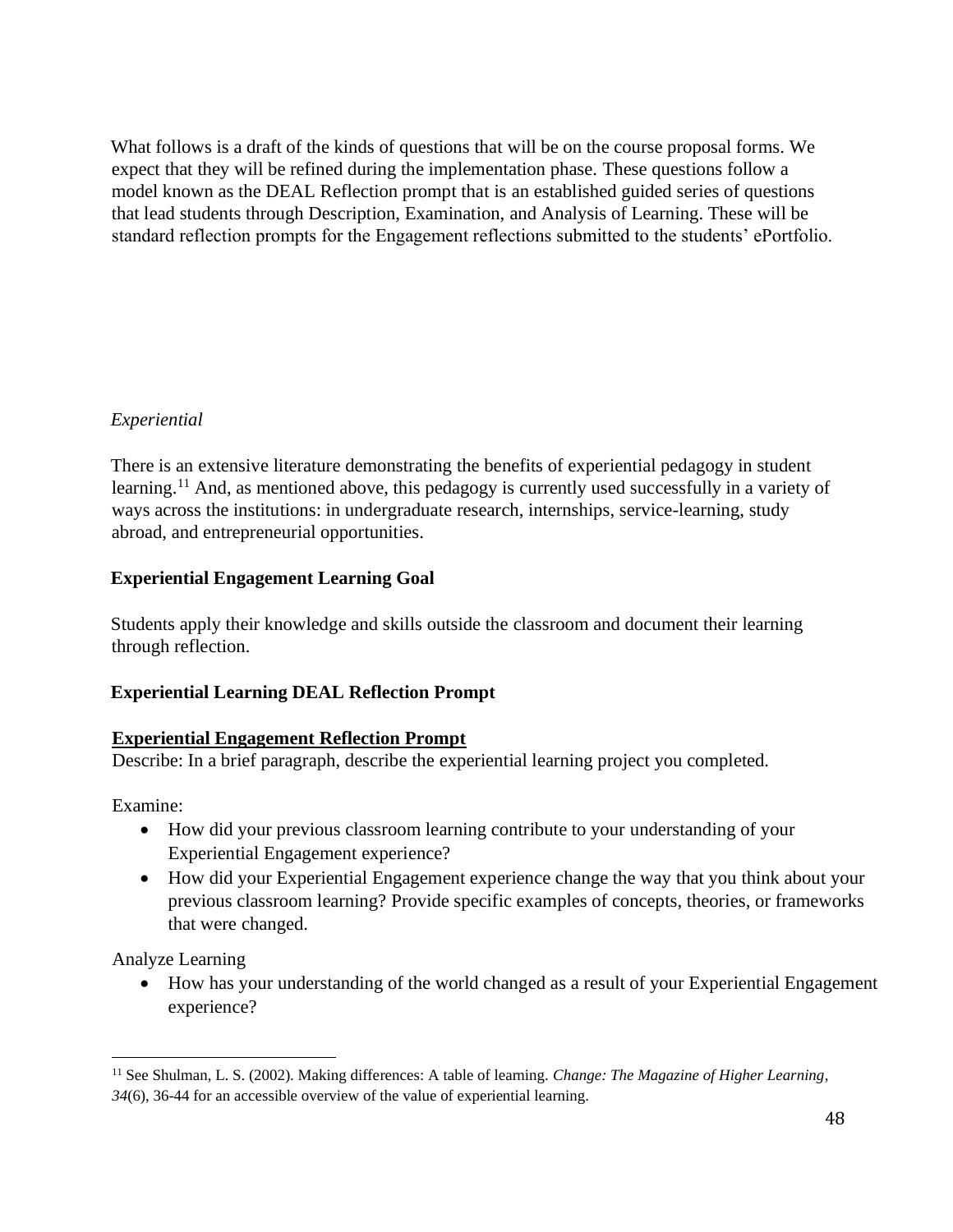• Identify some of the lessons that you have learned as a result of your Experiential Engagement experience and evaluate how significant those lessons are.

## *Global*

Global learning is recognized as a high-impact practice.<sup>12</sup> And our long experience of global education at CSB/SJU reinforced the notion that it can be transformative. Here we try to expand this type of transformation to experiences on campuses.

## **Global Engagement Learning Goal**

Students develop their awareness of their own and other cultures from outside the US through experiences inside or outside the classroom and develop strategies for adapting effectively and appropriately to intercultural situations.

## **Global Engagement Reflection Prompt**

Describe:

• In a brief paragraph, describe your Global Engagement experience.

Examine:

- What assumptions or expectations did I bring to my Global Engagement experience? Were those assumptions upheld or challenged? How? (Please be specific)
- Describe a time during your Global Engagement experience when you experienced difficulties working or interacting with people from another culture. How did you respond to those difficulties? What might you do differently next time to minimize such difficulties?
- What personal strengths and/or weaknesses did the situation reveal? What might you do to build on your strengths or minimize your weaknesses?
- How did your Global Engagement experience change your beliefs, attitudes, or thinking about your own culture?
- How did your Global Engagement experience change your beliefs, attitudes, or thinking about the culture you interacted with?

Analyze Learning

• In one or two paragraphs, articulate one important lesson that you learned from your Global Engagement experience. Identify the specific moments or experiences during the Global Engagement experience that contributed to your learning this.

 $12$  Kuh (2008) defines this High Impact Practice as: "courses and programs that help students explore cultures, life experiences, and worldviews different from their own. These studies—which may address U.S. diversity, world cultures, or both—often explore "difficult differences" such as racial, ethnic, and gender inequality, or continuing struggles around the globe for human rights, freedom, and power. Frequently, intercultural studies are augmented by experiential learning in the community and/or by study abroad."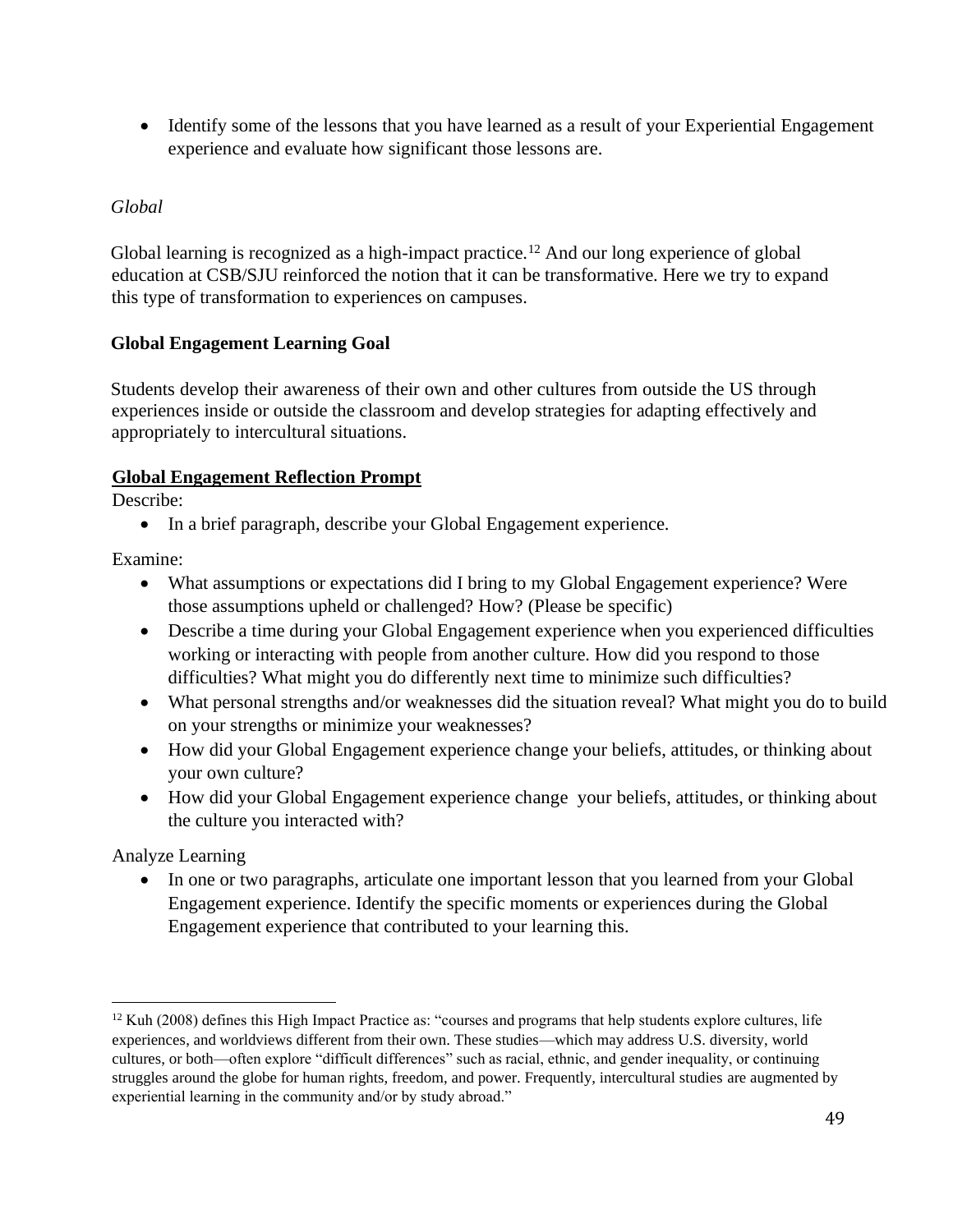• Why do you think the lesson you identified above matters? What is the value of this lesson, not only for you, but for others?

## *Artistic*

RISE believes that including an Artistic Engagement requirement will help some students find a passion for the fine arts that they did not realize they had. We also believe that the intentional programming will provide more meaningful experiences for the students, which will affect their emotional, spiritual, and intellectual growth. One of the many things the fine arts do particularly well is push students into the uncomfortable – most students are unfamiliar with the kinds of fine arts events we ask them to attend. This is a goal of a liberal arts education; to get students more comfortable with being uncomfortable and accepting of the unfamiliar.<sup>13</sup>

Like the other designations, faculty or programs could apply for a designation. To achieve this designation, faculty or programs would need to include attendance at four ARTE-approved events. To get ARTE-approval, the event will need to be on one of the campuses. We expect, more than for the other designations, that there will be many students who complete this requirement on their own, since that has been our current practice. Students will be able to choose the types of ARTE-events they participate in.

## **Artistic Engagement Learning Goal**

Students develop an awareness of the rich and distinctive ways that artistic expression can provoke thought and emotion, practice appropriate audience behavior and appreciation, and develop the tools to understand the world they live in through artistic lenses.

## **ARTE REFLECTION PROMPT**

Describe:

• In a brief paragraph, describe the event you attended.

## Examine:

- 1. Why did you choose to attend this particular event instead of the other event options?
- 2. What piqued your curiosity and engaged you most during this experience?

3. What kinds of thoughts and emotions did this event provoke in you? How did the art provoke these thoughts and emotions?

4. What did you see as appropriate audience behavior? How did you practice appropriate audience behavior?

Analyze Learning:

<sup>&</sup>lt;sup>13</sup> See Oxtoby, David W. 2012. "The Place of the Arts in a Liberal Education." Liberal Education 98, no. 2: 36-41.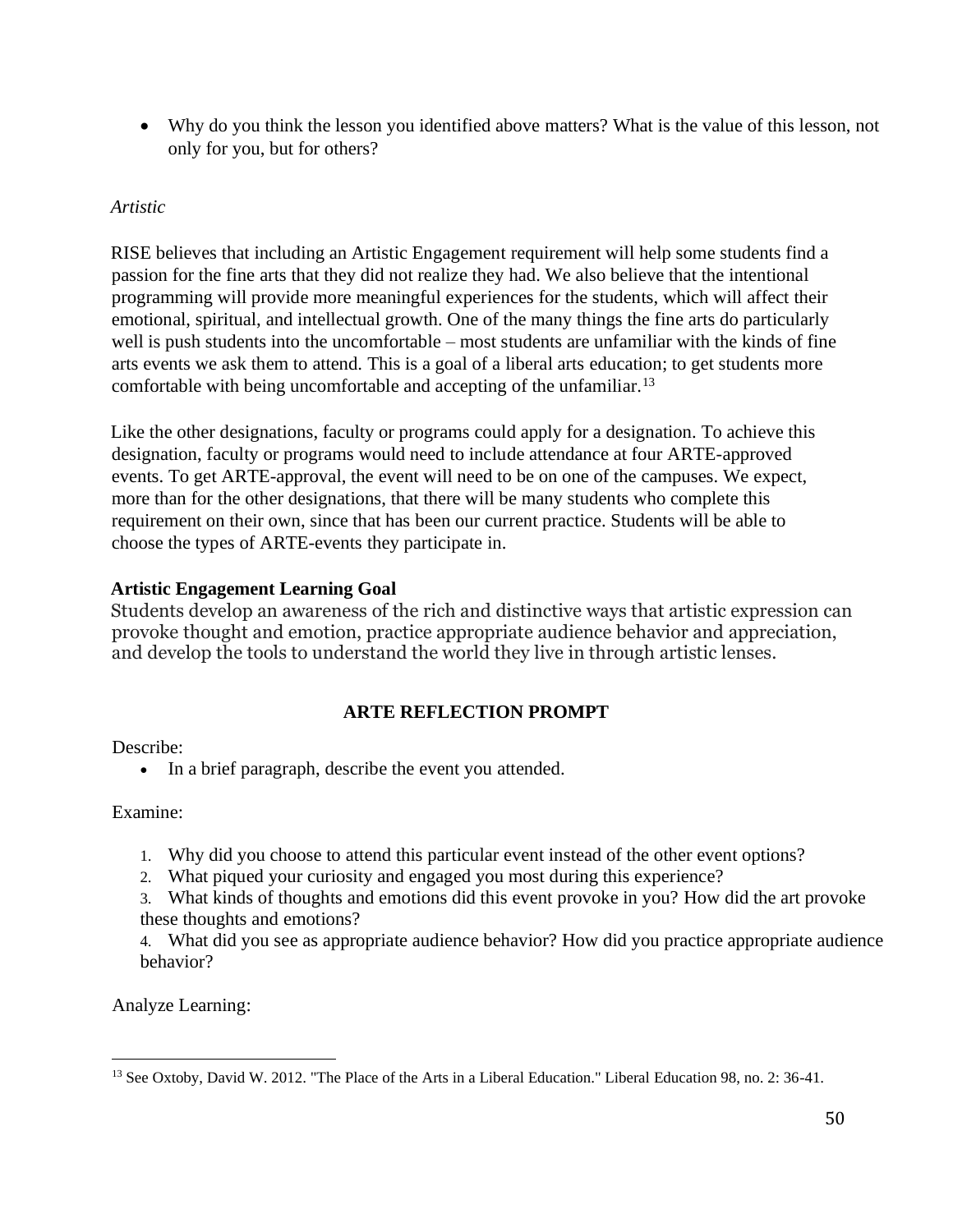- 1. What tools or new knowledge did you develop through this experience that allows you to better understand the world?
- 2. What from this experience can you apply to your own life and intended career path?
- 3. How did you alter your own behavior based on your expectations during this experience?
- 4. What new insights did you develop about yourself when you experienced or engaged with this event?

## **Quantitative Reasoning**

<span id="page-50-0"></span>Quantitative Reasoning is the construction, communication, and evaluation of arguments involving numerical information.<sup>14</sup> Quantitative Reasoning involves applying numerical information to real or authentic contexts. Specifically, students can:

- 1. Interpret graphs, tables, and/or schematics and draw conclusions from them.
- 2. Represent data visually, numerically, and verbally.
- 3. Analyze/estimate numerical information in order to determine reasonableness, identify alternatives, and/or select optimal results.
- 4. Draw conclusions, in context, based on analysis of numerical information.
- 5. Use and understand quantitative arguments.

## **Importance of Quantitative Reasoning**

The ability to make sense of numerical information is essential in our data-driven world. Due to our increasing reliance on data, poor quantitative reasoning skills can lead to serious consequences when numerical information is misunderstood or deliberately made misleading. Also due to the ubiquitous nature of data, this skill is one that is increasingly necessary for all adults. Quantitative Reasoning is one of the Essential Learning Outcomes (ELOs) developed through AACU's Liberal Education for America's Promise (LEAP) initiative. Furthermore, mathematics communities have advocated for Quantitative Literacy Reform and many liberal arts colleges, such as Carleton College, have emphasized the role of Quantitative Reasoning in general education models.

Because Quantitative Reasoning skills are required in a wide variety of disciplines, the Integrations Curriculum includes a Quantitative Reasoning designation, which allows any course that meets the learning goals to offer this designation. However, many students will experience a second or third general education course that involves quantitative reasoning as many of the Abstract Structures, Natural World, and Scientific Thinking about Societies, Groups and Individuals Ways of Thinking courses will offer the Quantitative

<sup>&</sup>lt;sup>14</sup> The "construction, communication, and evaluation of arguments" comes from Carleton College. The language used in the bullet points is an amalgamation of the Mathematical Association of America and the QR criteria language developed by one of the ad hoc Way of Thinking groups.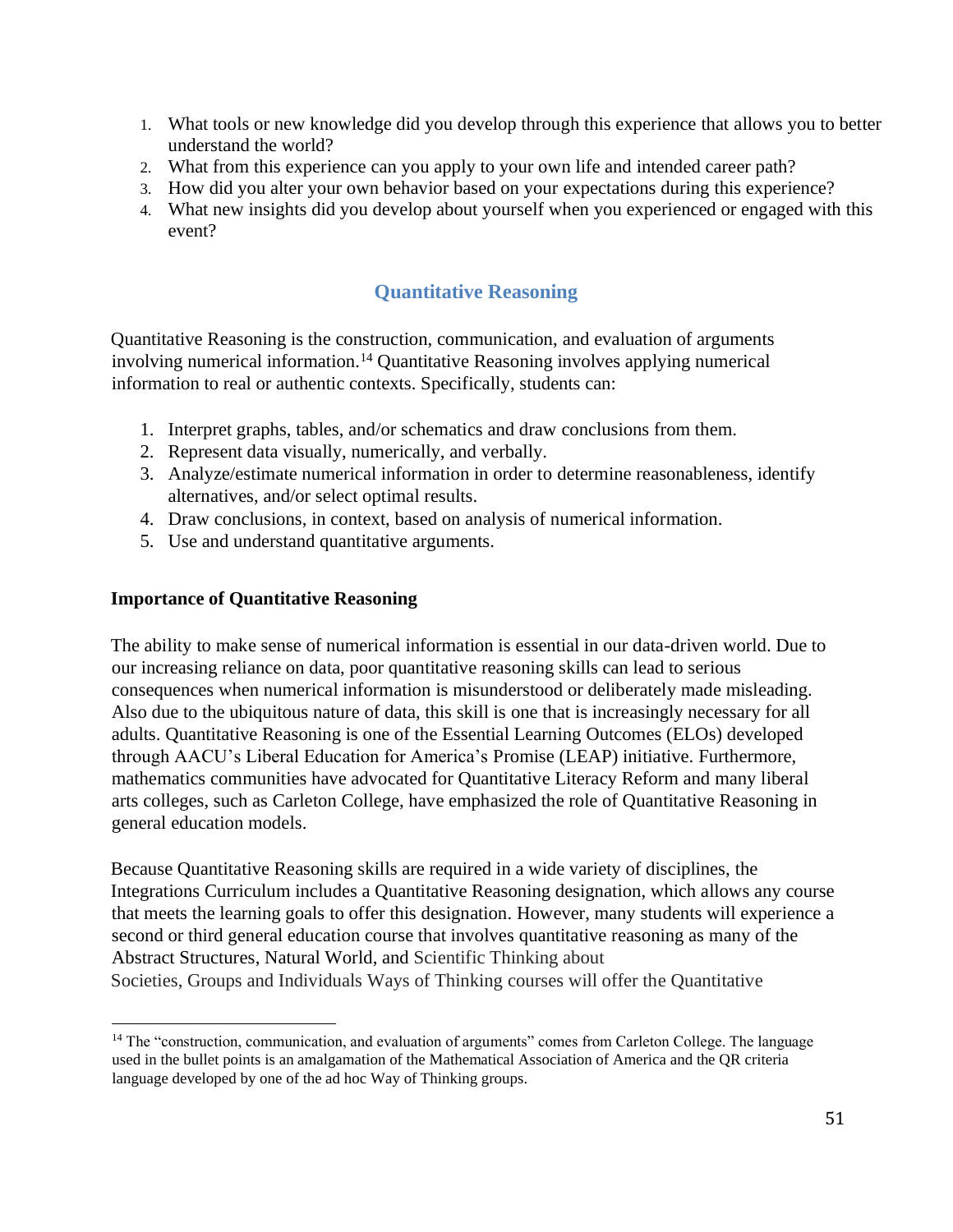<span id="page-51-0"></span>Reasoning designation. Additionally, courses in a major or program that are not part of the Ways of Thinking courses could also offer the Quantitative Reasoning designation.

## **Benedictine Raven Designation**

\* Approved by the JFS 3/16/2020

For a curriculum to be "grounded in" our Catholic Benedictine liberal arts mission, students must be exposed to such content outside of their Theology courses. The Raven replaces the formerly proposed Benedictine Engagement requirement. It targets almost the same learning goal, with only minor changes:

Benedictine Raven Learning Goal: Students develop an awareness of a Benedictine perspective (practices, values, and heritage) using texts or experiences inside or outside the classroom and reflect on how a Benedictine perspective might apply to questions in contemporary life.

The Raven provides students with more advanced (scaffolded) learning of Benedictine practices, values, and heritage throughout the curriculum. The intent of this requirement is to encourage students to reflect on a Benedictine perspective throughout their curricular work, and especially outside of the exposure they typically receive in their Theological coursework or their co-curricular activities.

#### **The Raven will be able to be met in a variety of ways. The Raven designation can be applied to:**

- 1) ANY course, whether an Integrations Curriculum course or a departmental course. Likely to include:
	- a. *Thematic Focus courses*. Though not required, it is likely that faculty teaching courses entirely devoted to the topics of Justice, Truth, Movement, Environment, or Technology and Society may find meaningful connections with a Benedictine perspective.
	- b. *Cultural and Social Difference: Systems courses*. Though not required, it is likely that faculty teaching courses devoted to examination of how constructions of race, gender and ethnicity shape structural inequities and affect access, participation in the communal life, and other questions of justice may find meaningful connections with Benedictine perspectives.
	- c. *Any course within one's discipline* (regardless of whether or not it contributes to the Integrations Curriculum in any other way) where the instructor sees an opportunity to integrate a Benedictine perspective with their course content.
	- d. *One-credit courses built around intensive experiences* such as a Benedictine Living & Learning Community, Benedictine retreats, or Alternative Break Experiences that intentionally weave in a Benedictine perspective.
	- e. *Study Abroad Seminar courses,* particularly for Greco-Roman, Roman-Greco, and Galway programs, surrounding their visits to Subiaco and Glenstal Abbey, respectively. Also available for any other semester-long or short-term study abroad that lends itself to Benedictine content.
	- f. *One-credit courses currently in the catalog that primarily focus on a Benedictine perspective*, including:
		- COLG 102 INTRODUCTION TO THE BENEDICTINE TRADITION: An introduction to Benedictine history, thought, and practices at the lower-division level.
		- COLG 103 TOPICS IN THE BENEDICTINE TRADITION: An exploration of one or more specific elements of the Benedictine tradition in the context of their manifestation in Benedictine communities today; taught at the lowerdivision level. Offered on campus or abroad.